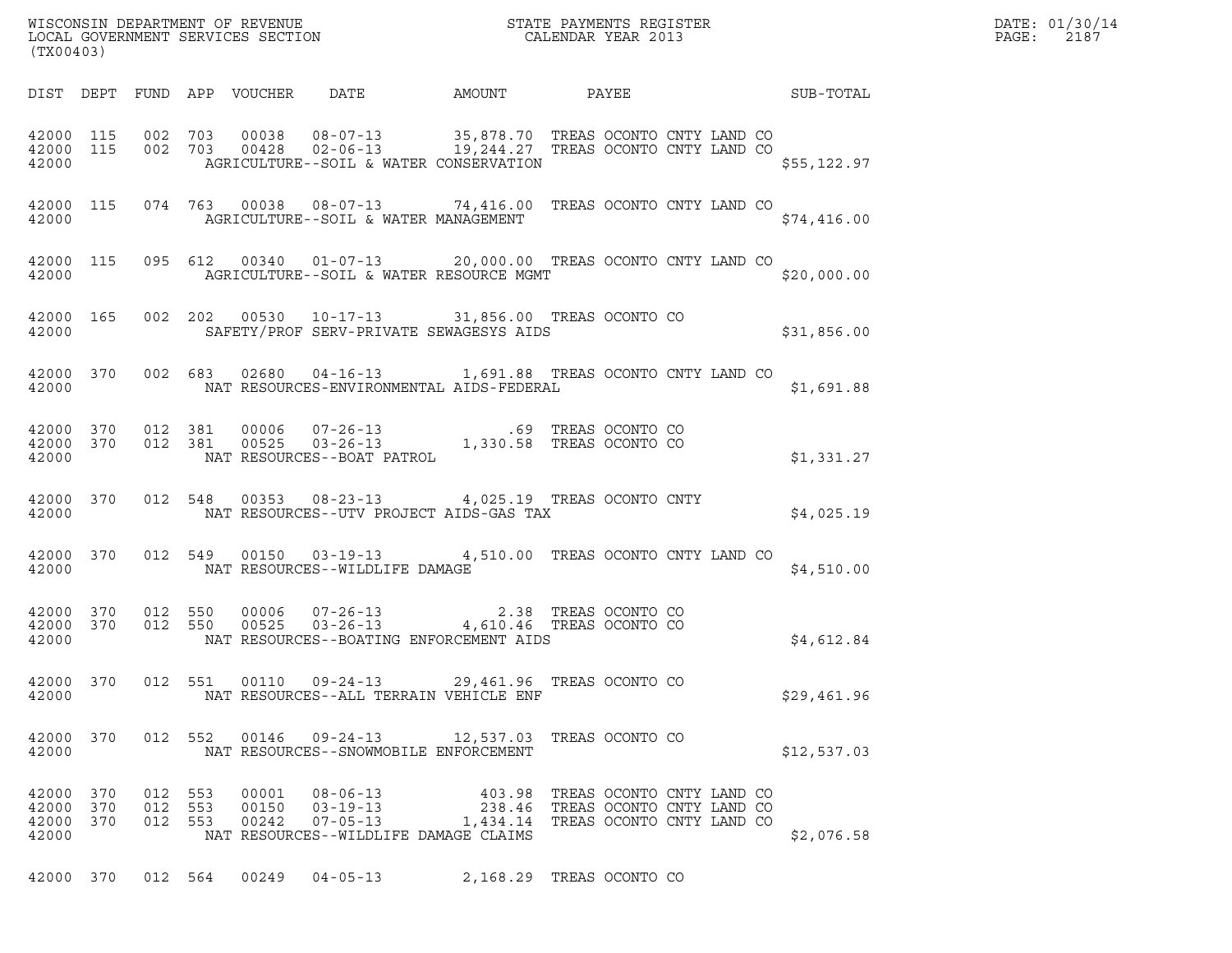| (TX00403)          |           |         |               |                                   |                                           |                                                                                                                                                                                                |               |
|--------------------|-----------|---------|---------------|-----------------------------------|-------------------------------------------|------------------------------------------------------------------------------------------------------------------------------------------------------------------------------------------------|---------------|
|                    |           |         |               |                                   | DIST DEPT FUND APP VOUCHER DATE AMOUNT    | PAYEE SUB-TOTAL                                                                                                                                                                                |               |
|                    |           |         |               |                                   | 42000 NAT RESOURCES--RECREATION AIDS-FISH |                                                                                                                                                                                                | \$2,168.29    |
| 42000              |           |         |               |                                   | NAT RESOURCES-FOREST CROP/MANAGED FOREST  | 42000 370 012 566 00001 09-24-13 23,403.33 TREAS OCONTO CO                                                                                                                                     | \$23,403.33   |
| 42000              | 42000 370 |         |               |                                   | NAT RESOURCES--SNOWMOBILE TRAIL AIDS      | 012 569 00499 09-13-13 73,932.84 TREAS OCONTO CO                                                                                                                                               | \$73,932.84   |
| 42000              | 42000 370 |         |               |                                   | NAT RESOURCES--URBAN FORESTRY/CO FORESTS  | 012 572 00004 04-03-13 49,871.16 TREAS OCONTO CO                                                                                                                                               | \$49,871.16   |
| 42000 370<br>42000 | 42000 370 |         |               |                                   | NAT RESOURCES--SNOWMOBILE TRAIL AIDS      | 012 575 00044 08-05-13 52,625.00 TREAS OCONTO CO<br>012 575 00269 08-19-13 52,625.00 TREAS OCONTO CO                                                                                           | \$105, 250.00 |
| 42000              |           |         |               |                                   | NAT RESOURCES--ALL-TERRAIN VEHICLE TRAIL  | $\begin{array}{cccccccc} 42000& 370& 012& 576& 00357& 08-23-13& 31,428.00 & \text{TREAS OCONTO CO} \\ 42000& 370& 012& 576& 00382& 08-29-13& 25,200.00 & \text{TREAS OCONTO CNTY} \end{array}$ | \$56,628.00   |
| 42000              |           |         |               |                                   | NAT RESOURCES-NATIONAL FOREST INCOME-FED  | 42000 370 012 582 00002 01-24-13 155,408.05 TREAS OCONTO CO                                                                                                                                    | \$155,408.05  |
| 42000              |           |         |               | NAT RESOURCES--RU RECYCLING GRANT |                                           | 42000 370 074 670 40856 05-20-13 197,802.21 TREAS OCONTO CO                                                                                                                                    | \$197,802.21  |
| 42000              |           |         |               |                                   | NAT RESOURCES--RU CONSOLIDATED GRANT      | 42000 370 074 673 40856 05-20-13 9,917.83 TREAS OCONTO CO                                                                                                                                      | \$9,917.83    |
| 42000              |           |         |               | NAT RESOURCES--STEWARDSHIP 2000   |                                           | 42000 370 095 512 02228 03-04-13 9,200.00 TREAS OCONTO CO                                                                                                                                      | \$9,200.00    |
| 42000              | 42000 370 |         |               |                                   | NAT RESOURCES--DAM SAFETY PROJECTS        | 095 532 02751 04-23-13 122,749.50 TREAS OCONTO CO                                                                                                                                              | \$122,749.50  |
| 42000 395<br>42000 |           |         |               |                                   | TRANSPORTATION--COUNTY FOREST ROAD AIDS   | 011  170  66656  02-28-13   11,539.01  TREAS OCONTO CO                                                                                                                                         | \$11,539.01   |
| 42000 395<br>42000 |           |         | 011 185 94609 | $11 - 18 - 13$                    | TRANSPORTATION--HIGHWAY SAFETY-FEDERAL    | 4,000.00 TREAS OCONTO CO                                                                                                                                                                       | \$4,000.00    |
| 42000 395          |           | 011 190 | 68042         | $01 - 07 - 13$                    |                                           | 253, 657.24 COUNTY OF OCONTO                                                                                                                                                                   |               |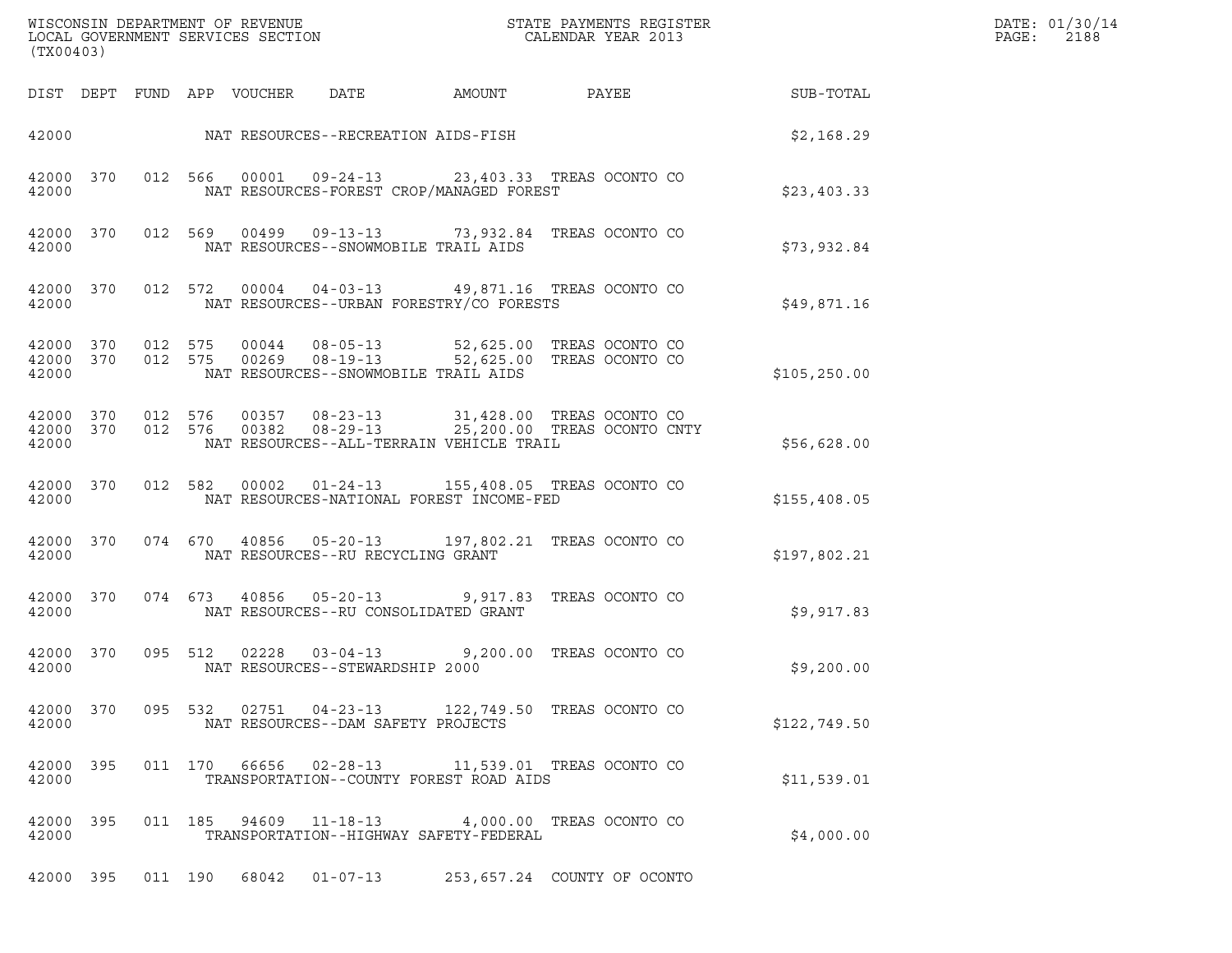|       | DATE: 01/30/14 |
|-------|----------------|
| PAGE: | 2189           |

| (TX00403)                                                                                                                                                               |                                                                                                                                   |                                                                                                                            |                                                                                                                                       | WISCONSIN DEPARTMENT OF REVENUE<br>LOCAL GOVERNMENT SERVICES SECTION                                                                                                    |                                                                                                                                                                                                                                                                                                                                              |                                                                                                                                                                                                                                            | STATE PAYMENTS REGISTER<br>CALENDAR YEAR 2013                                                                                                                                                                                                                                  |                | DATE: 01/30/14<br>2189<br>PAGE: |
|-------------------------------------------------------------------------------------------------------------------------------------------------------------------------|-----------------------------------------------------------------------------------------------------------------------------------|----------------------------------------------------------------------------------------------------------------------------|---------------------------------------------------------------------------------------------------------------------------------------|-------------------------------------------------------------------------------------------------------------------------------------------------------------------------|----------------------------------------------------------------------------------------------------------------------------------------------------------------------------------------------------------------------------------------------------------------------------------------------------------------------------------------------|--------------------------------------------------------------------------------------------------------------------------------------------------------------------------------------------------------------------------------------------|--------------------------------------------------------------------------------------------------------------------------------------------------------------------------------------------------------------------------------------------------------------------------------|----------------|---------------------------------|
| DIST                                                                                                                                                                    | DEPT                                                                                                                              | FUND                                                                                                                       |                                                                                                                                       | APP VOUCHER                                                                                                                                                             | DATE                                                                                                                                                                                                                                                                                                                                         | AMOUNT                                                                                                                                                                                                                                     | PAYEE                                                                                                                                                                                                                                                                          | SUB-TOTAL      |                                 |
| 42000<br>42000<br>42000                                                                                                                                                 | 395<br>395                                                                                                                        |                                                                                                                            | 011 190<br>011 190                                                                                                                    | 82042<br>94042                                                                                                                                                          | $07 - 01 - 13$<br>$10 - 07 - 13$                                                                                                                                                                                                                                                                                                             | TRANSPORTATION--GENERAL TRANSP AIDS-GTA                                                                                                                                                                                                    | 507,314.48 COUNTY OF OCONTO<br>253,657.27 COUNTY OF OCONTO                                                                                                                                                                                                                     | \$1,014,628.99 |                                 |
| 42000<br>42000<br>42000                                                                                                                                                 | 395<br>395                                                                                                                        | 011                                                                                                                        | 278<br>011 278                                                                                                                        | 90708<br>95706                                                                                                                                                          | $10 - 11 - 13$<br>$11 - 26 - 13$                                                                                                                                                                                                                                                                                                             | 47,500.00<br>TRANSPORTATION--LRIP/TRIP/MSIP GRANTS                                                                                                                                                                                         | 25, 258.53 TREAS OCONTO CO<br>TREAS OCONTO CO                                                                                                                                                                                                                                  | \$72,758.53    |                                 |
| 42000 410<br>42000                                                                                                                                                      |                                                                                                                                   |                                                                                                                            | 002 116                                                                                                                               | 11357                                                                                                                                                                   | 11-05-13<br>CORRECTIONS--LOCAL AID                                                                                                                                                                                                                                                                                                           |                                                                                                                                                                                                                                            | 27,342.00 TREAS OCONTO CO                                                                                                                                                                                                                                                      | \$27,342.00    |                                 |
| 42000<br>42000<br>42000<br>42000<br>42000<br>42000<br>42000<br>42000<br>42000<br>42000<br>42000<br>42000<br>42000<br>42000<br>42000                                     | 435<br>435<br>435<br>435<br>435<br>435<br>435<br>435<br>435<br>435<br>435<br>435<br>435<br>435                                    | 005<br>005<br>005<br>005<br>005<br>005<br>005<br>005<br>005<br>005<br>005<br>005<br>005<br>005                             | 000<br>000<br>000<br>000<br>000<br>000<br>000<br>000<br>000<br>000<br>000<br>000<br>000<br>000                                        | 90310<br>90312<br>90314<br>90318<br>90321<br>90323<br>90325<br>90326<br>90400<br>90402<br>90403<br>90406<br>90408<br>90411                                              | $01 - 01 - 13$<br>$01 - 16 - 13$<br>$02 - 01 - 13$<br>$03 - 01 - 13$<br>$04 - 01 - 13$<br>$05 - 01 - 13$<br>$06 - 01 - 13$<br>$07 - 02 - 13$<br>07-01-13<br>$08 - 01 - 13$<br>$09 - 01 - 13$<br>$10 - 01 - 13$<br>$11 - 01 - 13$<br>$12 - 01 - 13$<br>HEALTH SERVICES--STATE/FED AIDS                                                        | 530,853.00 OCONTO CO<br>6,986.00<br>507,835.00<br>436,700.00<br>123,736.00<br>1,522,452.00<br>482,486.00<br>191.00<br>1,407,132.00<br>496,133.00<br>702,282.00<br>886,797.00<br>448,635.00<br>500,473.00                                   | OCONTO CO<br>OCONTO CO<br>OCONTO CO<br>OCONTO CO<br>OCONTO CO<br>OCONTO CO<br>OCONTO CO<br>OCONTO CO<br>OCONTO CO<br>OCONTO CO<br>OCONTO CO<br>OCONTO CO<br>OCONTO CO                                                                                                          | \$8,052,691.00 |                                 |
| 42000<br>42000<br>42000<br>42000<br>42000<br>42000<br>42000<br>42000<br>42000<br>42000<br>42000<br>42000<br>42000<br>42000<br>42000<br>42000<br>42000<br>42000<br>42000 | 437<br>437<br>437<br>437<br>437<br>437<br>437<br>437<br>437<br>437<br>437<br>437<br>437<br>437<br>437<br>437<br>437<br>437<br>437 | 005<br>005<br>005<br>005<br>005<br>005<br>005<br>005<br>005<br>005<br>005<br>005<br>005<br>005<br>005<br>005<br>005<br>005 | 000<br>000<br>000<br>000<br>000<br>000<br>000<br>000<br>000<br>000<br>000<br>000<br>000<br>000<br>000<br>000<br>000<br>000<br>005 000 | 00000<br>00000<br>00000<br>00000<br>00000<br>00000<br>00000<br>00000<br>00000<br>00000<br>00000<br>00000<br>00000<br>00000<br>00000<br>00000<br>00000<br>00000<br>00000 | $01 - 28 - 13$<br>$01 - 05 - 13$<br>$02 - 30 - 13$<br>$03 - 05 - 13$<br>$03 - 23 - 13$<br>$03 - 05 - 13$<br>04-11-13<br>$04 - 07 - 13$<br>$05 - 30 - 13$<br>$06 - 31 - 13$<br>$06 - 05 - 13$<br>$07 - 08 - 13$<br>$07 - 05 - 13$<br>$07 - 30 - 13$<br>$08 - 05 - 13$<br>$08 - 22 - 13$<br>$09 - 26 - 13$<br>$09 - 05 - 13$<br>$10 - 30 - 13$ | 913.64<br>76,333.68<br>14,182.59<br>39,678.51<br>.25<br>8,818.43<br>107,274.15<br>102,777.54<br>19,844.10<br>26,595.86<br>1,666.89<br>20,193.38<br>1,781.00<br>53,128.47<br>21,249.77<br>23,628.64<br>307,188.31<br>30,346.07<br>17,978.23 | OCONTO<br>OCONTO CHILD SUPPORT<br>OCONTO<br>OCONTO<br>OCONTO<br>OCONTO CHILD SUPPORT<br>OCONTO<br>OCONTO CHILD SUPPORT<br>OCONTO<br>OCONTO<br>OCONTO<br>OCONTO<br>OCONTO CHILD SUPPORT<br>OCONTO CHILD SUPPORT<br>OCONTO<br>OCONTO CHILD SUPPORT<br>OCONTO<br>OCONTO<br>OCONTO |                |                                 |

 $42000$   $437$  005 000 00000 08-22-13 23,628.64 OCONTO CH:<br>  $42000$   $437$  005 000 00000 09-26-13 307,188.31 OCONTO<br>  $42000$   $437$  005 000 00000 09-05-13 30,346.07 OCONTO<br>  $42000$   $437$  005 000 00000 10-30-13 17,978.23 OCON

 $42000$   $437$  005 000 00000 10-30-13 17,978.23 OCONTO<br>  $42000$   $437$  005 000 00000 10-06-13 102,093.76 OCONTO<br>  $42000$   $437$  005 000 00000 10-05-13 23,595.66 OCONTO<br>  $42000$   $437$  005 000 00000 11-10-13 18,048.17 OCONTO

 $42000$   $437$  005 000 00000 09-26-13 307,188.31 OCONTO<br> $42000$   $437$  005 000 00000 09-05-13 30,346.07 OCONTO<br> $42000$   $437$  005 000 00000 10-36-13 17,978.23 OCONTO<br> $42000$   $437$  005 000 00000 10-06-13 102,093.76 OCONTO CHI  $42000$   $437$  005 000 00000 09-05-13 30,346.07 OCONTO<br> $42000$   $437$  005 000 00000 10-30-13 17,978.23 OCONTO<br> $42000$   $437$  005 000 00000 10-06-13 102,093.76 OCONTO CHILD SUPPORT<br> $42000$   $437$  005 000 00000 10-05-13 23,595.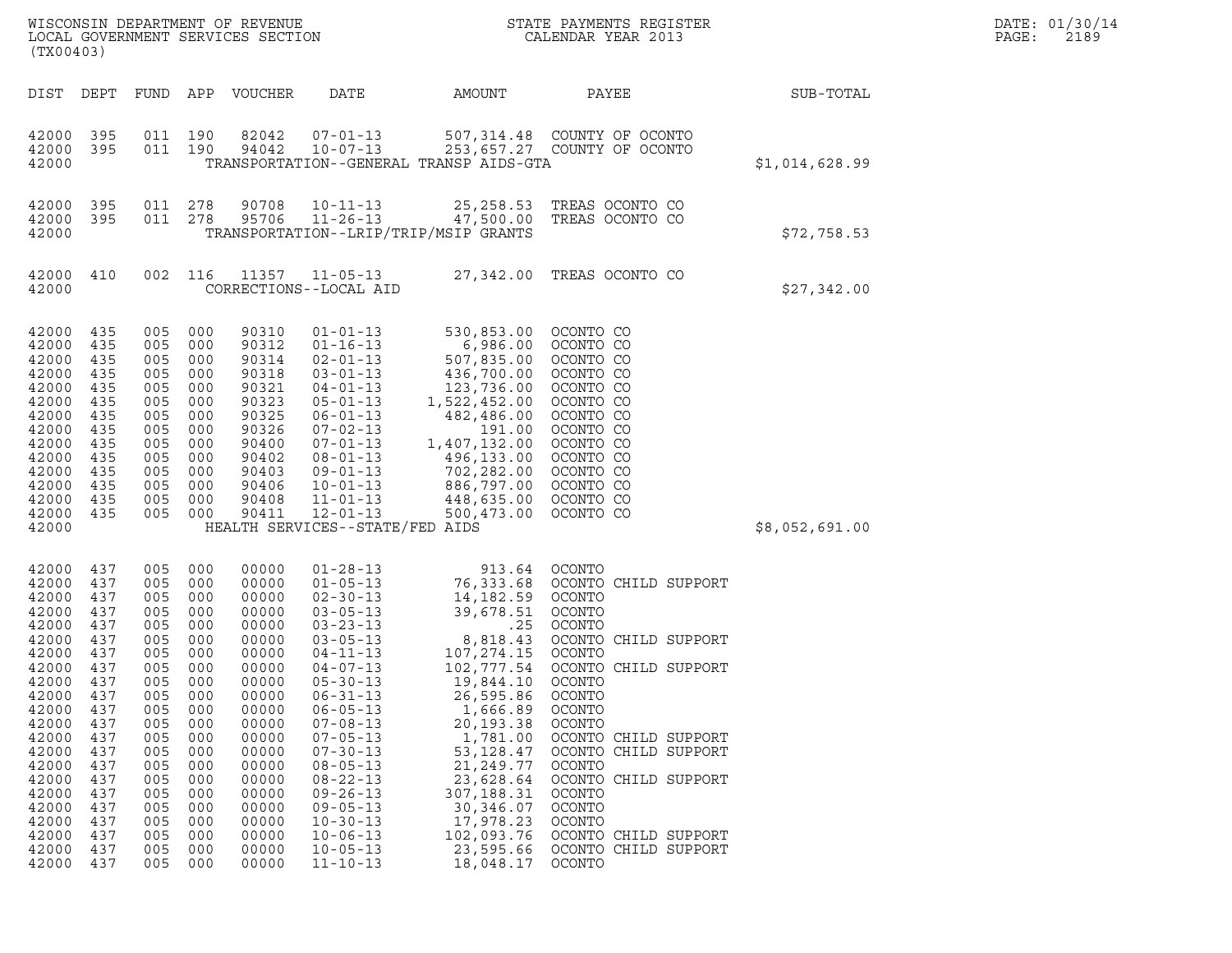| (TX00403) |  |                                                                                                                                                                                                                   |  |                                                           |             | DATE: 01/30/14<br>PAGE: 2190 |
|-----------|--|-------------------------------------------------------------------------------------------------------------------------------------------------------------------------------------------------------------------|--|-----------------------------------------------------------|-------------|------------------------------|
|           |  |                                                                                                                                                                                                                   |  | DIST DEPT FUND APP VOUCHER DATE AMOUNT PAYEE SUB-TOTAL    |             |                              |
| 42000     |  | $\begin{array}{cccccccc} 42000& 437& 005& 000& 00000& 11\mbox{-}05\mbox{-}13& 22,768.94& \mbox{OCONTO CHILD SUPPORT}\\ 42000& 437& 005& 000& 00000& 12\mbox{-}19\mbox{-}13& 18,164.37& \mbox{OCONTO} \end{array}$ |  | CHILDREN & FAMILIES--STATE/FEDERAL AIDS<br>\$1,058,250.41 |             |                              |
| 42000     |  | 42000 455 002 221 04850 07-30-13 140.00 TREAS OCONTO CNTY<br>JUSTICE--LAW ENFORCEMENT SERVICES AID                                                                                                                |  |                                                           | \$140.00    |                              |
| 42000     |  | 42000 455 002 226 01795 01-08-13 25,851.00 TREAS OCONTO CO<br>JUSTICE--LAW ENFORCEMENT SERVICES                                                                                                                   |  |                                                           | \$25,851.00 |                              |
| 42000     |  | 42000 455 002 231 00462 02-12-13 7,520.00 TREAS OCONTO CNTY<br>JUSTICE--LAW ENFORCEMENT TRAINING                                                                                                                  |  | \$7,520.00                                                |             |                              |
| 42000     |  | 42000 455 002 532 04777 07-30-13 12,226.00 TREAS OCONTO CO<br>JUSTICE--VICTIM/WITNESS ASSISTANCE SERV                                                                                                             |  |                                                           | \$12,226.00 |                              |
| 42000     |  | 42000 455 002 539 00043 03-12-13 14,824.09 TREAS OCONTO CO<br>JUSTICE--VICTIM/WITNESS SERVICES                                                                                                                    |  |                                                           | \$14,824.09 |                              |
| 42000     |  | 42000 465 002 337 00692 06-28-13 5,513.00 TREAS OCONTO CO<br>MILITARY AFFAIRS-EMERGENCY MGMT PLANNING                                                                                                             |  |                                                           | \$5,513.00  |                              |
| 42000     |  | 42000 465 002 342 00379 01-30-13 21,263.15 TREAS OCONTO CO 42000 465 002 342 00763 08-14-13 20,720.82 TREAS OCONTO CO<br>MILITARY AFFAIRS-EMERGENCY MGMT-FED FUND                                                 |  |                                                           | \$41,983.97 |                              |
| 42000     |  | 42000 465 072 364 00423 01-31-13 5,715.00 TREAS OCONTO CO<br>MILITARY AFFAIRS-EMER MGMT-PLANNING AID                                                                                                              |  |                                                           | \$5,715.00  |                              |
| 42000     |  | 42000 485 002 127 05457 06-17-13 1,000.00 TREAS OCONTO CO<br>VETERANS AFFAIRS GRANTS                                                                                                                              |  |                                                           | \$1,000.00  |                              |
| 42000     |  | 42000 485 082 267 05457 06-17-13 4,500.00 TREAS OCONTO CO<br>VETERANS AFFAIRS--GRANTS TO COUNTIES                                                                                                                 |  |                                                           | \$4,500.00  |                              |
| 42000     |  | 42000 485 082 280 02494 01-02-13 3,349.26 TREAS OCONTO CO<br>VETERANS AFFAIRS--GRANTS                                                                                                                             |  |                                                           | \$3,349.26  |                              |
| 42000     |  | 42000 485 083 370 05457 06-17-13 4,500.00 TREAS OCONTO CO<br>VETERANS AFFAIRS--GRANTS TO COUNTIES                                                                                                                 |  |                                                           | \$4,500.00  |                              |
|           |  | 42000 505 002 116 01366 09-10-13 300.00 TREAS OCONTO CNTY                                                                                                                                                         |  |                                                           |             |                              |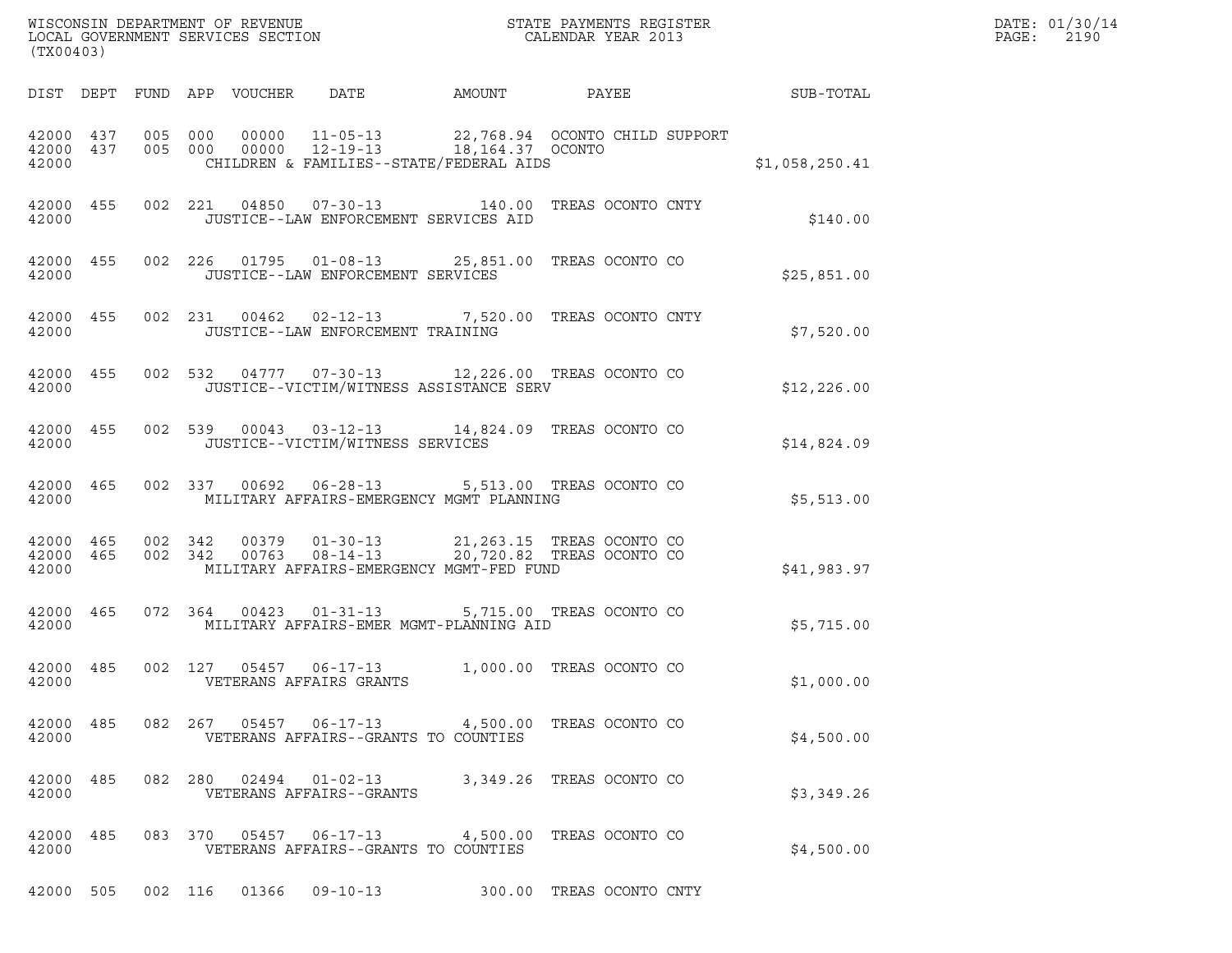| (TX00403)                                                                                                                                                      |                                                                                                                     |                                                                                                                          |                                                                                                                     |                                                                                                                                                       |                                                                                                                                       |                                                      |                                                                                                                                                                                                                                                                                                                                          |              | DATE: 01/30/14<br>PAGE:<br>2191 |
|----------------------------------------------------------------------------------------------------------------------------------------------------------------|---------------------------------------------------------------------------------------------------------------------|--------------------------------------------------------------------------------------------------------------------------|---------------------------------------------------------------------------------------------------------------------|-------------------------------------------------------------------------------------------------------------------------------------------------------|---------------------------------------------------------------------------------------------------------------------------------------|------------------------------------------------------|------------------------------------------------------------------------------------------------------------------------------------------------------------------------------------------------------------------------------------------------------------------------------------------------------------------------------------------|--------------|---------------------------------|
|                                                                                                                                                                |                                                                                                                     |                                                                                                                          |                                                                                                                     | DIST DEPT FUND APP VOUCHER                                                                                                                            | DATE                                                                                                                                  | AMOUNT                                               | PAYEE                                                                                                                                                                                                                                                                                                                                    | SUB-TOTAL    |                                 |
| 42000                                                                                                                                                          |                                                                                                                     |                                                                                                                          |                                                                                                                     |                                                                                                                                                       | DOA--LAND INFORMATION BOARD GRANTS                                                                                                    |                                                      |                                                                                                                                                                                                                                                                                                                                          | \$300.00     |                                 |
| 42000<br>42000<br>42000<br>42000<br>42000<br>42000<br>42000<br>42000<br>42000<br>42000<br>42000<br>42000<br>42000<br>42000<br>42000<br>42000<br>42000<br>42000 | 505<br>505<br>505<br>505<br>505<br>505<br>505<br>505<br>505<br>505<br>505<br>505<br>505<br>505<br>505<br>505<br>505 | 002<br>002 155<br>002<br>002<br>002<br>002<br>002<br>002<br>002<br>002<br>002<br>002<br>002<br>002 155<br>002<br>002 155 | 155<br>155<br>155<br>155<br>155<br>155<br>155<br>155<br>155<br>155<br>155<br>155<br>155<br>002 155                  | 60097<br>60297<br>60297<br>60378<br>60378<br>60414<br>60414<br>60475<br>60475<br>60547<br>60547<br>60595<br>60595<br>60669<br>60669<br>60766<br>60813 | DOA-HOUSING ASSISTANCE-FEDERAL FUNDS                                                                                                  |                                                      |                                                                                                                                                                                                                                                                                                                                          | \$44,769.94  |                                 |
| 42000<br>42000                                                                                                                                                 | 505                                                                                                                 |                                                                                                                          | 002 650                                                                                                             | 09265                                                                                                                                                 | $05 - 06 - 13$<br>DOA--JUSTICE-ASSISTANCE-FEDERAL ARRA FDS                                                                            |                                                      | 105,000.00 TREAS OCONTO CNTY                                                                                                                                                                                                                                                                                                             | \$105,000.00 |                                 |
| 42000<br>42000<br>42000<br>42000<br>42000<br>42000<br>42000<br>42000<br>42000<br>42000<br>42000<br>42000<br>42000<br>42000<br>42000<br>42000<br>42000<br>42000 | 505<br>505<br>505<br>505<br>505<br>505<br>505<br>505<br>505<br>505<br>505<br>505<br>505<br>505<br>505<br>505<br>505 | 035<br>035<br>035<br>035<br>035<br>035<br>035<br>035<br>035<br>035<br>035<br>035<br>035<br>035<br>035<br>035<br>035      | 371<br>371<br>371<br>371<br>371<br>371<br>371<br>371<br>371<br>371<br>371<br>371<br>371<br>371<br>371<br>371<br>371 | 60097<br>60297<br>60297<br>60297<br>60378<br>60378<br>60378<br>60414<br>60414<br>60414<br>60475<br>60475<br>60475<br>60547<br>60547<br>60595<br>60595 | $02 - 25 - 13$<br>$02 - 25 - 13$<br>$03 - 25 - 13$<br>$03 - 25 - 13$<br>$04 - 08 - 13$<br>$04 - 08 - 13$<br>DOA--PUBLIC BENEFITS FUND | 3,724.62<br>1,489.85<br>504.52<br>756.79<br>2,573.76 | TREAS OCONTO CO<br>TREAS OCONTO CO<br>TREAS OCONTO CO<br>TREAS OCONTO CO<br>TREAS OCONTO CO<br>TREAS OCONTO CO<br>TREAS OCONTO CO<br>TREAS OCONTO CO<br>TREAS OCONTO CO<br>TREAS OCONTO CO<br>TREAS OCONTO CO<br>TREAS OCONTO CO<br>TREAS OCONTO CO<br>TREAS OCONTO CO<br>TREAS OCONTO CO<br>1,501.90 TREAS OCONTO CO<br>TREAS OCONTO CO | \$35,234.71  |                                 |
| 42000<br>42000<br>42000                                                                                                                                        | 835<br>835                                                                                                          | 002<br>002                                                                                                               | 105<br>105                                                                                                          | 44023<br>81126                                                                                                                                        | $07 - 22 - 13$<br>$11 - 18 - 13$<br>REVENUE--STATE SHARED REVENUES                                                                    | 87,531.43<br>512, 543.18                             | TREAS OCONTO CO<br>TREAS OCONTO CO                                                                                                                                                                                                                                                                                                       | \$600,074.61 |                                 |
| 42000                                                                                                                                                          | 835                                                                                                                 |                                                                                                                          | 002 109                                                                                                             | 01042                                                                                                                                                 | $07 - 22 - 13$                                                                                                                        |                                                      | 8,304.00 TREAS OCONTO CO                                                                                                                                                                                                                                                                                                                 |              |                                 |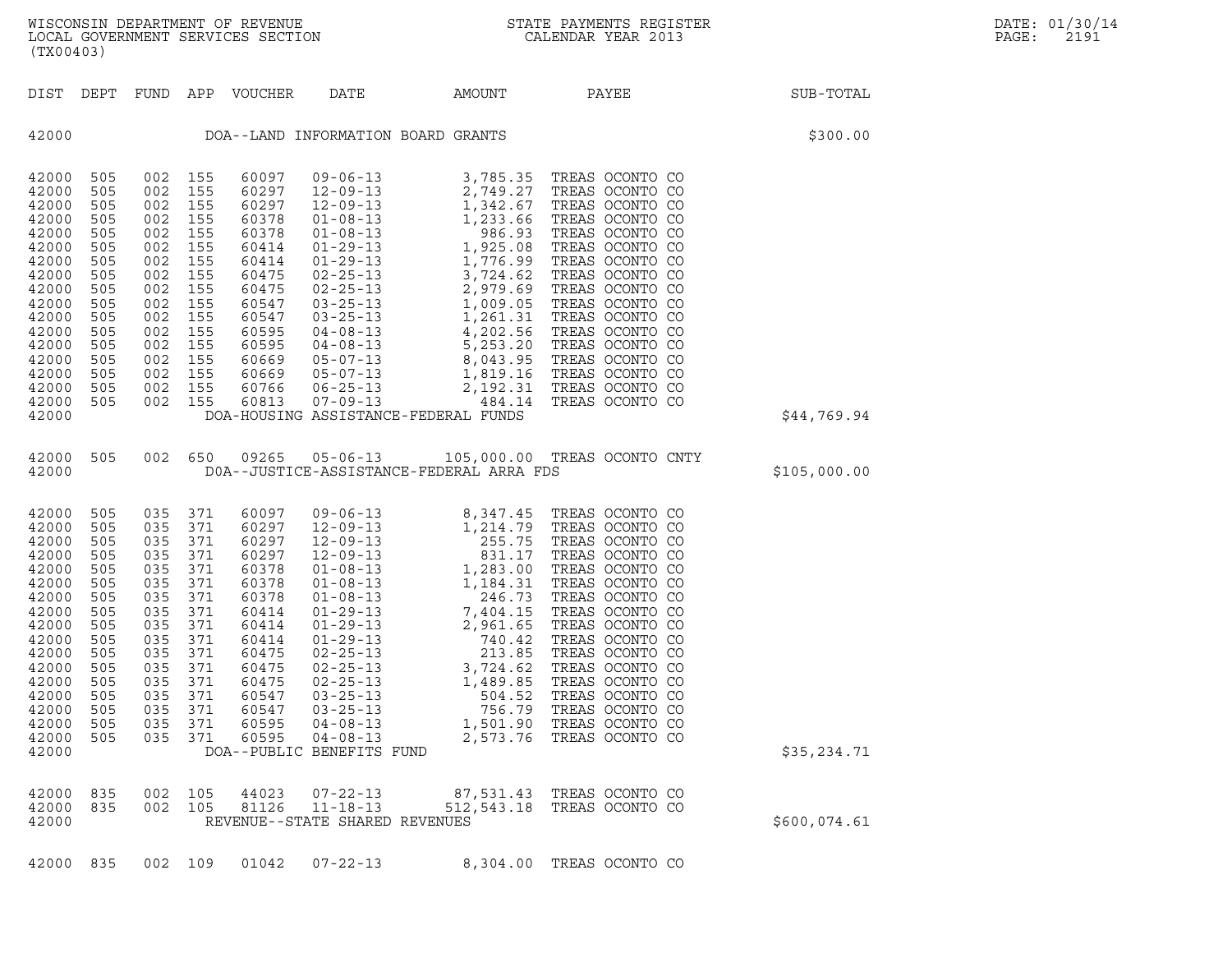| WISCONSIN DEPARTMENT OF REVENUE<br>LOCAL GOVERNMENT SERVICES SECTION<br>(TX00403) |            |            |                |                                             |                                          | STATE PAYMENTS REGISTER<br>CALENDAR YEAR 2013                |                 | DATE: 01/30/14<br>PAGE:<br>2192 |
|-----------------------------------------------------------------------------------|------------|------------|----------------|---------------------------------------------|------------------------------------------|--------------------------------------------------------------|-----------------|---------------------------------|
| DIST<br>DEPT                                                                      | FUND       | APP        | <b>VOUCHER</b> | DATE                                        | AMOUNT                                   | PAYEE                                                        | SUB-TOTAL       |                                 |
| 42000                                                                             |            |            |                | REVENUE--EXEMPT COMPUTER AID                |                                          |                                                              | \$8,304.00      |                                 |
| 42000<br>835<br>42000<br>835<br>42000                                             | 002<br>002 | 302<br>302 | 10081<br>11081 | $07 - 22 - 13$<br>07-22-13                  | REVENUE-FIRST DOLLAR/SCHOOL LEVY CREDITS | 4,994,480.42 TREAS OCONTO CO<br>1,421,785.04 TREAS OCONTO CO | \$6,416,265.46  |                                 |
| 42000<br>835<br>42000                                                             | 021        | 363        | 37220          | $03 - 25 - 13$<br>REVENUE--LOTTERY CREDIT - | 1,144,089.90                             | TREAS OCONTO CO                                              | \$1,144,089.90  |                                 |
| 42000                                                                             |            |            |                | DISTRICT TOTAL APPROPRIATIONS               |                                          |                                                              | \$19,770,343.81 |                                 |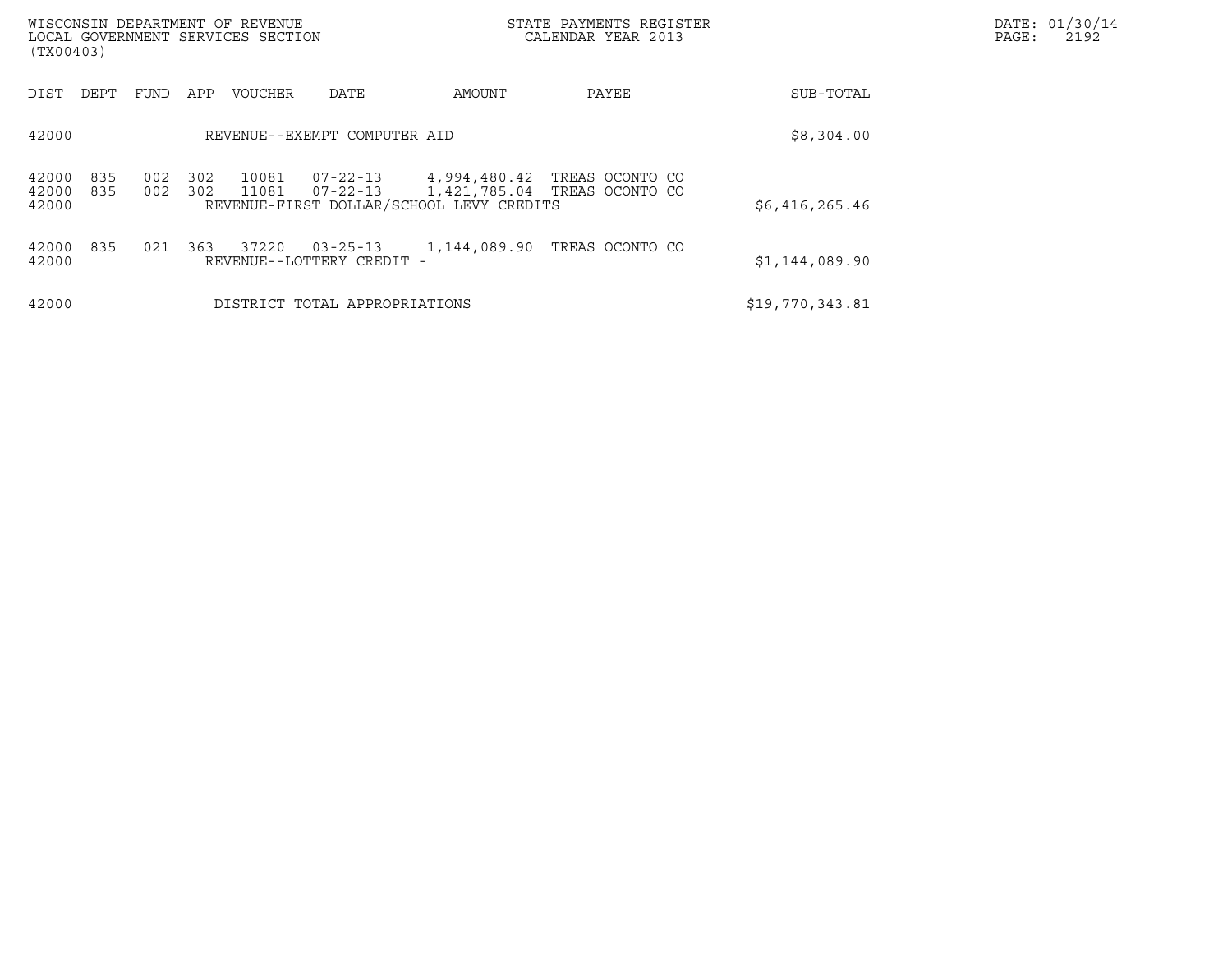| (TX00403)                                                            |            |                                                     |                       |                                                                    |                                          | $\tt WISCONSIM DEPARTMENT OF REVENUE$ $\tt WISCONSIM EN THE BAYMENTS REGISTERLOCAL GOVERNMENT SERVICES SECTION CALENDAR YEAR 2013$ |                  | DATE: 01/30/14<br>PAGE: 2193 |
|----------------------------------------------------------------------|------------|-----------------------------------------------------|-----------------------|--------------------------------------------------------------------|------------------------------------------|------------------------------------------------------------------------------------------------------------------------------------|------------------|------------------------------|
| DIST DEPT                                                            |            |                                                     | FUND APP VOUCHER DATE |                                                                    | AMOUNT PAYEE                             |                                                                                                                                    | <b>SUB-TOTAL</b> |                              |
| 42002 165<br>42002                                                   |            |                                                     |                       | 002 225 01057 07-03-13                                             | SAFETY/PROF SERV--FIRE INSURANCE DUES    | 5,438.73 TREAS TN ABRAMS                                                                                                           | \$5,438.73       |                              |
| 42002 370<br>42002                                                   |            | 000 001                                             |                       |                                                                    | NAT RESOURCES-SEVERANCE/YIELD/WITHDRAWAL | 02DNR  07-03-13    339.91 TREAS TOWN ABRAMS                                                                                        | \$339.91         |                              |
| 42002 370<br>42002 370<br>42002                                      |            | 012 571<br>012 571                                  |                       |                                                                    | NAT RESOURCES--FOREST CROP/MFL/CO FOREST |                                                                                                                                    | \$2,206.45       |                              |
| 42002 395<br>42002<br>42002<br>395<br>42002<br>395<br>42002<br>42002 | 395<br>395 | 011 191<br>011 191<br>011 191<br>011 191<br>011 191 | 97058                 | $10 - 07 - 13$                                                     | TRANSPORTATION--GENERAL TRANSP AIDS-GTA  | 30,326.04 TOWN OF ABRAMS                                                                                                           | \$151,630.14     |                              |
| 42002 835<br>42002<br>835<br>42002                                   |            | 002 105<br>002 105                                  | 81098                 | 43995 07-22-13<br>$11 - 18 - 13$<br>REVENUE--STATE SHARED REVENUES |                                          | 5,363.58 TREAS TN ABRAMS<br>30,393.64 TREAS TN ABRAMS                                                                              | \$35,757.22      |                              |
| 42002 835<br>42002                                                   |            |                                                     |                       | 002 109 02955 07-22-13<br>REVENUE--EXEMPT COMPUTER AID             |                                          | 156.00 TREAS TN ABRAMS                                                                                                             | \$156.00         |                              |
| 42002 835<br>42002                                                   |            |                                                     |                       | REVENUE--LOTTERY CREDIT -                                          |                                          | 021 363 35774 03-25-13 1,010.93 TREAS TN ABRAMS                                                                                    | \$1,010.93       |                              |
| 42002                                                                |            |                                                     |                       | DISTRICT TOTAL APPROPRIATIONS                                      |                                          |                                                                                                                                    | \$196,539.38     |                              |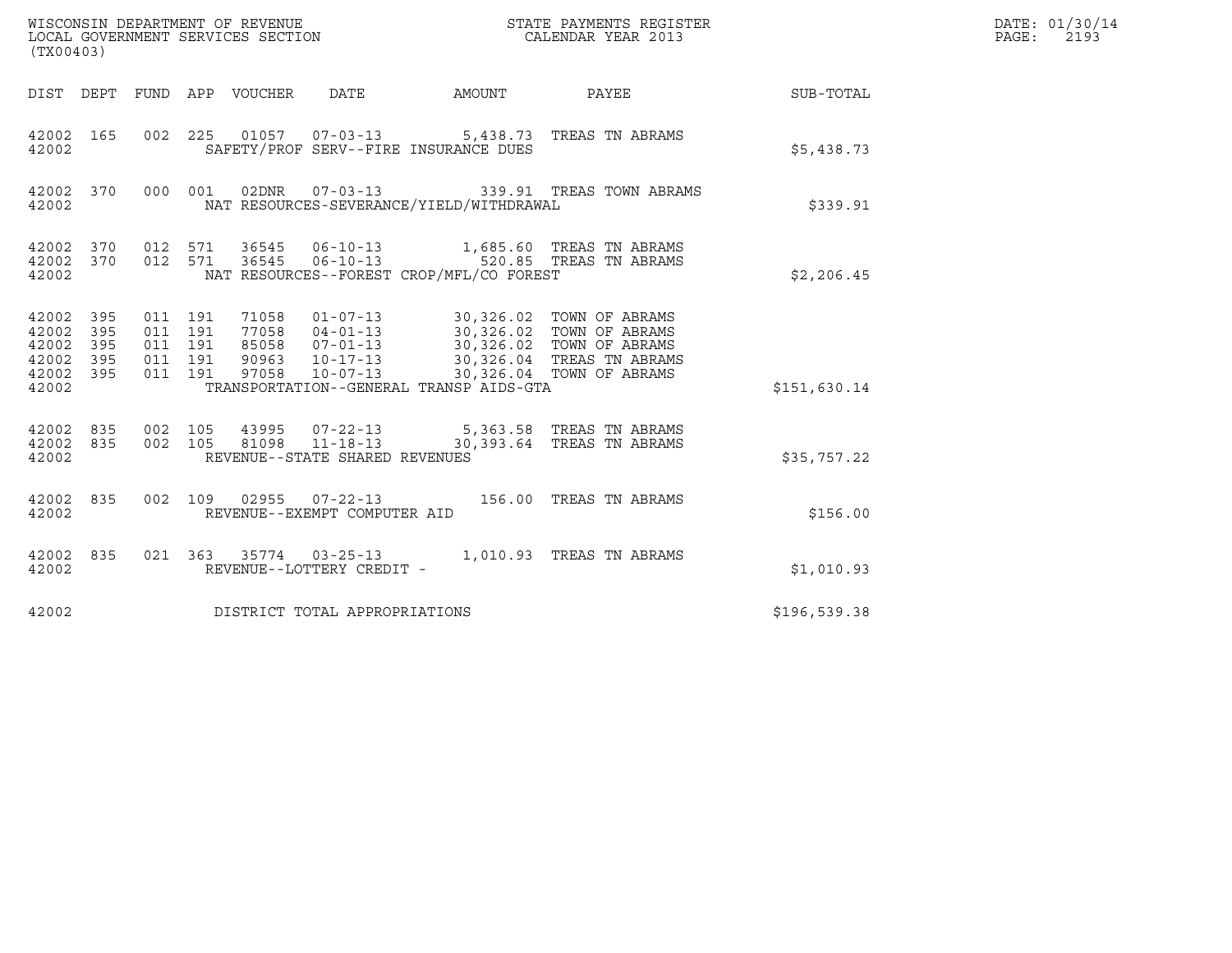| (TX00403)                                         |            |                               |         |                |                                |                                                                         | ${\tt WISCOONSIM} \begin{tabular}{lcccc} DEPARTMENT OF REVENUE & & & & & & \begin{tabular}{l} \bf STATE} & \bf PAYMENTS \textit{ REGISTER} \\ \hline \textit{LOCAL GOVERNMENT} & \bf SERVICES \textit{SECTION} & & & & & \begin{tabular}{l} \bf CALENDAR \textit{ YEAR} \end{tabular} \end{tabular} \end{tabular}$ |             | DATE: 01/30/14<br>PAGE:<br>2194 |
|---------------------------------------------------|------------|-------------------------------|---------|----------------|--------------------------------|-------------------------------------------------------------------------|--------------------------------------------------------------------------------------------------------------------------------------------------------------------------------------------------------------------------------------------------------------------------------------------------------------------|-------------|---------------------------------|
|                                                   |            |                               |         |                |                                |                                                                         | DIST DEPT FUND APP VOUCHER DATE AMOUNT PAYEE TO SUB-TOTAL                                                                                                                                                                                                                                                          |             |                                 |
| 42006 165<br>42006                                |            |                               |         |                |                                | SAFETY/PROF SERV--FIRE INSURANCE DUES                                   | 002 225 01058 07-03-13 1,124.30 TREAS TN BAGLEY                                                                                                                                                                                                                                                                    | \$1,124.30  |                                 |
| 42006 370<br>42006                                | 42006 370  | 000 001<br>000 001            |         | 02DNR<br>04DNR | $07 - 03 - 13$                 | 10-23-13 151.26 TOWN BAGLEY<br>NAT RESOURCES-SEVERANCE/YIELD/WITHDRAWAL | 103.77 TREAS TOWN BAGLEY                                                                                                                                                                                                                                                                                           | \$255.03    |                                 |
| 42006                                             |            | 42006 370 002 503             |         |                |                                | NAT RESOURCES--AIDS IN LIEU OF TAXES                                    | 15901  02-06-13  784.54  TREAS TN BAGLEY<br>TOWN SHARE 79.43                                                                                                                                                                                                                                                       | \$784.54    |                                 |
| 42006 370<br>42006                                |            | 42006 370 012 571<br>012 571  |         |                | 36546 06-10-13                 | NAT RESOURCES--FOREST CROP/MFL/CO FOREST                                | 3,114.06 TREAS TN BAGLEY<br>36546  06-10-13    401.71    TREAS TN BAGLEY                                                                                                                                                                                                                                           | \$3,515.77  |                                 |
| 42006                                             | 42006 370  | 42006 370 012 579             | 012 579 |                |                                | NAT RESOURCES--AIDS IN LIEU OF TAXES                                    | 18661  04-15-13   35.20 TREAS TN BAGLEY<br>18661  04-15-13   1,865.60 TREAS TN BAGLEY                                                                                                                                                                                                                              | \$1,900.80  |                                 |
| 42006 395<br>42006<br>42006<br>42006 395<br>42006 | 395<br>395 | 011 191<br>011 191<br>011 191 | 011 191 |                |                                | TRANSPORTATION--GENERAL TRANSP AIDS-GTA                                 |                                                                                                                                                                                                                                                                                                                    | \$76,955.32 |                                 |
| 42006 835<br>42006 835<br>42006                   |            | 002 105<br>002 105            |         |                | REVENUE--STATE SHARED REVENUES |                                                                         | $\begin{array}{cccc} 43996 & 07\text{-}22\text{-}13 & 1,395.65 & \text{TREAS TN BAGLEY} \\ 81099 & 11\text{-}18\text{-}13 & 7,908.65 & \text{TREAS TN BAGLEY} \end{array}$                                                                                                                                         | \$9,304.30  |                                 |
| 42006                                             | 42006 835  |                               |         |                | REVENUE--EXEMPT COMPUTER AID   |                                                                         | 002 109 02956 07-22-13 1.00 TREAS TN BAGLEY                                                                                                                                                                                                                                                                        | \$1.00      |                                 |
| 42006                                             |            |                               |         |                | DISTRICT TOTAL APPROPRIATIONS  |                                                                         |                                                                                                                                                                                                                                                                                                                    | \$93,841.06 |                                 |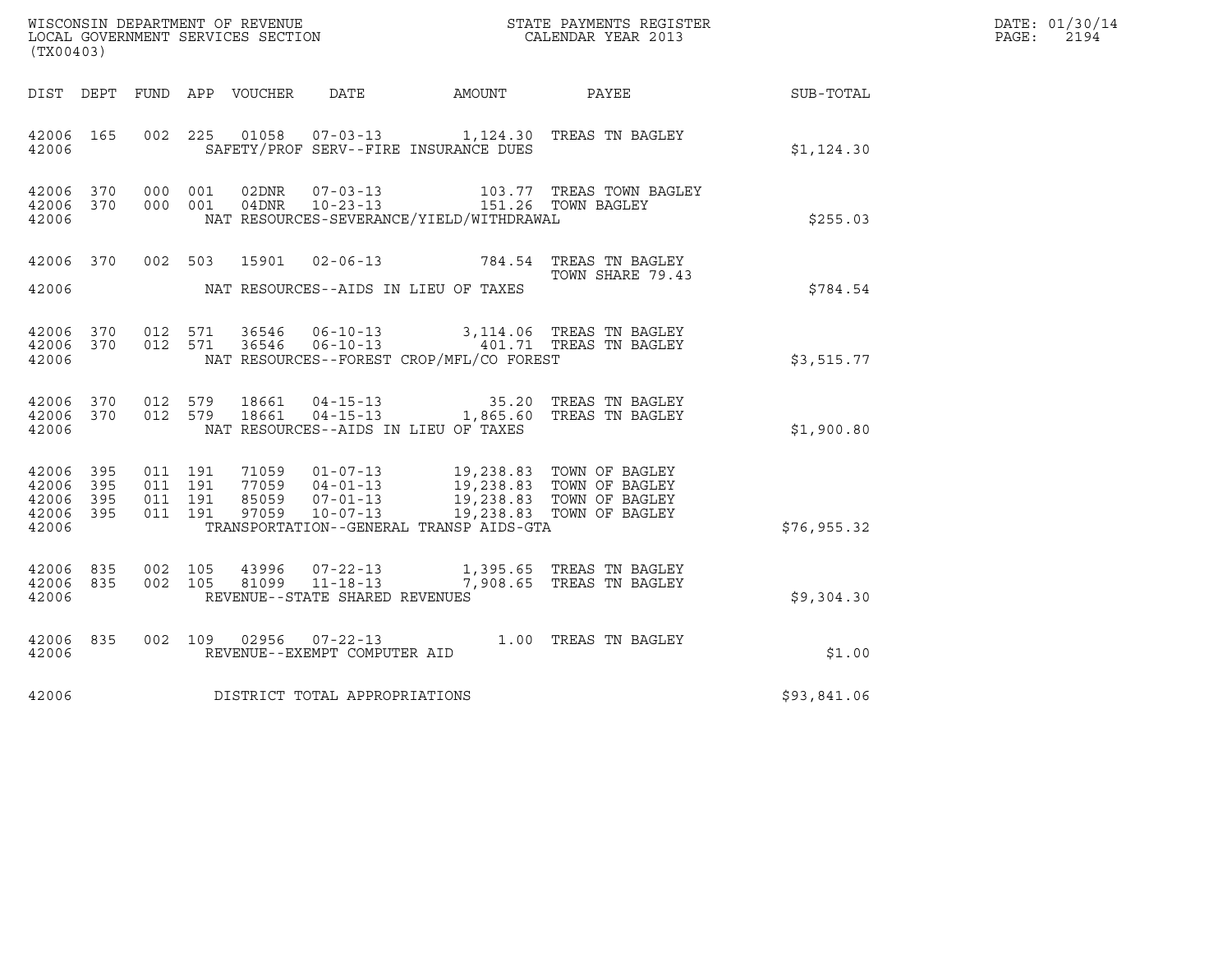| (TX00403)                                                           |                          |                                                                                                                                                                                                                                 |                                          |                                 |                                                                    |                                                                                                    |                                                                                                                                                                                                                                         |              | DATE: 01/30/14<br>PAGE:<br>2195 |
|---------------------------------------------------------------------|--------------------------|---------------------------------------------------------------------------------------------------------------------------------------------------------------------------------------------------------------------------------|------------------------------------------|---------------------------------|--------------------------------------------------------------------|----------------------------------------------------------------------------------------------------|-----------------------------------------------------------------------------------------------------------------------------------------------------------------------------------------------------------------------------------------|--------------|---------------------------------|
|                                                                     |                          |                                                                                                                                                                                                                                 |                                          | DIST DEPT FUND APP VOUCHER DATE |                                                                    |                                                                                                    |                                                                                                                                                                                                                                         |              |                                 |
| 42008                                                               |                          |                                                                                                                                                                                                                                 |                                          |                                 |                                                                    | SAFETY/PROF SERV--FIRE INSURANCE DUES                                                              | 42008 165 002 225 01059 07-03-13 6,193.06 TREAS TN BRAZEAU                                                                                                                                                                              | \$6,193.06   |                                 |
|                                                                     |                          | 42008 and 1200 and 1200 and 1200 and 1200 and 1200 and 1200 and 1200 and 1200 and 1200 and 1200 and 1200 and 1200 and 1200 and 1200 and 1200 and 1200 and 1200 and 1200 and 1200 and 1200 and 1200 and 1200 and 1200 and 1200 a |                                          |                                 |                                                                    | 42008 370 000 001 04DNR 10-23-13 1,638.00 TOWN BRAZEAU<br>NAT RESOURCES-SEVERANCE/YIELD/WITHDRAWAL |                                                                                                                                                                                                                                         | \$1,638.00   |                                 |
| 42008                                                               |                          |                                                                                                                                                                                                                                 |                                          |                                 |                                                                    | NAT RESOURCES--FOREST CROP/MFL/CO FOREST                                                           | $\begin{array}{cccccccc} 42008 & 370 & 012 & 571 & 36547 & 06-10-13 & & 3,783.91 & \text{TREAS TN BRAZEAU} \\ 42008 & 370 & 012 & 571 & 36547 & 06-10-13 & & & 776.57 & \text{TREAS TN BRAZEAU} \end{array}$                            | \$4,560.48   |                                 |
|                                                                     |                          |                                                                                                                                                                                                                                 |                                          |                                 | 42008 NAT RESOURCES--BOATING PROJECTS                              |                                                                                                    | 42008 370 012 573 03428 06-25-13 327.13 TREAS TN BRAZEAU                                                                                                                                                                                | \$327.13     |                                 |
| 42008 395<br>42008 395<br>42008 395<br>42008 395<br>42008           |                          |                                                                                                                                                                                                                                 | 011 191<br>011 191<br>011 191<br>011 191 |                                 |                                                                    | TRANSPORTATION--GENERAL TRANSP AIDS-GTA                                                            | 71060  01-07-13  58,460.95  TOWN OF BRAZEAU<br>77060  04-01-13  58,460.95  TOWN OF BRAZEAU<br>85060  07-01-13  58,460.95  TOWN OF BRAZEAU<br>97060  10-07-13  58,460.97  TOWN OF BRAZEAU                                                | \$233,843.82 |                                 |
| 42008                                                               |                          |                                                                                                                                                                                                                                 |                                          |                                 |                                                                    | 42008 435 005 162 01HSD 09-03-13 4,585.71 TOWN BRAZEAU<br>HS--AMBULANCE FUNDING ASSISTANCE GRANTS  |                                                                                                                                                                                                                                         | \$4,585.71   |                                 |
| 42008                                                               | 42008 435                |                                                                                                                                                                                                                                 |                                          |                                 |                                                                    | HS--PREPAID MEDICAL TRANSPORT REIMBURSE                                                            | 005 163 01LGS 11-18-13 1,000.00 TOWN OF BRAZEAU RESCUE SQUAD                                                                                                                                                                            | \$1,000.00   |                                 |
| 42008 505<br>42008<br>42008<br>42008<br>42008<br>42008 505<br>42008 | 505<br>505<br>505<br>505 | 002 645<br>002 645<br>002 645<br>002 645<br>002 645                                                                                                                                                                             | 002 645                                  |                                 |                                                                    | DOA-JUSTICE ASSISTANCE-AID TO NON-PROFIT                                                           | 06283 01-24-13 38.33 TREAS TN BRAZEAU<br>07106 02-26-13 38.33 TREAS TN BRAZEAU<br>08238 03-27-13 38.33 TREAS TN BRAZEAU<br>08810 04-17-13 38.99 TREAS TN BRAZEAU<br>09629 05-20-13 38.99 TREAS TN BRAZEAU<br>17717 06-13-13 38.99 TREAS | \$231.96     |                                 |
| 42008<br>42008 835<br>42008                                         | 835                      | 002 105<br>002 105                                                                                                                                                                                                              |                                          | 43997<br>81100                  | $07 - 22 - 13$<br>$11 - 18 - 13$<br>REVENUE--STATE SHARED REVENUES |                                                                                                    | 3,429.18 TREAS TN BRAZEAU<br>19,005.98 TREAS TN BRAZEAU                                                                                                                                                                                 | \$22,435.16  |                                 |
| 42008<br>42008                                                      | 835                      | 002 109                                                                                                                                                                                                                         |                                          | 02957                           | $07 - 22 - 13$<br>REVENUE--EXEMPT COMPUTER AID                     |                                                                                                    | 2.00 TREAS TN BRAZEAU                                                                                                                                                                                                                   | \$2.00       |                                 |
| 42008                                                               |                          |                                                                                                                                                                                                                                 |                                          |                                 | DISTRICT TOTAL APPROPRIATIONS                                      |                                                                                                    |                                                                                                                                                                                                                                         | \$274,817.32 |                                 |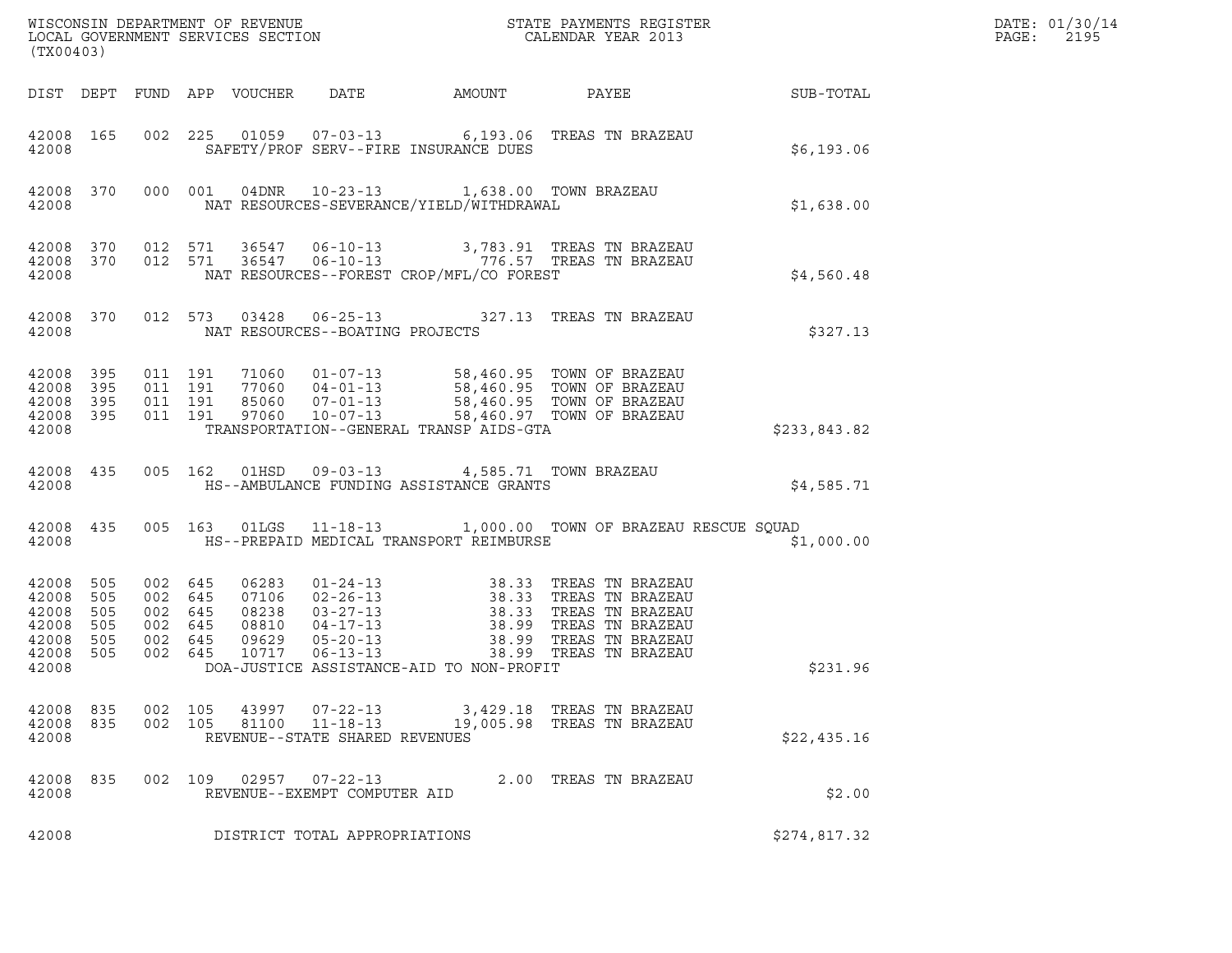| DATE: | 01/30/14 |
|-------|----------|
| PAGE: | 2196     |

| (TX00403)                                                 | WISCONSIN DEPARTMENT OF REVENUE<br>LOCAL GOVERNMENT SERVICES SECTION<br>CALENDAR YEAR 2013                                                                                                                                                                                                                                      |                           |              | DATE: 01/30/14<br>PAGE: 2196 |
|-----------------------------------------------------------|---------------------------------------------------------------------------------------------------------------------------------------------------------------------------------------------------------------------------------------------------------------------------------------------------------------------------------|---------------------------|--------------|------------------------------|
|                                                           | DIST DEPT FUND APP VOUCHER DATE AMOUNT PAYEE SUB-TOTAL                                                                                                                                                                                                                                                                          |                           |              |                              |
| 42010 165<br>42010                                        | 002 225 01060 07-03-13 2,209.98 TREAS TN BREED<br>SAFETY/PROF SERV--FIRE INSURANCE DUES                                                                                                                                                                                                                                         |                           | \$2,209.98   |                              |
| 42010 370<br>42010 370<br>42010 370<br>42010              | 000 001 01DNR 03-13-13 467.48 TREAS TOWN BREED<br>000 001 02DNR 07-03-13 106.65 TREAS TOWN BREED<br>000 001 03DNR 07-03-13 690.94 TREAS TOWN BREED<br>NAT RESOURCES-SEVERANCE/YIELD/WITHDRAWAL                                                                                                                                  |                           | \$1,265.07   |                              |
| 42010 370<br>42010 370                                    | 002 503 15902 02-06-13 6,414.52 TREAS TN BREED<br>002 503 15902 02-06-13 2,170.60 TREAS TN BREED<br>42010 NAT RESOURCES--AIDS IN LIEU OF TAXES                                                                                                                                                                                  | <b>TOWN SHARE 1043.86</b> | \$8,585.12   |                              |
| 42010                                                     | $\begin{array}{cccccccc} 42010 & 370 & 012 & 571 & 36548 & 06-10-13 & & 384.91 & \text{TREAS TN BREED} \\ 42010 & 370 & 012 & 571 & 36548 & 06-10-13 & & 2,080.93 & \text{TREAS TN BREED} \end{array}$<br>NAT RESOURCES--FOREST CROP/MFL/CO FOREST                                                                              |                           | \$2,465.84   |                              |
| 42010                                                     | $42010$ 370 012 579 18662 04-15-13 52.08 TREAS TN BREED<br>$42010$ 370 012 579 18662 04-15-13 283.44 TREAS TOWN BREED<br>NAT RESOURCES--AIDS IN LIEU OF TAXES                                                                                                                                                                   |                           | \$335.52     |                              |
| 42010 395<br>42010 395<br>42010 395<br>42010 395<br>42010 | $\begin{tabular}{cccccc} 011 & 191 & 71061 & 01-07-13 & 23,546.41 & TOWN OF BREED \\ 011 & 191 & 77061 & 04-01-13 & 23,546.41 & TOWN OF BREED \\ 011 & 191 & 85061 & 07-01-13 & 23,546.41 & TOWN OF BREED \\ 011 & 191 & 97061 & 10-07-13 & 23,546.44 & TOWN OF BREED \end{tabular}$<br>TRANSPORTATION--GENERAL TRANSP AIDS-GTA |                           | \$94,185.67  |                              |
| 42010 835<br>42010 835<br>42010                           | 002 105 43998 07-22-13 1,661.26 TREAS TN BREED<br>002 105 81101 11-18-13 9,413.82 TREAS TN BREED<br>REVENUE--STATE SHARED REVENUES                                                                                                                                                                                              |                           | \$11,075.08  |                              |
| 42010 835<br>42010                                        | 002 109 02958 07-22-13 13.00 TREAS TN BREED<br>REVENUE--EXEMPT COMPUTER AID                                                                                                                                                                                                                                                     |                           | \$13.00      |                              |
|                                                           | 42010 DISTRICT TOTAL APPROPRIATIONS                                                                                                                                                                                                                                                                                             |                           | \$120,135.28 |                              |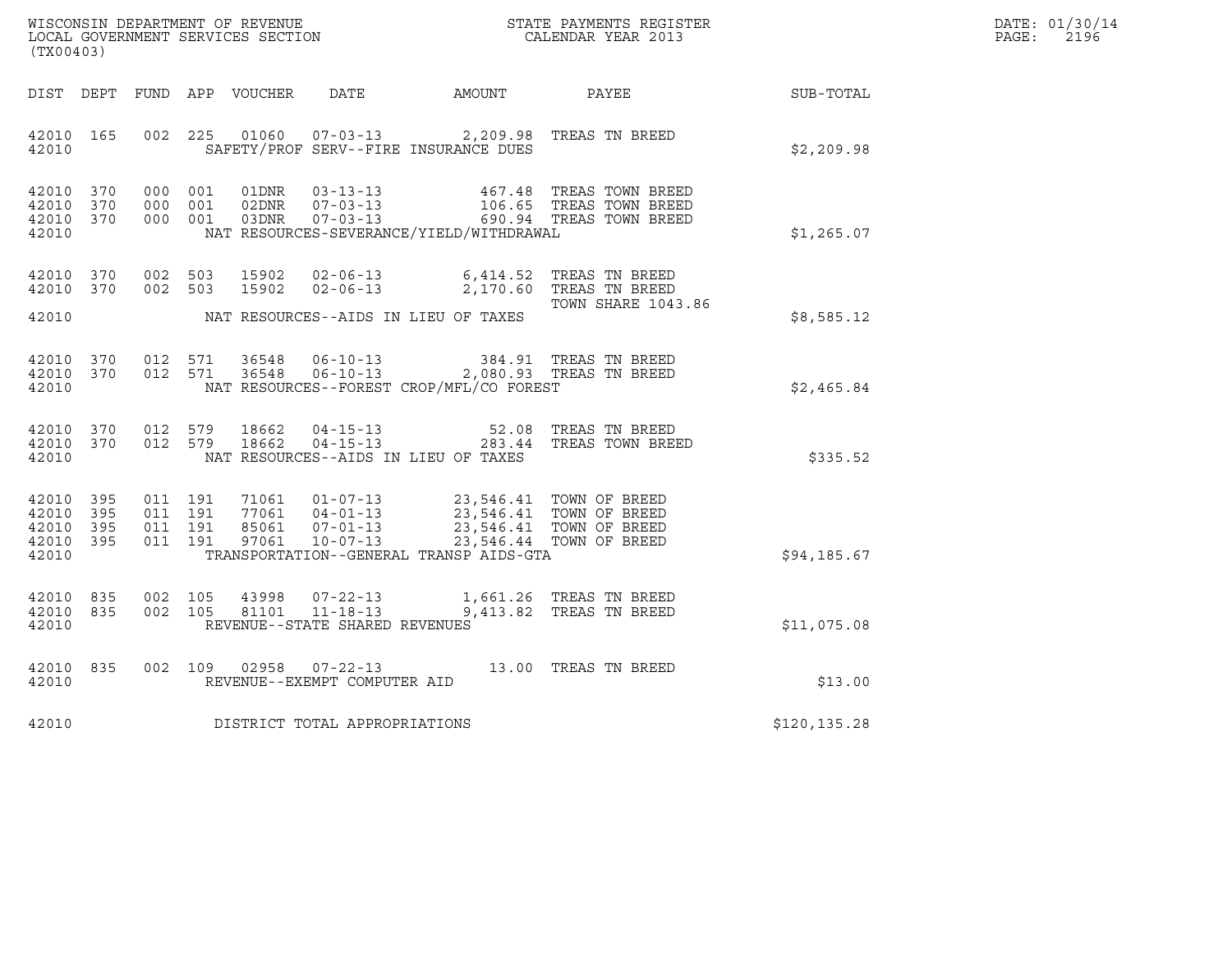| (TX00403)                                         |            |                                          |                                 | WISCONSIN DEPARTMENT OF REVENUE<br>LOCAL GOVERNMENT SERVICES SECTION |                                                                                                                                                                                                                          | STATE PAYMENTS REGISTER<br>CALENDAR YEAR 2013 |                        | DATE: 01/30/14<br>PAGE:<br>2197 |
|---------------------------------------------------|------------|------------------------------------------|---------------------------------|----------------------------------------------------------------------|--------------------------------------------------------------------------------------------------------------------------------------------------------------------------------------------------------------------------|-----------------------------------------------|------------------------|---------------------------------|
|                                                   |            |                                          | DIST DEPT FUND APP VOUCHER DATE |                                                                      |                                                                                                                                                                                                                          |                                               | AMOUNT PAYEE SUB-TOTAL |                                 |
| 42012 165<br>42012                                |            |                                          |                                 |                                                                      | 002 225 01061 07-03-13 7,427.39 TREAS TN CHASE<br>SAFETY/PROF SERV--FIRE INSURANCE DUES                                                                                                                                  |                                               | \$7,427.39             |                                 |
| 42012 370<br>42012                                |            |                                          |                                 |                                                                      | 012 571 36549 06-10-13 287.85 TREAS TN CHASE<br>NAT RESOURCES--FOREST CROP/MFL/CO FOREST                                                                                                                                 |                                               | \$287.85               |                                 |
| 42012 395<br>42012<br>42012<br>42012 395<br>42012 | 395<br>395 | 011 191<br>011 191<br>011 191<br>011 191 |                                 |                                                                      | 71062  01-07-13  32,077.84  TOWN OF CHASE<br>77062  04-01-13  32,077.84  TOWN OF CHASE<br>85062  07-01-13  32,077.84  TOWN OF CHASE<br>97062 10-07-13 32,077.85 TOWN OF CHASE<br>TRANSPORTATION--GENERAL TRANSP AIDS-GTA |                                               | \$128,311.37           |                                 |
| 42012 835<br>42012 835<br>42012                   |            | 002 105<br>002 105                       |                                 | REVENUE--STATE SHARED REVENUES                                       | 43999  07-22-13  5,130.66 TREAS TN CHASE<br>81102  11-18-13  29,073.73  TREAS TN CHASE                                                                                                                                   |                                               | \$34, 204.39           |                                 |
| 42012 835<br>42012                                |            |                                          |                                 | REVENUE--EXEMPT COMPUTER AID                                         | 002 109 02959 07-22-13 18.00 TREAS TN CHASE                                                                                                                                                                              |                                               | \$18.00                |                                 |
| 42012                                             |            |                                          |                                 | REVENUE--LOTTERY CREDIT -                                            | 42012 835 021 363 35775 03-25-13 2,153.04 TREAS TN CHASE                                                                                                                                                                 |                                               | \$2,153.04             |                                 |
| 42012                                             |            |                                          |                                 | DISTRICT TOTAL APPROPRIATIONS                                        |                                                                                                                                                                                                                          |                                               | \$172,402.04           |                                 |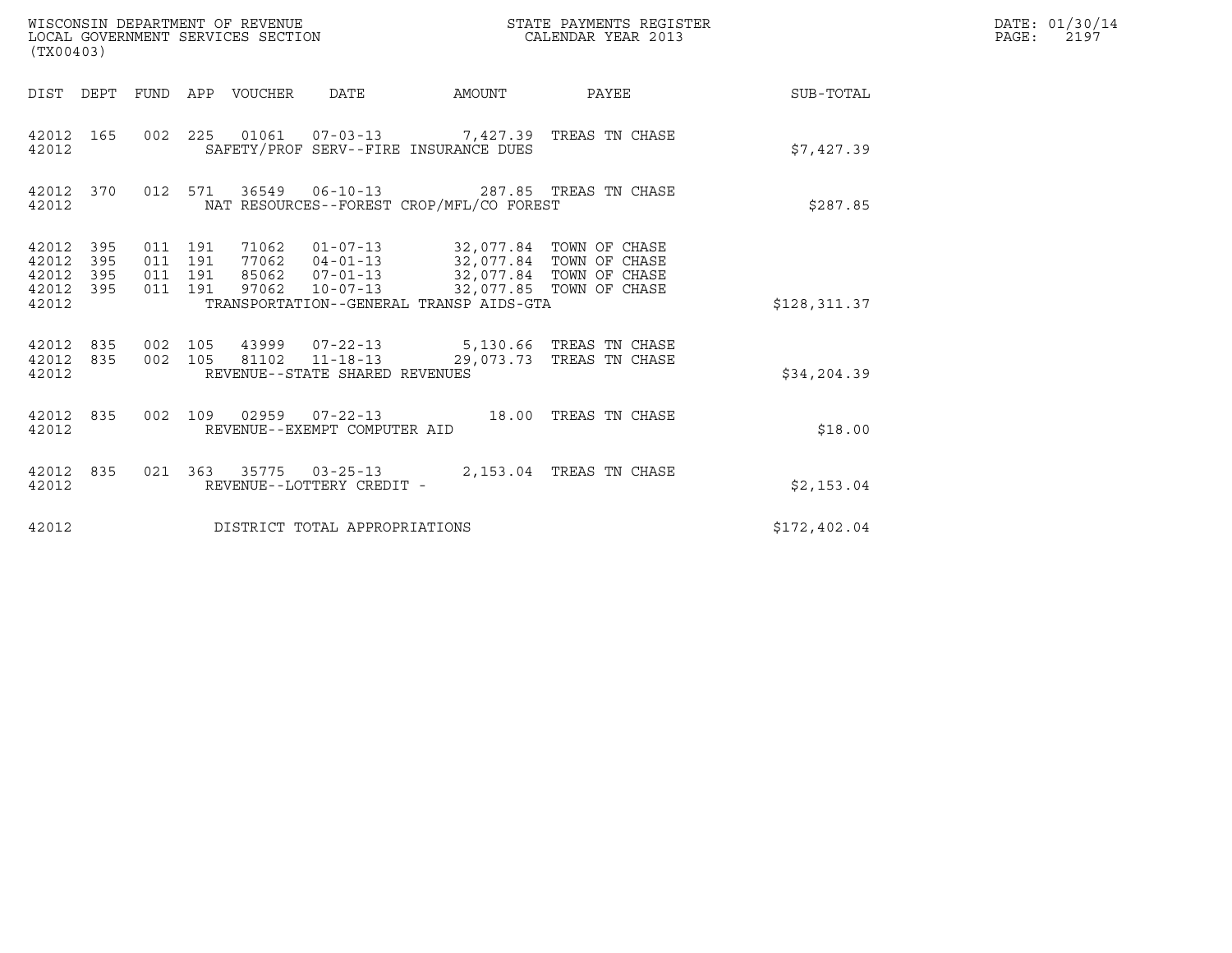| (TX00403)                                                                                             |                                                                                                                                                                                                                         |                        |              | DATE: 01/30/14<br>PAGE: 2198 |
|-------------------------------------------------------------------------------------------------------|-------------------------------------------------------------------------------------------------------------------------------------------------------------------------------------------------------------------------|------------------------|--------------|------------------------------|
| DIST DEPT FUND APP VOUCHER DATE AMOUNT PAYEE                                                          |                                                                                                                                                                                                                         |                        | SUB-TOTAL    |                              |
| 42014 165<br>42014                                                                                    | 002 225 01062 07-03-13 2,704.75 TREAS TN DOTY<br>SAFETY/PROF SERV--FIRE INSURANCE DUES                                                                                                                                  |                        | \$2,704.75   |                              |
| 42014 370<br>42014                                                                                    | 000 001 01DNR 03-13-13 20,773.61 TREAS TOWN DOTY<br>NAT RESOURCES-SEVERANCE/YIELD/WITHDRAWAL                                                                                                                            |                        | \$20,773.61  |                              |
| 42014 370<br>42014                                                                                    | 012 571 36550 06-10-13 629.15 TREAS TN DOTY<br>NAT RESOURCES--FOREST CROP/MFL/CO FOREST                                                                                                                                 |                        | \$629.15     |                              |
| 42014 370 012 584 00087 09-03-13 15,526.66 TREAS TN DOTY<br>42014                                     | NAT RESOURCES--PMT IN LIEU OF TAXES                                                                                                                                                                                     |                        | \$15,526.66  |                              |
| 42014 395<br>011 191<br>42014 395<br>011 191<br>011 191<br>42014 395<br>42014 395<br>011 191<br>42014 | 71063  01-07-13  32,353.05  TOWN OF DOTY<br>77063  04-01-13  32,353.05  TOWN OF DOTY<br>85063  07-01-13  32,353.05  TOWN OF DOTY<br>97063  10-07-13  32,353.06  TOWN OF DOTY<br>TRANSPORTATION--GENERAL TRANSP AIDS-GTA | 32,353.06 TOWN OF DOTY | \$129,412.21 |                              |
| 002 105<br>42014 835<br>002 105<br>42014 835<br>42014                                                 | 44000  07-22-13  473.94 TREAS TN DOTY<br>81103 11-18-13<br>REVENUE--STATE SHARED REVENUES                                                                                                                               | 2,685.64 TREAS TN DOTY | \$3,159.58   |                              |
| 42014 835<br>42014                                                                                    | 002 109 02960 07-22-13 2.00 TREAS TN DOTY<br>REVENUE--EXEMPT COMPUTER AID                                                                                                                                               |                        | \$2.00       |                              |
| DISTRICT TOTAL APPROPRIATIONS<br>42014                                                                |                                                                                                                                                                                                                         |                        | \$172,207.96 |                              |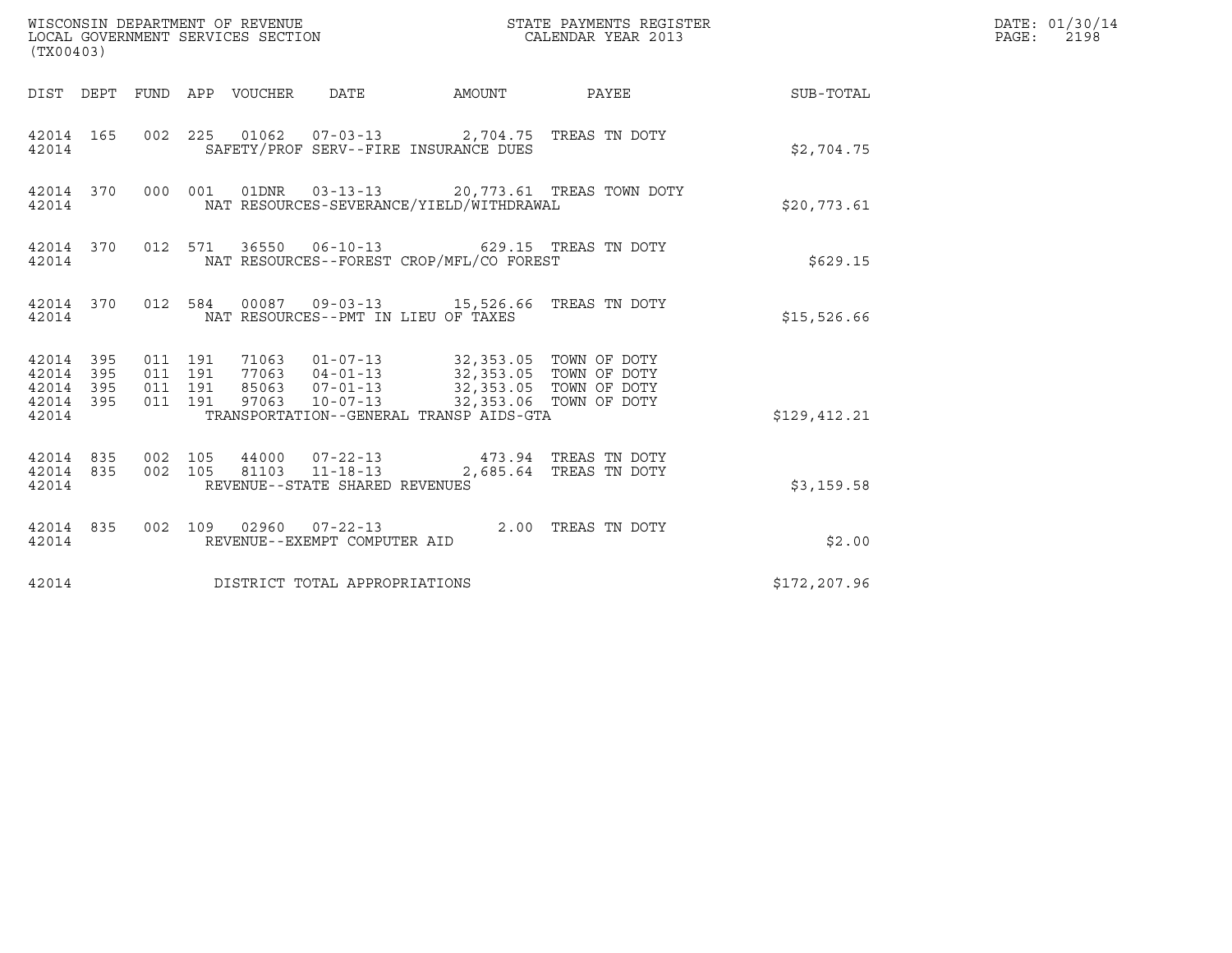| WISCONSIN DEPARTMENT OF REVENUE<br>LOCAL GOVERNMENT SERVICES SECTION<br>(TX00403) |                   |                               |         |             |                                                  |                                          | STATE PAYMENTS REGISTER<br>CALENDAR YEAR 2013                                                                           |                 | DATE: 01/30/14<br>PAGE:<br>2199 |
|-----------------------------------------------------------------------------------|-------------------|-------------------------------|---------|-------------|--------------------------------------------------|------------------------------------------|-------------------------------------------------------------------------------------------------------------------------|-----------------|---------------------------------|
| DIST DEPT FUND                                                                    |                   |                               |         | APP VOUCHER | <b>DATE</b>                                      | AMOUNT                                   |                                                                                                                         | PAYEE SUB-TOTAL |                                 |
| 42016 165<br>42016                                                                |                   |                               | 002 225 |             |                                                  | SAFETY/PROF SERV--FIRE INSURANCE DUES    | 01063  07-03-13  2,358.40 TREAS TN GILLETT                                                                              | \$2,358.40      |                                 |
| 42016 370                                                                         |                   |                               | 002 503 |             |                                                  |                                          | 16334  07-23-13  964.57  TREAS TN GILLETT                                                                               |                 |                                 |
| 42016                                                                             |                   |                               |         |             |                                                  | NAT RESOURCES--AIDS IN LIEU OF TAXES     | TOWN SHARE 187.53                                                                                                       | \$964.57        |                                 |
| 42016 370<br>42016                                                                |                   |                               |         |             |                                                  | NAT RESOURCES--FOREST CROP/MFL/CO FOREST | 012 571 36551 06-10-13 260.39 TREAS TN GILLETT                                                                          | \$260.39        |                                 |
| 42016<br>42016<br>42016                                                           | 395<br>395<br>395 | 011 191<br>011 191<br>011 191 |         |             | 85064 07-01-13                                   |                                          | 71064  01-07-13  24,250.23  TOWN OF GILLETT<br>77064  04-01-13  24,250.23  TOWN OF GILLETT<br>24,250.23 TOWN OF GILLETT |                 |                                 |
| 42016 395<br>42016                                                                |                   | 011 191                       |         | 97064       | $10 - 07 - 13$                                   | TRANSPORTATION--GENERAL TRANSP AIDS-GTA  | 24,250.25 TOWN OF GILLETT                                                                                               | \$97,000.94     |                                 |
| 42016<br>42016 835<br>42016                                                       | 835               | 002<br>002 105                | 105     |             | 81104 11-18-13<br>REVENUE--STATE SHARED REVENUES |                                          | 44001  07-22-13  7,292.06  TREAS TN GILLETT<br>41,322.46 TREAS TN GILLETT                                               | \$48,614.52     |                                 |
| 42016 835<br>42016                                                                |                   | 002 109                       |         | 02961       | $07 - 22 - 13$<br>REVENUE--EXEMPT COMPUTER AID   |                                          | 218.00 TREAS TN GILLETT                                                                                                 | \$218.00        |                                 |
| 42016                                                                             |                   |                               |         |             | DISTRICT TOTAL APPROPRIATIONS                    |                                          |                                                                                                                         | \$149,416.82    |                                 |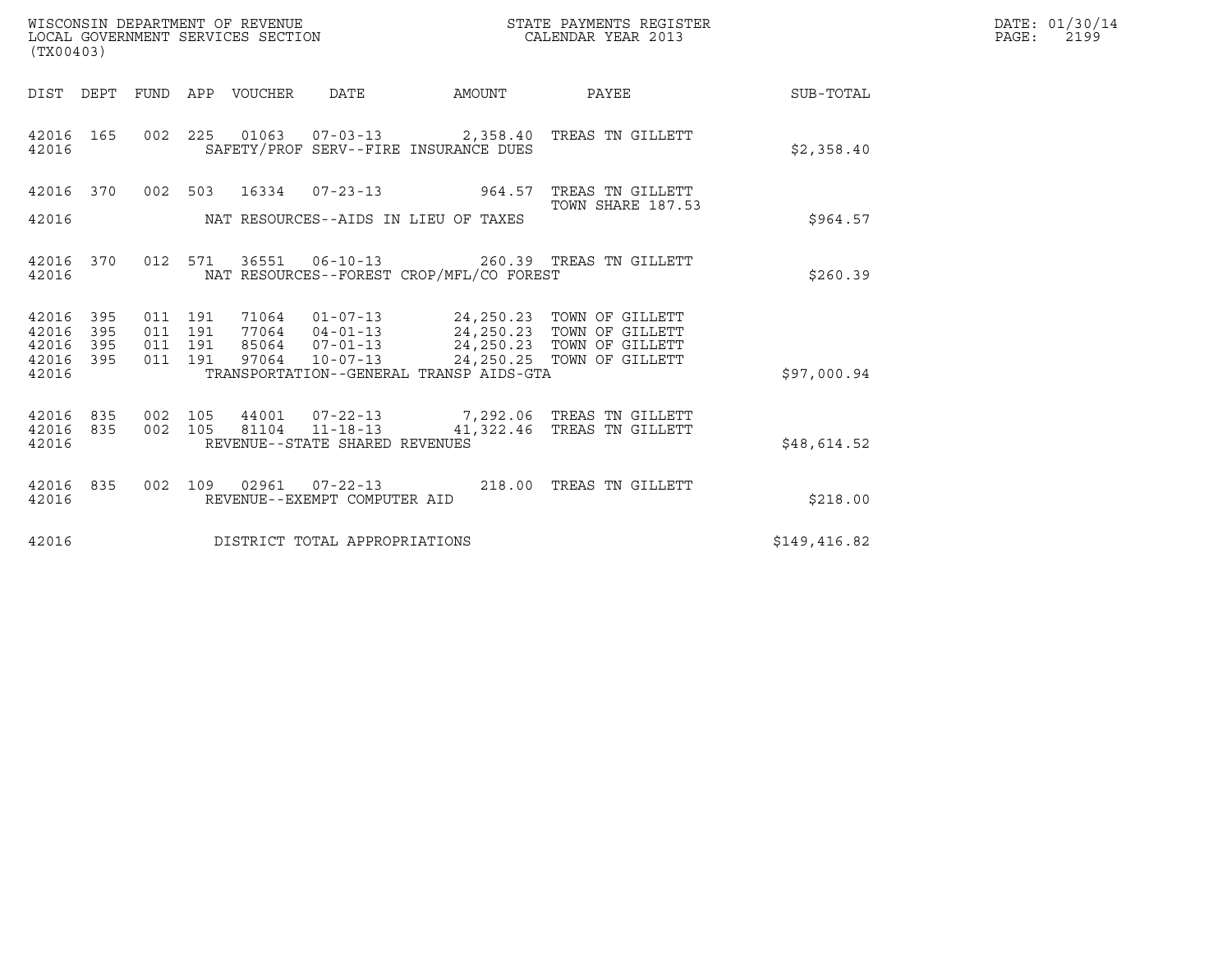| WISCONSIN DEPARTMENT OF REVENUE   | STATE PAYMENTS REGISTER | DATE: 01/30/14 |
|-----------------------------------|-------------------------|----------------|
| LOCAL GOVERNMENT SERVICES SECTION | CALENDAR YEAR 2013      | 2200<br>PAGE:  |

| (TX00403)                                                 |  |                                |                                |                                                                                                                                                                                                                                                                                                                                                          | WISCONSIN DEPARTMENT OF REVENUE<br>LOCAL GOVERNMENT SERVICES SECTION<br>CALENDAR YEAR 2013 |              | DATE: 01/30/14<br>PAGE:<br>2200 |
|-----------------------------------------------------------|--|--------------------------------|--------------------------------|----------------------------------------------------------------------------------------------------------------------------------------------------------------------------------------------------------------------------------------------------------------------------------------------------------------------------------------------------------|--------------------------------------------------------------------------------------------|--------------|---------------------------------|
|                                                           |  |                                |                                |                                                                                                                                                                                                                                                                                                                                                          | DIST DEPT FUND APP VOUCHER DATE AMOUNT PAYEE                                               | SUB-TOTAL    |                                 |
| 42018 165<br>42018                                        |  |                                |                                | 002 225 01064 07-03-13 1,166.22 TREAS TN HOW<br>SAFETY/PROF SERV--FIRE INSURANCE DUES                                                                                                                                                                                                                                                                    |                                                                                            | \$1,166.22   |                                 |
| 42018 370<br>42018 370                                    |  | 002 503 15903                  |                                | 002 503 15903 02-06-13 5,001.02 TREAS TN HOW<br>002 503 15903 02-06-13 579.07 TREAS TN HOW                                                                                                                                                                                                                                                               |                                                                                            |              |                                 |
|                                                           |  |                                |                                | 42018 MAT RESOURCES--AIDS IN LIEU OF TAXES                                                                                                                                                                                                                                                                                                               | TOWN SHARE 987.47                                                                          | \$5,580.09   |                                 |
| 42018 370<br>42018 370<br>42018                           |  | 012 571 36552<br>012 571 36552 |                                | 06-10-13 120.00 TREAS TN HOW 06-10-13 983.90 TREAS TN HOW<br>NAT RESOURCES--FOREST CROP/MFL/CO FOREST                                                                                                                                                                                                                                                    |                                                                                            | \$1,103.90   |                                 |
| 42018 370<br>42018 370<br>42018                           |  | 012 579 18663<br>012 579 18663 |                                | NAT RESOURCES--AIDS IN LIEU OF TAXES                                                                                                                                                                                                                                                                                                                     | 04-15-13 6.81 TREAS TN HOW<br>04-15-13 181.26 TREAS TOWN HOW                               | \$188.07     |                                 |
| 42018 395<br>42018 395<br>42018 395<br>42018 395<br>42018 |  |                                |                                | $\begin{array}{cccc} 011 & 191 & 71065 & 01-07-13 & 23,022.37 & \textrm{TOWN OF HOW} \\ 011 & 191 & 77065 & 04-01-13 & 23,022.37 & \textrm{TOWN OF HOW} \\ 011 & 191 & 85065 & 07-01-13 & 23,022.37 & \textrm{TOWN OF HOW} \\ 011 & 191 & 97065 & 10-07-13 & 23,022.39 & \textrm{TOWN OF HOW} \\ \end{array}$<br>TRANSPORTATION--GENERAL TRANSP AIDS-GTA |                                                                                            | \$92,089.50  |                                 |
| 42018 835<br>42018 835<br>42018                           |  |                                | REVENUE--STATE SHARED REVENUES | 002 105 44002 07-22-13 5,991.55 TREAS TN HOW<br>002 105 81105 11-18-13 33,952.12 TREAS TN HOW                                                                                                                                                                                                                                                            |                                                                                            | \$39,943.67  |                                 |
| 42018 835<br>42018                                        |  |                                | REVENUE--EXEMPT COMPUTER AID   | 002 109 02962 07-22-13 6.00 TREAS TN HOW                                                                                                                                                                                                                                                                                                                 |                                                                                            | \$6.00       |                                 |
| 42018                                                     |  |                                | DISTRICT TOTAL APPROPRIATIONS  |                                                                                                                                                                                                                                                                                                                                                          |                                                                                            | \$140,077.45 |                                 |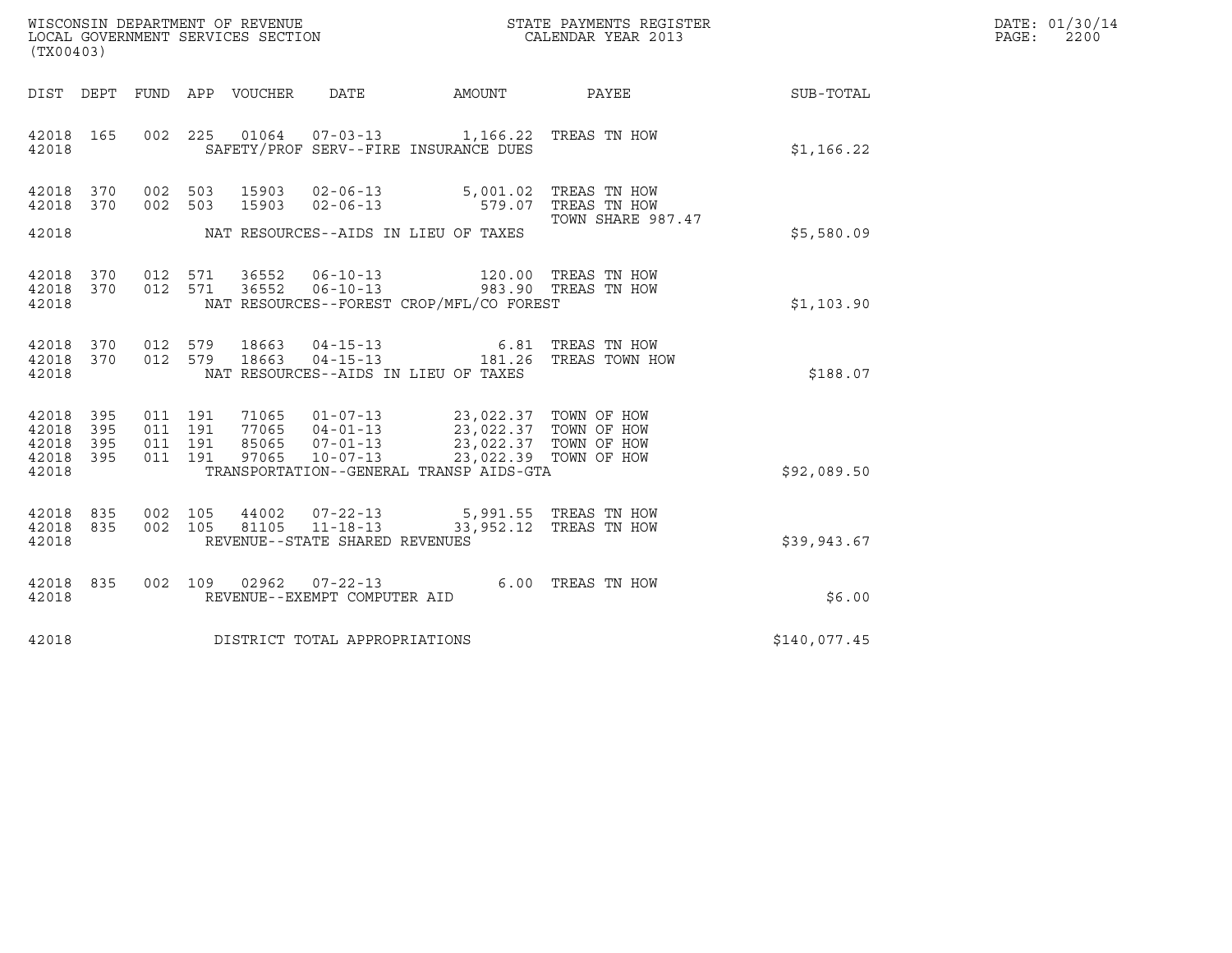| (TX00403)                                                 |                                          |                            |                                                                             |                                          |                                                                                                                                                                            |              | DATE: 01/30/14<br>PAGE:<br>2201 |
|-----------------------------------------------------------|------------------------------------------|----------------------------|-----------------------------------------------------------------------------|------------------------------------------|----------------------------------------------------------------------------------------------------------------------------------------------------------------------------|--------------|---------------------------------|
|                                                           |                                          | DIST DEPT FUND APP VOUCHER |                                                                             | DATE AMOUNT                              | PAYEE                                                                                                                                                                      | SUB-TOTAL    |                                 |
| 42019 165<br>42019                                        |                                          |                            | SAFETY/PROF SERV--FIRE INSURANCE DUES                                       |                                          | 002 225 01065 07-03-13 6,065.85 TREAS TN LAKEWOOD                                                                                                                          | \$6,065.85   |                                 |
| 42019 370<br>42019                                        |                                          | 000 001                    |                                                                             | NAT RESOURCES-SEVERANCE/YIELD/WITHDRAWAL | 02DNR  07-03-13  83.20 TREAS TOWN LAKEWOOD                                                                                                                                 | \$83.20      |                                 |
| 42019 370<br>42019 370                                    | 002 503<br>002 503                       |                            | 15904                                                                       |                                          | 15904  02-06-13  37,194.63  TREAS TN LAKEWOOD<br>02-06-13 618.91 TREAS TN LAKEWOOD                                                                                         |              |                                 |
| 42019                                                     |                                          |                            | NAT RESOURCES--AIDS IN LIEU OF TAXES                                        |                                          | TOWN SHARE 6492.38                                                                                                                                                         | \$37,813.54  |                                 |
| 42019 370<br>42019                                        |                                          |                            |                                                                             | NAT RESOURCES--FOREST CROP/MFL/CO FOREST | 012 571 36553 06-10-13 447.35 TREAS TN LAKEWOOD                                                                                                                            | \$447.35     |                                 |
| 42019 370<br>42019 370<br>42019                           | 012 579<br>012 579                       |                            | NAT RESOURCES--AIDS IN LIEU OF TAXES                                        |                                          |                                                                                                                                                                            | \$183.00     |                                 |
| 42019 370<br>42019                                        |                                          | 012 584                    | 00088<br>NAT RESOURCES--PMT IN LIEU OF TAXES                                |                                          | 09-03-13 25,169.05 TREAS TN LAKEWOOD                                                                                                                                       | \$25,169.05  |                                 |
| 42019 395<br>42019 395<br>42019 395<br>42019 395<br>42019 | 011 191<br>011 191<br>011 191<br>011 191 |                            | 97066<br>$10 - 07 - 13$                                                     | TRANSPORTATION--GENERAL TRANSP AIDS-GTA  | 71066  01-07-13  54,385.73  TOWN OF LAKEWOOD<br>77066  04-01-13  54,385.73  TOWN OF LAKEWOOD<br>85066  07-01-13  54,385.73  TOWN OF LAKEWOOD<br>54,385.73 TOWN OF LAKEWOOD | \$217,542.92 |                                 |
| 42019 835<br>42019 835<br>42019                           | 002 105<br>002 105                       |                            | 44003 07-22-13<br>$11 - 18 - 13$<br>81106<br>REVENUE--STATE SHARED REVENUES |                                          | 2,822.06 TREAS TN LAKEWOOD<br>15,991.69 TREAS TN LAKEWOOD                                                                                                                  | \$18,813.75  |                                 |
| 42019 835<br>42019                                        |                                          |                            | 002 109 02963 07-22-13<br>REVENUE--EXEMPT COMPUTER AID                      |                                          | 168.00 TREAS TN LAKEWOOD                                                                                                                                                   | \$168.00     |                                 |
| 42019 835<br>42019                                        |                                          |                            | 002 501 00002 02-01-13                                                      | DOA-PAYMENT FOR MUNICIPAL SERVICES AID   | 88.53 TREAS TN LAKEWOOD                                                                                                                                                    | \$88.53      |                                 |
| 42019                                                     |                                          |                            | DISTRICT TOTAL APPROPRIATIONS                                               |                                          |                                                                                                                                                                            | \$306,375.19 |                                 |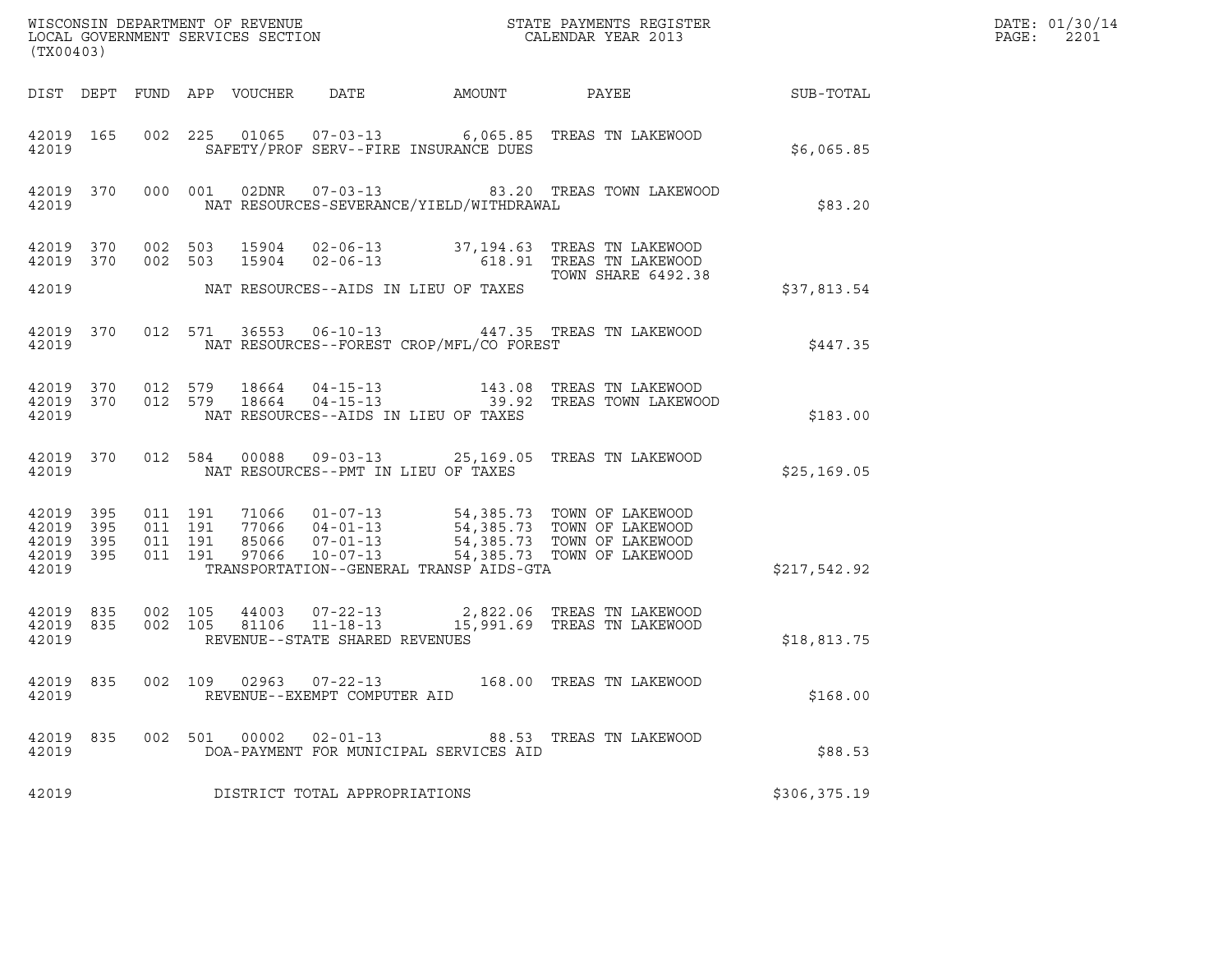| (TX00403)                                         |            |         |  | WISCONSIN DEPARTMENT OF REVENUE<br>LOCAL GOVERNMENT SERVICES SECTION |                                                                                                                                                                                                                                                                                                                                                                                               | STATE PAYMENTS REGISTER<br>CALENDAR YEAR 2013 |               | DATE: 01/30/14<br>$\mathtt{PAGE}$ :<br>2202 |
|---------------------------------------------------|------------|---------|--|----------------------------------------------------------------------|-----------------------------------------------------------------------------------------------------------------------------------------------------------------------------------------------------------------------------------------------------------------------------------------------------------------------------------------------------------------------------------------------|-----------------------------------------------|---------------|---------------------------------------------|
|                                                   |            |         |  |                                                                      |                                                                                                                                                                                                                                                                                                                                                                                               | DIST DEPT FUND APP VOUCHER DATE AMOUNT PAYEE  | SUB-TOTAL     |                                             |
| 42020 165<br>42020                                |            |         |  |                                                                      | 002 225 01066 07-03-13 1,515.87 TREAS TN LENA<br>SAFETY/PROF SERV--FIRE INSURANCE DUES                                                                                                                                                                                                                                                                                                        |                                               | \$1,515.87    |                                             |
| 42020 370 000 001<br>42020 370<br>42020           |            |         |  |                                                                      | NAT RESOURCES-SEVERANCE/YIELD/WITHDRAWAL                                                                                                                                                                                                                                                                                                                                                      |                                               | \$1,901.63    |                                             |
| 42020                                             |            |         |  |                                                                      | 42020 370 012 571 36554 06-10-13 186.93 TREAS TN LENA<br>NAT RESOURCES--FOREST CROP/MFL/CO FOREST                                                                                                                                                                                                                                                                                             |                                               | \$186.93      |                                             |
| 42020 395<br>42020<br>42020<br>42020 395<br>42020 | 395<br>395 |         |  |                                                                      | $\begin{array}{cccccc} 011 & 191 & 71067 & 01\texttt{-}07\texttt{-}13 & 25,239.93 & \texttt{TOWN OF LENA} \\ 011 & 191 & 77067 & 04\texttt{-}01\texttt{-}13 & 25,239.93 & \texttt{TOWN OF LENA} \\ 011 & 191 & 85067 & 07\texttt{-}01\texttt{-}13 & 25,239.93 & \texttt{TOWN OF LENA} \\ 011 & 191 & 97067 & 10\texttt{-}07\texttt{-}13 & 25,239.$<br>TRANSPORTATION--GENERAL TRANSP AIDS-GTA |                                               | \$100, 959.73 |                                             |
| 42020 395<br>42020                                |            |         |  |                                                                      | 011  278  90717  10-11-13  17,992.30  TREAS TN LENA<br>TRANSPORTATION--LRIP/TRIP/MSIP GRANTS                                                                                                                                                                                                                                                                                                  |                                               | \$17.992.30   |                                             |
| 42020 835<br>42020                                |            | 002 105 |  | 81107 11-18-13<br>REVENUE--STATE SHARED REVENUES                     | 42020 835 002 105 44004 07-22-13 8,050.50 TREAS TN LENA                                                                                                                                                                                                                                                                                                                                       | 45,637.41 TREAS TN LENA                       | \$53,687.91   |                                             |
| 42020 835<br>42020                                |            |         |  | REVENUE--EXEMPT COMPUTER AID                                         | 002 109 02964 07-22-13 24.00 TREAS TN LENA                                                                                                                                                                                                                                                                                                                                                    |                                               | \$24.00       |                                             |
| 42020                                             |            |         |  | DISTRICT TOTAL APPROPRIATIONS                                        |                                                                                                                                                                                                                                                                                                                                                                                               |                                               | \$176,268.37  |                                             |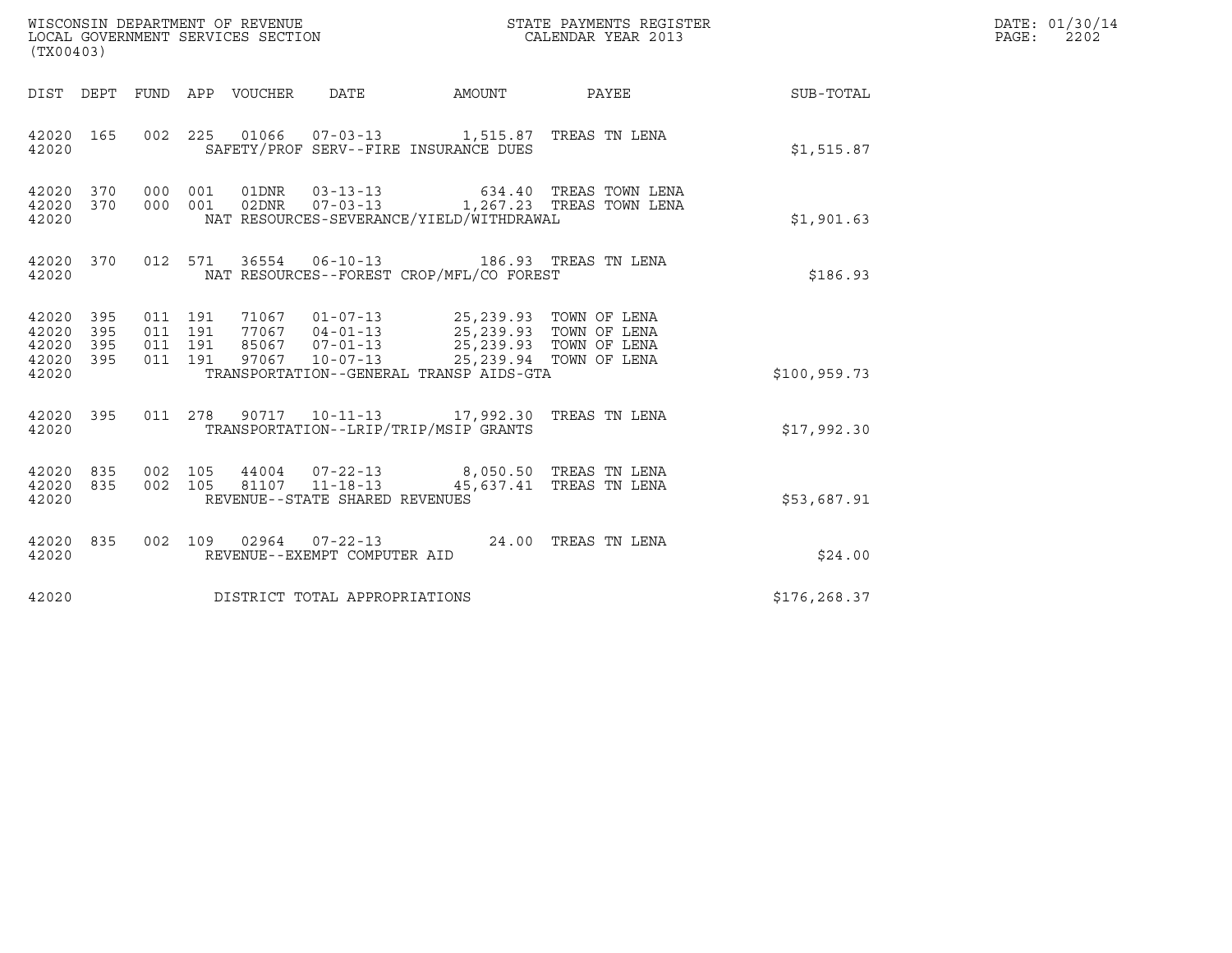| (TX00403) |           |  |                                |                                            |                                                                                                                                                                                                                                                                                                       |              | DATE: 01/30/14<br>$\mathtt{PAGE:}$<br>2203 |
|-----------|-----------|--|--------------------------------|--------------------------------------------|-------------------------------------------------------------------------------------------------------------------------------------------------------------------------------------------------------------------------------------------------------------------------------------------------------|--------------|--------------------------------------------|
|           |           |  |                                |                                            | DIST DEPT FUND APP VOUCHER DATE AMOUNT PAYEE                                                                                                                                                                                                                                                          | SUB-TOTAL    |                                            |
| 42022     |           |  |                                | SAFETY/PROF SERV--FIRE INSURANCE DUES      | 42022 165 002 225 01067 07-03-13 2,196.73 TREAS TN LITTLE RIVER                                                                                                                                                                                                                                       | \$2,196.73   |                                            |
| 42022     |           |  |                                | NAT RESOURCES-SEVERANCE/YIELD/WITHDRAWAL   | 42022 370 000 001 04DNR 10-23-13 3,678.01 TOWN LITTLE RIVER                                                                                                                                                                                                                                           | \$3,678.01   |                                            |
|           |           |  |                                |                                            | 42022 370 002 503 15905 02-06-13 11,594.05 TREAS TN LITTLE RIVER<br><b>TOWN SHARE 1400.89</b>                                                                                                                                                                                                         | \$11,594.05  |                                            |
| 42022     |           |  |                                | NAT RESOURCES--FOREST CROP/MFL/CO FOREST   |                                                                                                                                                                                                                                                                                                       | \$1,517.00   |                                            |
|           |           |  |                                | 42022 NAT RESOURCES--AIDS IN LIEU OF TAXES | $\begin{array}{cccccccc} 42022& 370& 012& 579& 18665& 04-15-13& & & & 22.36 & \text{TREAS TN LITTLE RIVER\\ 42022& 370& 012& 579& 18665& 04-15-13& & & 510.41 & \text{TREAS TOWN LITTLE RIVER \end{array}$                                                                                            | \$532.77     |                                            |
| 42022     |           |  |                                | TRANSPORTATION--GENERAL TRANSP AIDS-GTA    | $\begin{array}{cccccccc} 42022& 395& 011& 191& 71068& 01-07-13& 32,453.61& \text{TOWN OF LITTEL RIVER}\\ 42022& 395& 011& 191& 77068& 04-01-13& 32,453.61& \text{TOWN OF LITTEL RIVER}\\ 42022& 395& 011& 191& 85068& 07-01-13& 32,453.61& \text{TOWN OF LITTEL RIVER}\\ 42022& 395& 011& 191& 97068$ | \$129,814.44 |                                            |
| 42022     | 42022 395 |  |                                | TRANSPORTATION--LRIP/TRIP/MSIP GRANTS      | 011  278  96752  12-09-13  17,989.00  TREAS TN LITTLE RIVER                                                                                                                                                                                                                                           | \$17,989.00  |                                            |
| 42022     |           |  | REVENUE--STATE SHARED REVENUES |                                            | $\begin{array}{cccccc} 42022 & 835 & 002 & 105 & 44005 & 07-22-13 & & & 6,633.50 & \text{TREAS TN LITTLE RIVER \\ 42022 & 835 & 002 & 105 & 81108 & 11-18-13 & & & 37,589.82 & \text{TREAS TN LITTLE RIVER \end{array}$                                                                               | \$44, 223.32 |                                            |
| 42022     |           |  | REVENUE--EXEMPT COMPUTER AID   |                                            | 42022 835 002 109 02965 07-22-13 11.00 TREAS TN LITTLE RIVER                                                                                                                                                                                                                                          | \$11.00      |                                            |
| 42022     |           |  | DISTRICT TOTAL APPROPRIATIONS  |                                            |                                                                                                                                                                                                                                                                                                       | \$211,556.32 |                                            |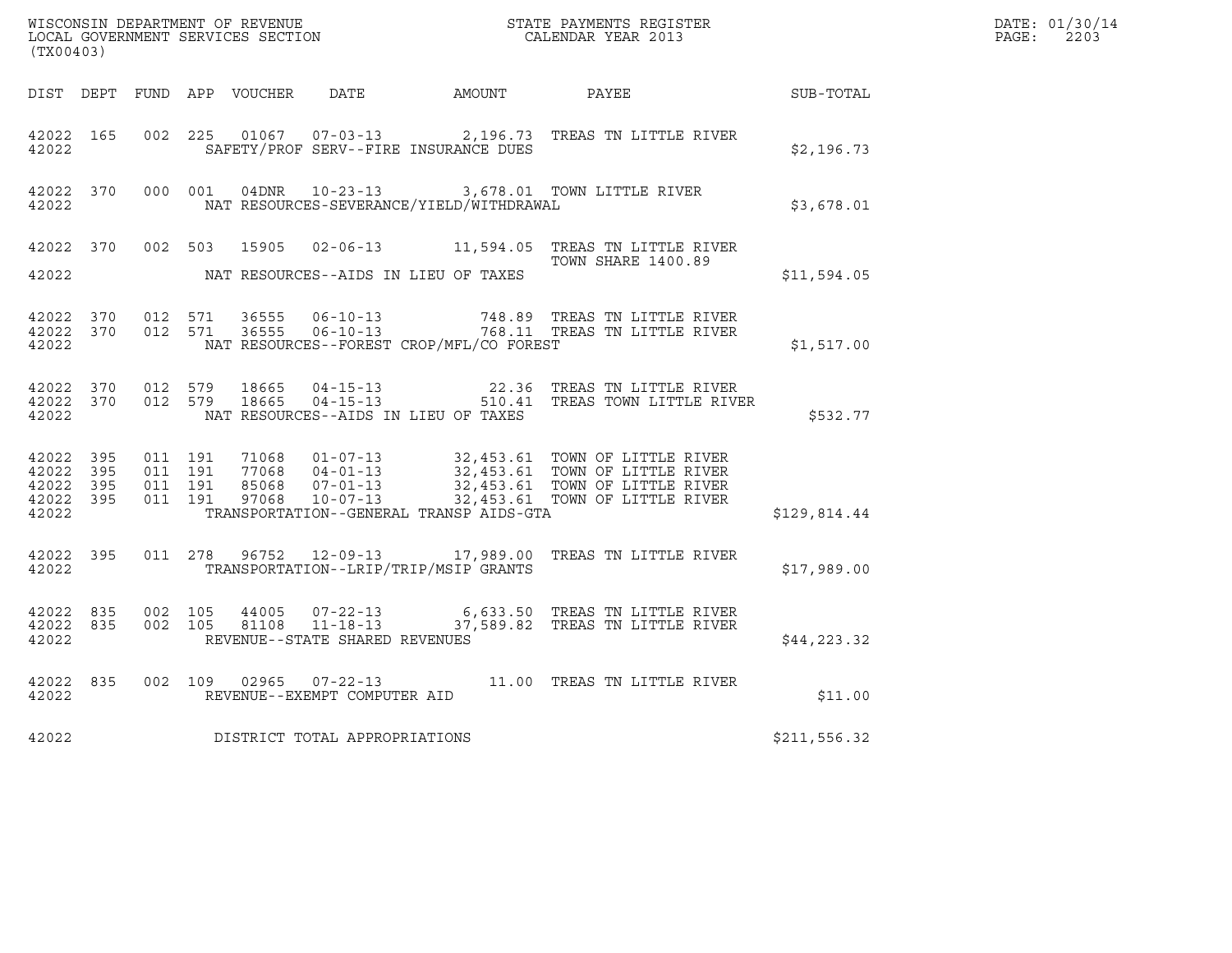| (TX00403)                                             |     |                                          |         |                            |                                                                    |                                          | ${\tt WISCOONSIM\ DEPARTMENT\ OF\ REVENUE}\qquad \qquad {\tt STATE\ PAYMENTS\ REGISTER\ LOCAL\ GOVERNMENT\ SERVICES\ SECTION\qquad \qquad {\tt CALENDAR\ YEAR\ 2013}$                                                |              | DATE: 01/30/14<br>PAGE:<br>2204 |
|-------------------------------------------------------|-----|------------------------------------------|---------|----------------------------|--------------------------------------------------------------------|------------------------------------------|----------------------------------------------------------------------------------------------------------------------------------------------------------------------------------------------------------------------|--------------|---------------------------------|
|                                                       |     |                                          |         | DIST DEPT FUND APP VOUCHER |                                                                    | DATE AMOUNT PAYEE                        | <b>SUB-TOTAL</b>                                                                                                                                                                                                     |              |                                 |
| 42024 165<br>42024                                    |     |                                          |         |                            |                                                                    | SAFETY/PROF SERV--FIRE INSURANCE DUES    | 002 225 01068 07-03-13 13,879.92 TREAS TN LITTLE SUAMICO                                                                                                                                                             | \$13,879.92  |                                 |
| 42024 370<br>42024                                    |     | 42024 370 000 001                        | 000 001 |                            |                                                                    | NAT RESOURCES-SEVERANCE/YIELD/WITHDRAWAL | 854.33 TOWN OF LITTLE SUAMICO                                                                                                                                                                                        | \$2,029.39   |                                 |
| 42024 370                                             |     | 42024 370 002 503<br>002 503             |         |                            |                                                                    |                                          | 15906  02-06-13  8,730.24  TREAS TN LITTLE SUAMICO<br>15906  02-06-13  7,487.71  TREAS TN LITTLE SUAMICO                                                                                                             |              |                                 |
| 42024                                                 |     |                                          |         |                            |                                                                    | NAT RESOURCES--AIDS IN LIEU OF TAXES     | TOWN SHARE 1467.97                                                                                                                                                                                                   | \$16, 217.95 |                                 |
| 42024 370<br>42024                                    |     |                                          |         |                            |                                                                    | NAT RESOURCES--FOREST CROP/MFL/CO FOREST | 012 571 36556 06-10-13 416.45 TREAS TN LITTLE SUAMICO                                                                                                                                                                | \$416.45     |                                 |
| 42024                                                 |     |                                          |         | 42024 370 012 579 18666    |                                                                    | NAT RESOURCES--AIDS IN LIEU OF TAXES     | 04-15-13 62.40 TREAS TOWN LITTLE SUAMICO                                                                                                                                                                             | \$62.40      |                                 |
| 42024 370<br>42024                                    |     |                                          |         |                            |                                                                    | NAT RESOURCES--RECREATION RESOURCE-FED   | 012 583 02762 04-23-13 5,634.82 TREAS TN LITTLE SUAMICO                                                                                                                                                              | \$5,634.82   |                                 |
| 42024 395<br>42024 395<br>42024<br>42024 395<br>42024 | 395 | 011 191<br>011 191<br>011 191<br>011 191 |         |                            |                                                                    | TRANSPORTATION--GENERAL TRANSP AIDS-GTA  | 71069  01-07-13  48,156.45  TOWN OF LITTLE SUAMICO<br>77069  04-01-13  48,156.45  TOWN OF LITTLE SUAMICO<br>85069  07-01-13  48,156.45  TOWN OF LITTLE SUAMICO<br>97069  10-07-13  48,156.48  TOWN OF LITTLE SUAMICO | \$192,625.83 |                                 |
| 42024 835<br>42024 835<br>42024                       |     | 002 105<br>002 105                       |         |                            | 44006 07-22-13<br>81109 11-18-13<br>REVENUE--STATE SHARED REVENUES |                                          | 7,475.61 TREAS TN LITTLE SUAMICO<br>42,363.59 TREAS TN LITTLE SUAMICO                                                                                                                                                | \$49,839.20  |                                 |
| 42024 835<br>42024                                    |     | 002 109                                  |         |                            | 02966  07-22-13<br>REVENUE--EXEMPT COMPUTER AID                    |                                          | 118.00 TREAS TN LITTLE SUAMICO                                                                                                                                                                                       | \$118.00     |                                 |
| 42024 835<br>42024                                    |     |                                          |         |                            | 021 363 35776 03-25-13<br>REVENUE--LOTTERY CREDIT -                |                                          | 5,881.95 TREAS TN LITTLE SUAMICO                                                                                                                                                                                     | \$5,881.95   |                                 |
| 42024                                                 |     |                                          |         |                            | DISTRICT TOTAL APPROPRIATIONS                                      |                                          |                                                                                                                                                                                                                      | \$286,705.91 |                                 |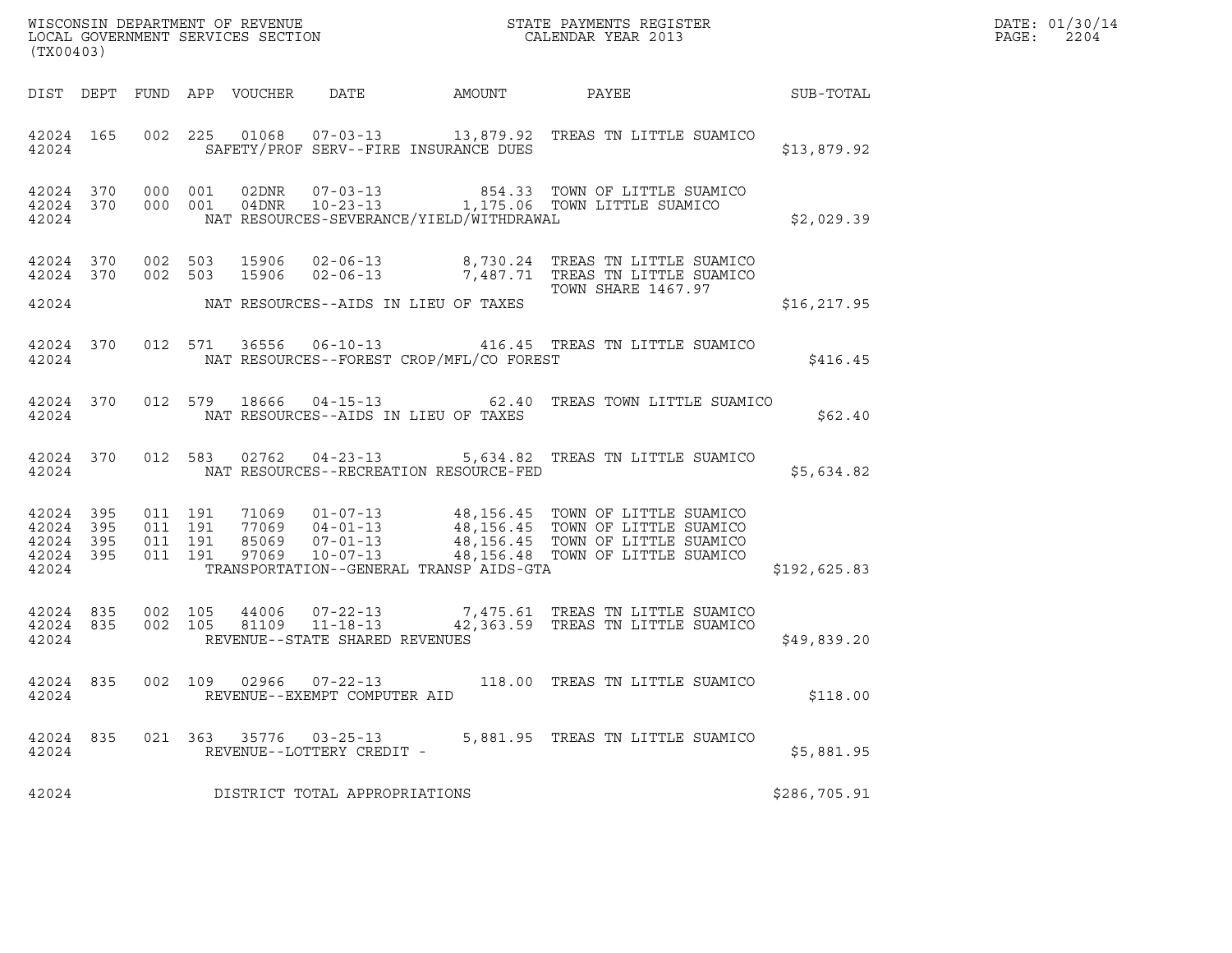| (TX00403)                                 |                          |                                          |                  | WISCONSIN DEPARTMENT OF REVENUE<br>LOCAL GOVERNMENT SERVICES SECTION |                                                               | STATE PAYMENTS REGISTER<br>CALENDAR YEAR 2013                                                                                                                                                                                |              | DATE: 01/30/14<br>PAGE:<br>2205 |
|-------------------------------------------|--------------------------|------------------------------------------|------------------|----------------------------------------------------------------------|---------------------------------------------------------------|------------------------------------------------------------------------------------------------------------------------------------------------------------------------------------------------------------------------------|--------------|---------------------------------|
| DIST DEPT                                 |                          |                                          | FUND APP VOUCHER | DATE                                                                 | AMOUNT                                                        | PAYEE                                                                                                                                                                                                                        | SUB-TOTAL    |                                 |
| 42026 165<br>42026                        |                          |                                          |                  |                                                                      | SAFETY/PROF SERV--FIRE INSURANCE DUES                         | 002 225 01069 07-03-13 1,569.75 TREAS TN MAPLE VALLEY                                                                                                                                                                        | \$1,569.75   |                                 |
| 42026                                     | 42026 370                |                                          | 002 503 15907    |                                                                      | $02 - 06 - 13$ 689.55<br>NAT RESOURCES--AIDS IN LIEU OF TAXES | TREAS TN MAPLE VALLEY<br>TOWN SHARE 68.38                                                                                                                                                                                    | \$689.55     |                                 |
| 42026 370<br>42026<br>42026               | 370                      | 012 571<br>012 571                       | 36557<br>36557   | $06 - 10 - 13$<br>$06 - 10 - 13$                                     | NAT RESOURCES--FOREST CROP/MFL/CO FOREST                      | 588.44 TREAS TN MAPLE VALLEY<br>8.38 TREAS TN MAPLE VALLEY                                                                                                                                                                   | \$596.82     |                                 |
| 42026<br>42026<br>42026<br>42026<br>42026 | 395<br>395<br>395<br>395 | 011 191<br>011 191<br>011 191<br>011 191 |                  |                                                                      | TRANSPORTATION--GENERAL TRANSP AIDS-GTA                       | 71070  01-07-13  19,465.81  TOWN OF MAPLE VALLEY<br>77070  04-01-13    19,465.81    TOWN OF MAPLE VALLEY<br>85070    07-01-13    19,465.81    TOWN OF MAPLE VALLEY<br>97070    10-07-13    19,465.83    TOWN OF MAPLE VALLEY | \$77,863.26  |                                 |
| 42026 835<br>42026<br>42026               | 835                      | 002 105<br>002 105                       |                  | REVENUE--STATE SHARED REVENUES                                       |                                                               | 44007  07-22-13  5,168.71  TREAS TN MAPLE VALLEY<br>81110  11-18-13  29,301.12  TREAS TN MAPLE VALLEY                                                                                                                        | \$34,469.83  |                                 |
| 42026 835<br>42026                        |                          | 002 109                                  |                  | $02967$ $07 - 22 - 13$<br>REVENUE--EXEMPT COMPUTER AID               |                                                               | 2.00 TREAS TN MAPLE VALLEY                                                                                                                                                                                                   | \$2.00       |                                 |
| 42026                                     |                          |                                          |                  | DISTRICT TOTAL APPROPRIATIONS                                        |                                                               |                                                                                                                                                                                                                              | \$115,191.21 |                                 |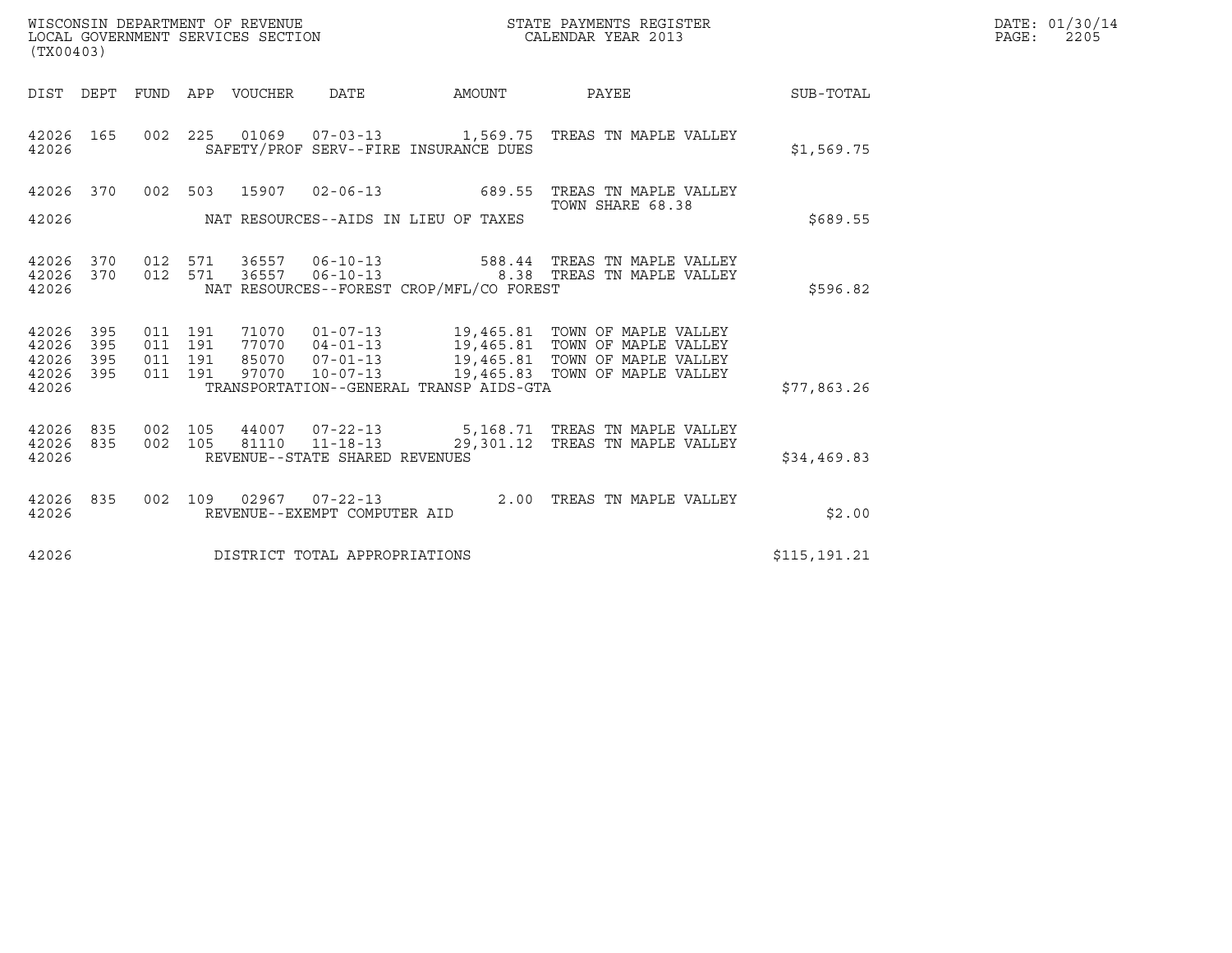| (TX00403)                                     |                   |                                          | WISCONSIN DEPARTMENT OF REVENUE<br>LOCAL GOVERNMENT SERVICES SECTION |                                                   |                                                                                          | STATE PAYMENTS REGISTER<br>CALENDAR YEAR 2013                                                                          |              | DATE: 01/30/14<br>$\mathtt{PAGE}$ :<br>2206 |
|-----------------------------------------------|-------------------|------------------------------------------|----------------------------------------------------------------------|---------------------------------------------------|------------------------------------------------------------------------------------------|------------------------------------------------------------------------------------------------------------------------|--------------|---------------------------------------------|
|                                               |                   |                                          | DIST DEPT FUND APP VOUCHER DATE                                      |                                                   | AMOUNT PAYEE                                                                             |                                                                                                                        | SUB-TOTAL    |                                             |
| 42028 165<br>42028                            |                   |                                          |                                                                      |                                                   | SAFETY/PROF SERV--FIRE INSURANCE DUES                                                    | 002 225 01070 07-03-13 2,400.63 TREAS TN MORGAN                                                                        | \$2,400.63   |                                             |
| 42028 370<br>42028                            |                   |                                          |                                                                      |                                                   | 000 001 02DNR 07-03-13 503.31 TOWN OF MORGAN<br>NAT RESOURCES-SEVERANCE/YIELD/WITHDRAWAL |                                                                                                                        | \$503.31     |                                             |
| 42028 370<br>42028 370<br>42028               |                   | 012 571<br>012 571                       | 36558<br>36558                                                       | $06 - 10 - 13$                                    | NAT RESOURCES--FOREST CROP/MFL/CO FOREST                                                 | 06-10-13 335.99 TREAS TN MORGAN<br>660.00 TREAS TN MORGAN                                                              | \$995.99     |                                             |
| 42028 395<br>42028<br>42028<br>42028<br>42028 | 395<br>395<br>395 | 011 191<br>011 191<br>011 191<br>011 191 |                                                                      |                                                   | 71071  01-07-13  26,896.48  TOWN OF MORGAN<br>TRANSPORTATION--GENERAL TRANSP AIDS-GTA    | 77071 04-01-13<br>85071 07-01-13<br>97071 10-07-13 26,896.48 TOWN OF MORGAN<br>97071 10-07-13 26,896.50 TOWN OF MORGAN | \$107,585.94 |                                             |
| 42028 505<br>42028                            |                   |                                          |                                                                      |                                                   | DOA--TRANSMISSION LINE FEE DISTRIBUTION                                                  | 002 174 58370 04-26-13 24,189.00 TREAS TN MORGAN                                                                       | \$24.189.00  |                                             |
| 42028 835<br>42028 835<br>42028               |                   | 002 105<br>002 105                       |                                                                      | 81111  11-18-13<br>REVENUE--STATE SHARED REVENUES |                                                                                          | 44008  07-22-13   6,710.59  TREAS TN MORGAN<br>41,421.57 TREAS TN MORGAN                                               | \$48,132.16  |                                             |
| 42028 835<br>42028                            |                   |                                          |                                                                      | REVENUE--EXEMPT COMPUTER AID                      |                                                                                          | 002 109 02968 07-22-13 14.00 TREAS TN MORGAN                                                                           | \$14.00      |                                             |
| 42028                                         |                   |                                          |                                                                      | DISTRICT TOTAL APPROPRIATIONS                     |                                                                                          |                                                                                                                        | \$183,821.03 |                                             |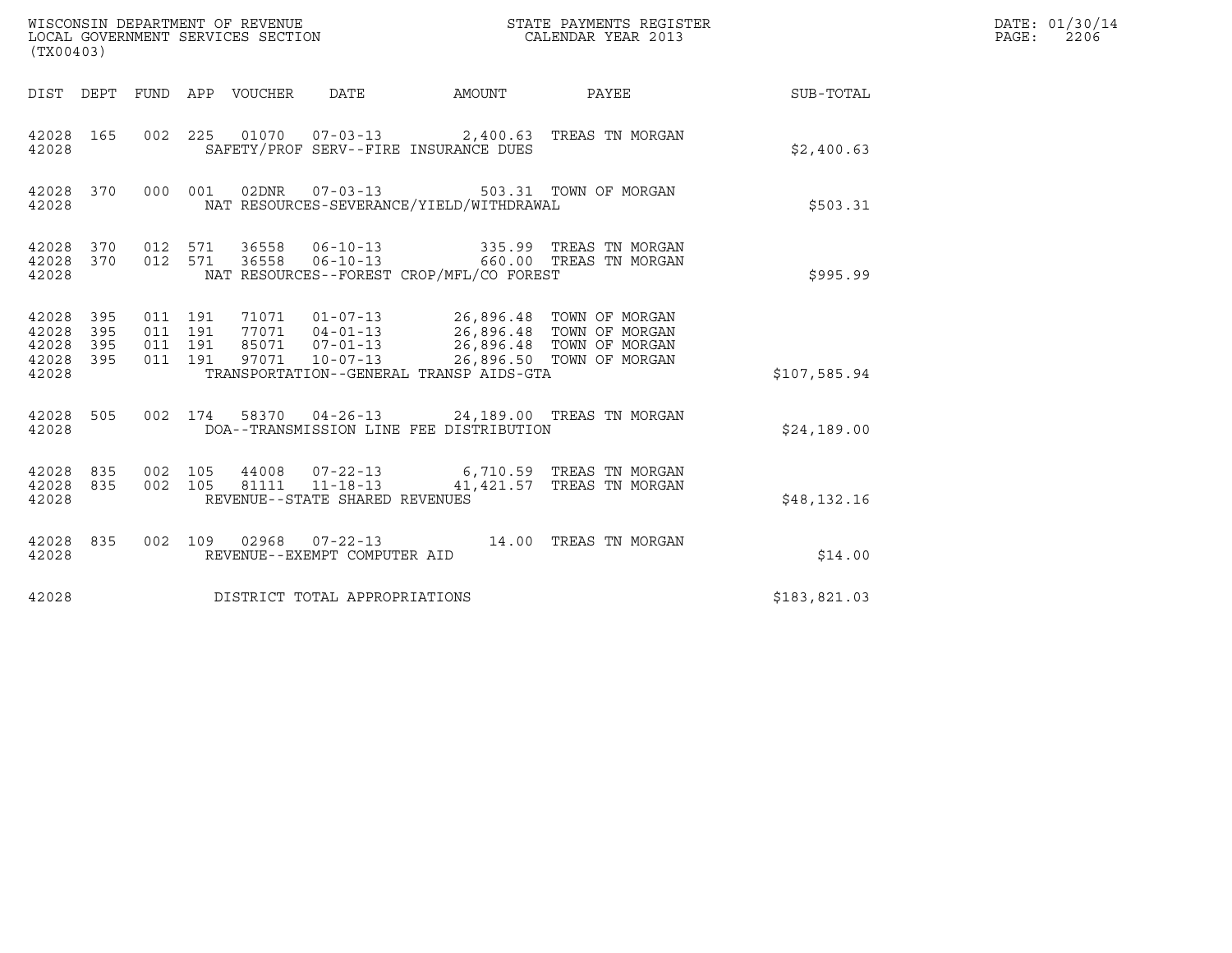| WISCONSIN DEPARTMENT OF REVENUE   | STATE PAYMENTS REGISTER | DATE: 01/30/14 |
|-----------------------------------|-------------------------|----------------|
| LOCAL GOVERNMENT SERVICES SECTION | CALENDAR YEAR 2013      | 2207<br>PAGE:  |

| (TX00403)                                                 |           |         |                                |                                                  |                                          | WISCONSIN DEPARTMENT OF REVENUE<br>LOCAL GOVERNMENT SERVICES SECTION<br>CALENDAR YEAR 2013                                                                                                                                                                                                                                                      |              | DATE: 01/30/14<br>PAGE:<br>2207 |
|-----------------------------------------------------------|-----------|---------|--------------------------------|--------------------------------------------------|------------------------------------------|-------------------------------------------------------------------------------------------------------------------------------------------------------------------------------------------------------------------------------------------------------------------------------------------------------------------------------------------------|--------------|---------------------------------|
|                                                           | DIST DEPT |         |                                |                                                  |                                          |                                                                                                                                                                                                                                                                                                                                                 |              |                                 |
| 42029 165<br>42029                                        |           |         |                                |                                                  | SAFETY/PROF SERV--FIRE INSURANCE DUES    | 002 225 01071 07-03-13 4,117.10 TREAS TN MOUNTAIN                                                                                                                                                                                                                                                                                               | \$4,117.10   |                                 |
| 42029 370<br>42029 370<br>42029                           |           |         |                                |                                                  | NAT RESOURCES-SEVERANCE/YIELD/WITHDRAWAL | 000 001 01DNR 03-13-13 1,401.74 TREAS TOWN MOUNTAIN<br>000 001 04DNR 10-23-13 169.26 TOWN MOUNTAIN                                                                                                                                                                                                                                              | \$1,571.00   |                                 |
| 42029 370<br>42029 370                                    |           | 002 503 | 15908<br>002 503 15908         |                                                  |                                          | 02-06-13 169.97 TREAS TN MOUNTAIN<br>02-06-13 3,247.86 TREAS TN MOUNTAIN                                                                                                                                                                                                                                                                        |              |                                 |
| 42029                                                     |           |         |                                |                                                  | NAT RESOURCES--AIDS IN LIEU OF TAXES     | TOWN SHARE 393.19                                                                                                                                                                                                                                                                                                                               | \$3,417.83   |                                 |
| 42029                                                     | 42029 370 |         |                                |                                                  | NAT RESOURCES--FOREST CROP/MFL/CO FOREST | 012 571 36559 06-10-13 433.54 TREAS TN MOUNTAIN                                                                                                                                                                                                                                                                                                 | \$433.54     |                                 |
| 42029                                                     | 42029 370 |         |                                |                                                  | NAT RESOURCES--PMT IN LIEU OF TAXES      | 012 584 00089 09-03-13 20,580.58 TREAS TN MOUNTAIN                                                                                                                                                                                                                                                                                              | \$20,580.58  |                                 |
| 42029 395<br>42029 395<br>42029 395<br>42029 395<br>42029 |           |         |                                |                                                  | TRANSPORTATION--GENERAL TRANSP AIDS-GTA  | $\begin{array}{cccc} 011 & 191 & 71072 & 01\texttt{-}07\texttt{-}13 & 43\, , 029\, .40 & \texttt{TOWN OF MOUNTAIN} \\ 011 & 191 & 77072 & 04\texttt{-}01\texttt{-}13 & 43\, , 029\, .40 & \texttt{TOWN OF MOUNTAIN} \\ 011 & 191 & 85072 & 07\texttt{-}01\texttt{-}13 & 43\, , 029\, .40 & \texttt{TOWN OF MOUNTAIN} \\ 011 & 191 & 97072 & 10$ | \$172,117.63 |                                 |
| 42029 835<br>42029 835<br>42029                           |           |         | 002 105 44009<br>002 105 81112 | $11 - 18 - 13$<br>REVENUE--STATE SHARED REVENUES |                                          | 07-22-13 3,147.89 TREAS TN MOUNTAIN<br>17,854.25 TREAS TN MOUNTAIN                                                                                                                                                                                                                                                                              | \$21,002.14  |                                 |
| 42029 835<br>42029                                        |           |         |                                | REVENUE--EXEMPT COMPUTER AID                     |                                          | 002 109 02969 07-22-13 91.00 TREAS TN MOUNTAIN                                                                                                                                                                                                                                                                                                  | \$91.00      |                                 |
| 42029                                                     |           |         |                                | DISTRICT TOTAL APPROPRIATIONS                    |                                          |                                                                                                                                                                                                                                                                                                                                                 | \$223,330.82 |                                 |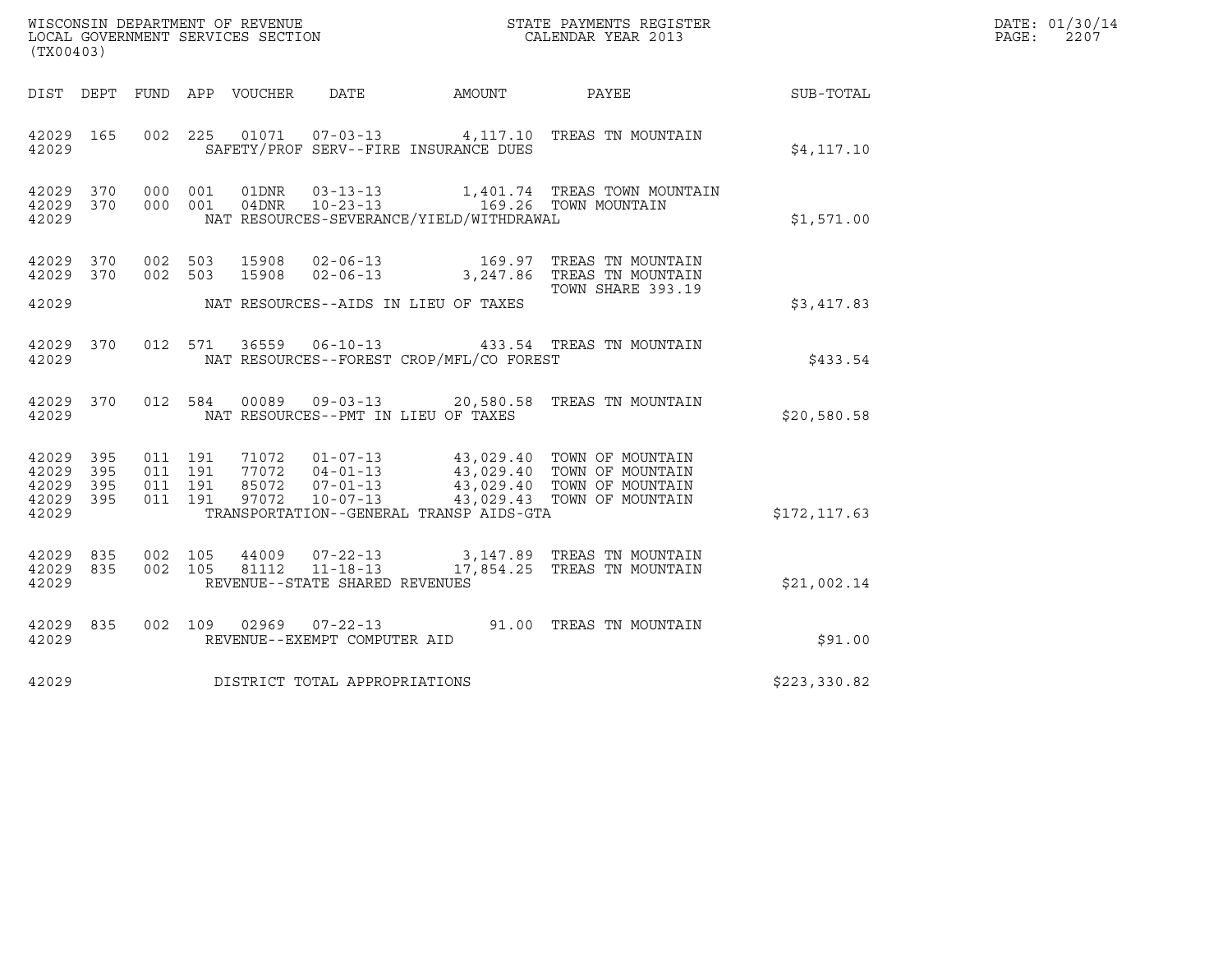| (TX00403)                                    |           |                              |                                          |                |                                |                                                                                                                                                                                                                                 | $\tt WISCONSIM DEPARTMENT OF REVENUE$ $\tt WISCONMIN SERS THE RX SECHIONLOCAL GOVERNMENT SERIES SECTION CALENDAR YEAR 2013$ |              | DATE: 01/30/14<br>PAGE:<br>2208 |
|----------------------------------------------|-----------|------------------------------|------------------------------------------|----------------|--------------------------------|---------------------------------------------------------------------------------------------------------------------------------------------------------------------------------------------------------------------------------|-----------------------------------------------------------------------------------------------------------------------------|--------------|---------------------------------|
|                                              |           |                              |                                          |                |                                |                                                                                                                                                                                                                                 | DIST DEPT FUND APP VOUCHER DATE AMOUNT PAYEE TO SUB-TOTAL                                                                   |              |                                 |
| 42030 165<br>42030                           |           | 002 225                      |                                          |                |                                | SAFETY/PROF SERV--FIRE INSURANCE DUES                                                                                                                                                                                           | 01072  07-03-13  3,430.72  TREAS TN OCONTO                                                                                  | \$3,430.72   |                                 |
| 42030                                        | 42030 370 |                              | 000 001                                  |                |                                | 04DNR  10-23-13  285.59  TOWN OCONTO<br>NAT RESOURCES-SEVERANCE/YIELD/WITHDRAWAL                                                                                                                                                |                                                                                                                             | \$285.59     |                                 |
| 42030                                        |           |                              |                                          |                |                                | NAT RESOURCES--AIDS IN LIEU OF TAXES                                                                                                                                                                                            | 42030 370 002 503 15909 02-06-13 1,785.75 TREAS TN OCONTO<br>TOWN SHARE 186.00                                              | \$1,785.75   |                                 |
| 42030                                        | 42030 370 | 42030 370 012 571            | 012 571                                  | 36560<br>36560 |                                | NAT RESOURCES--FOREST CROP/MFL/CO FOREST                                                                                                                                                                                        | 06-10-13 281.63 TREAS TN OCONTO<br>06-10-13 421.59 TREAS TN OCONTO                                                          | \$703.22     |                                 |
| 42030                                        | 42030 370 | 42030 370 012 579            | 012 579                                  |                |                                | NAT RESOURCES--AIDS IN LIEU OF TAXES                                                                                                                                                                                            | 2.00 TREAS TOWN OCONTO                                                                                                      | \$2.20       |                                 |
| 42030 395<br>42030 395<br>42030 395<br>42030 | 42030 395 |                              | 011 191<br>011 191<br>011 191<br>011 191 |                |                                | 71073  01-07-13  29,860.28  TOWN OF OCONTO<br>77073  04-01-13  29,860.28  TOWN OF OCONTO<br>85073  07-01-13  29,860.28  TOWN OF OCONTO<br>97073  10-07-13  29,860.30  TOWN OF OCONTO<br>TRANSPORTATION--GENERAL TRANSP AIDS-GTA |                                                                                                                             | \$119,441.14 |                                 |
| 42030 395<br>42030                           |           | 011 278                      |                                          |                |                                | TRANSPORTATION--LRIP/TRIP/MSIP GRANTS                                                                                                                                                                                           | 92606  10-29-13  12,500.00 TREAS TN OCONTO                                                                                  | \$12,500.00  |                                 |
| 42030                                        | 42030 835 | 42030 835 002 105<br>002 105 |                                          |                | REVENUE--STATE SHARED REVENUES |                                                                                                                                                                                                                                 | $44010$ $07-22-13$ $7,720.86$ TREAS TN OCONTO 81113 11-18-13 $46,852.68$ TREAS TN OCONTO                                    | \$54,573.54  |                                 |
| 42030                                        | 42030 835 |                              |                                          |                | REVENUE--EXEMPT COMPUTER AID   |                                                                                                                                                                                                                                 | 002 109 02970 07-22-13 33.00 TREAS TN OCONTO                                                                                | \$33.00      |                                 |
| 42030                                        |           |                              |                                          |                | DISTRICT TOTAL APPROPRIATIONS  |                                                                                                                                                                                                                                 |                                                                                                                             | \$192,755.16 |                                 |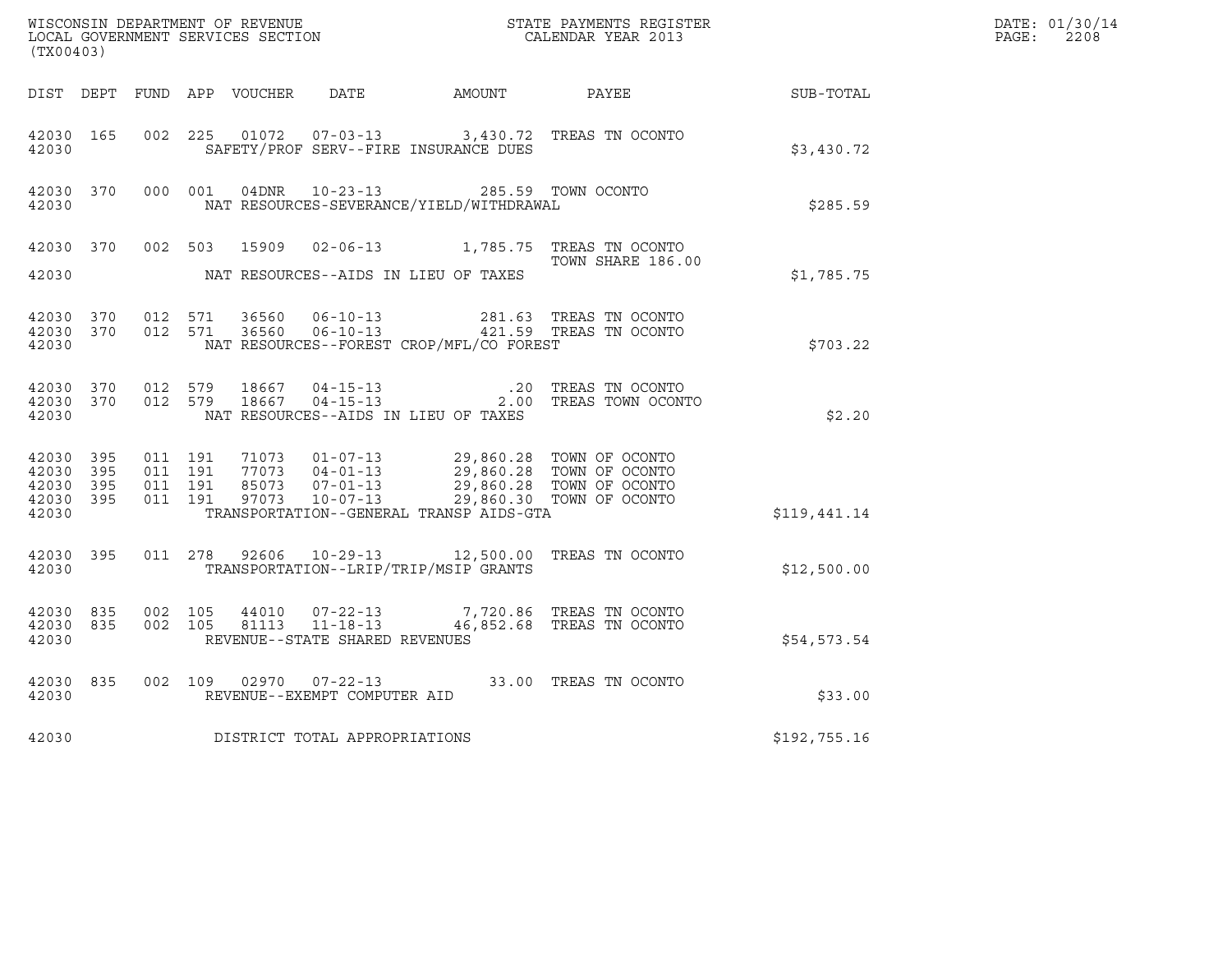| (TX00403)                                         |                        |                               |                                 |                                |                                          |                                                                                                                                                                                                                   |              | DATE: 01/30/14<br>$\mathtt{PAGE:}$<br>2209 |
|---------------------------------------------------|------------------------|-------------------------------|---------------------------------|--------------------------------|------------------------------------------|-------------------------------------------------------------------------------------------------------------------------------------------------------------------------------------------------------------------|--------------|--------------------------------------------|
|                                                   |                        |                               | DIST DEPT FUND APP VOUCHER DATE |                                | AMOUNT                                   | <b>PAYEE</b>                                                                                                                                                                                                      | SUB-TOTAL    |                                            |
| 42032                                             |                        |                               |                                 |                                | SAFETY/PROF SERV--FIRE INSURANCE DUES    | 42032 165 002 225 01073 07-03-13 3,326.30 TREAS TN OCONTO FALLS                                                                                                                                                   | \$3,326.30   |                                            |
| 42032                                             | 42032 370              |                               |                                 |                                | NAT RESOURCES--FOREST CROP/MFL/CO FOREST | 012 571 36561 06-10-13 225.69 TREAS TN OCONTO FALLS                                                                                                                                                               | \$225.69     |                                            |
| 42032 395<br>42032<br>42032<br>42032 395<br>42032 | 395<br>395             | 011 191<br>011 191<br>011 191 |                                 |                                | TRANSPORTATION--GENERAL TRANSP AIDS-GTA  | 71074  01-07-13  26,261.38  TOWN OF OCONTO FALLS<br>77074  04-01-13  26,261.38  TOWN OF OCONTO FALLS<br>85074  07-01-13  26,261.38  TOWN OF OCONTO FALLS<br>011 191 97074 10-07-13 26,261.40 TOWN OF OCONTO FALLS | \$105,045.54 |                                            |
| 42032                                             | 42032 835<br>42032 835 | 002 105<br>002 105            |                                 | REVENUE--STATE SHARED REVENUES |                                          | 44011  07-22-13  5,352.69  TREAS TN OCONTO FALLS<br>81114  11-18-13  30,472.70  TREAS TN OCONTO FALLS                                                                                                             | \$35,825.39  |                                            |
| 42032                                             | 42032 835              | 002 109                       |                                 | REVENUE--EXEMPT COMPUTER AID   |                                          | 02971  07-22-13  21.00 TREAS TN OCONTO FALLS                                                                                                                                                                      | \$21.00      |                                            |
| 42032                                             |                        |                               |                                 | DISTRICT TOTAL APPROPRIATIONS  |                                          |                                                                                                                                                                                                                   | \$144,443.92 |                                            |

WISCONSIN DEPARTMENT OF REVENUE<br>LOCAL GOVERNMENT SERVICES SECTION STATE PAYMENTS REGISTER SEGISTER SERVICES OF SAGE: 2209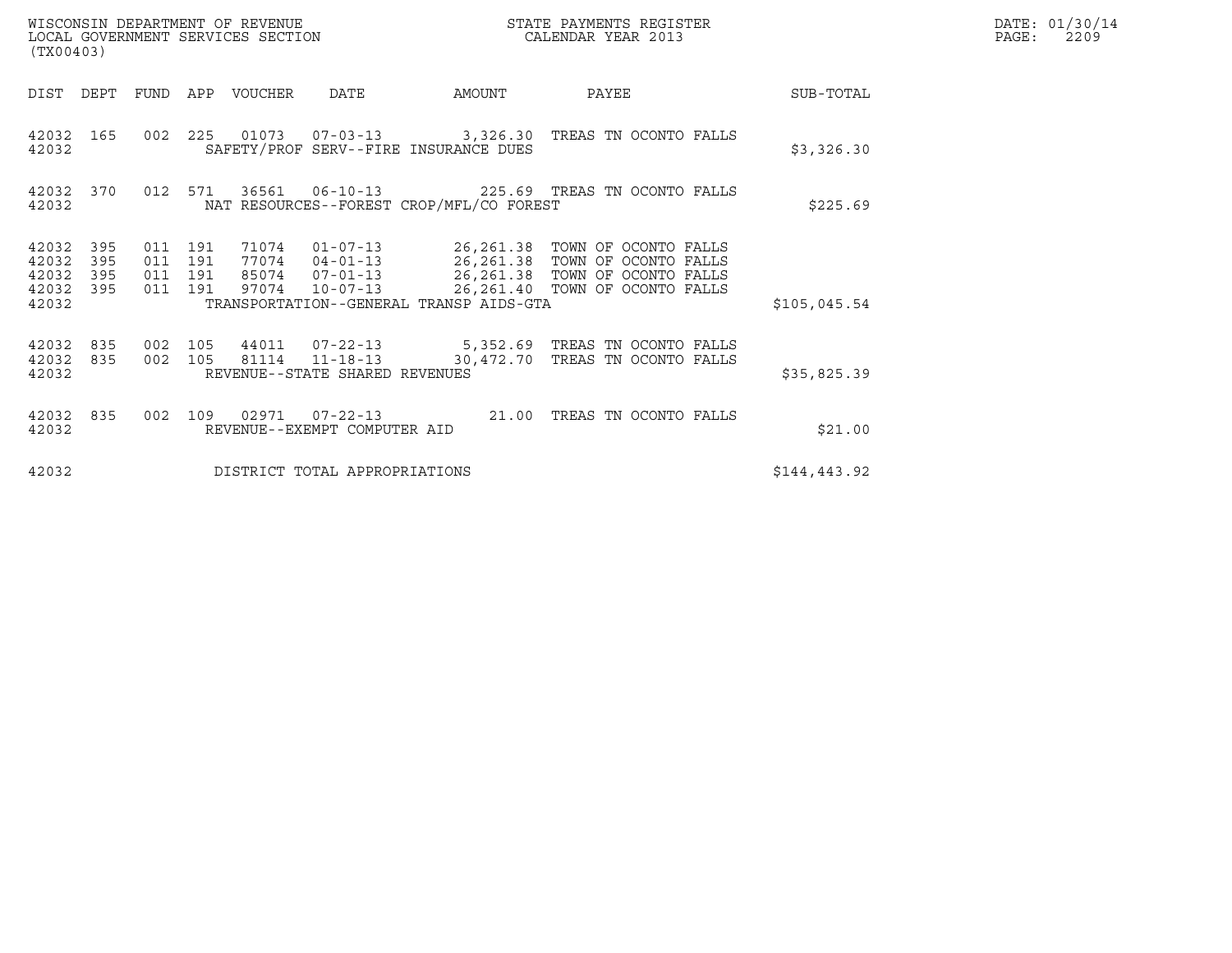| (TX00403)                                                 |           |                                         |         |                         |                                                  |                                              | DATE: 01/30/14<br>$\mathtt{PAGE:}$<br>2210                                                                                                                                     |              |  |
|-----------------------------------------------------------|-----------|-----------------------------------------|---------|-------------------------|--------------------------------------------------|----------------------------------------------|--------------------------------------------------------------------------------------------------------------------------------------------------------------------------------|--------------|--|
|                                                           |           |                                         |         |                         |                                                  | DIST DEPT FUND APP VOUCHER DATE AMOUNT PAYEE |                                                                                                                                                                                | SUB-TOTAL    |  |
| 42034 165<br>42034                                        |           | 002 225                                 |         |                         |                                                  | SAFETY/PROF SERV--FIRE INSURANCE DUES        | 01074  07-03-13  3,659.99  TREAS TN PENSAUKEE                                                                                                                                  | \$3,659.99   |  |
| 42034 370<br>42034                                        |           |                                         | 000 001 |                         |                                                  | NAT RESOURCES-SEVERANCE/YIELD/WITHDRAWAL     | 01DNR  03-13-13    37.93    TREAS TOWN PENSAUKEE                                                                                                                               | \$37.93      |  |
| 42034 370                                                 |           | 42034 370 002 503<br>002 503            |         |                         |                                                  | NAT RESOURCES--AIDS IN LIEU OF TAXES         | 15910  02-06-13  7,383.76  TREAS TN PENSAUKEE<br>15910 02-06-13 1,731.00 TREAS TN PENSAUKEE<br>TOWN SHARE 909.04                                                               |              |  |
| 42034                                                     |           |                                         |         |                         |                                                  |                                              |                                                                                                                                                                                | \$9,114.76   |  |
| 42034                                                     | 42034 370 | 42034 370 012 571                       | 012 571 |                         |                                                  | NAT RESOURCES--FOREST CROP/MFL/CO FOREST     | 36562   06-10-13   544.01   TREAS TN PENSAUKEE<br>36562   06-10-13   163.30   TREAS TN PENSAUKEE                                                                               | \$707.31     |  |
| 42034 370<br>42034 370<br>42034                           |           | 42034 370 012 579<br>012 579<br>012 579 |         | 18668<br>18668<br>18668 |                                                  | NAT RESOURCES--AIDS IN LIEU OF TAXES         | 04-15-13 229.19 TREAS TN PENSAUKEE<br>04-15-13 48.69 TREAS TOWN PENSAUKEE<br>04-15-13 255.17 TREAS TOWN PENSAUKEE                                                              | \$533.05     |  |
| 42034 395<br>42034 395<br>42034 395<br>42034 395<br>42034 |           | 011 191<br>011 191<br>011 191           | 011 191 | 97075                   | $10 - 07 - 13$                                   | TRANSPORTATION--GENERAL TRANSP AIDS-GTA      | 71075  01-07-13  22,983.15  TOWN OF PENSAUKEE<br>77075  04-01-13  22,983.15  TOWN OF PENSAUKEE<br>85075  07-01-13  22,983.15  TOWN OF PENSAUKEE<br>22,983.15 TOWN OF PENSAUKEE | \$91,932.60  |  |
| 42034 835<br>42034                                        | 42034 835 | 002 105<br>002 105                      |         | 44012<br>81115          | $11 - 18 - 13$<br>REVENUE--STATE SHARED REVENUES |                                              | 07-22-13 3,628.38 TREAS TN PENSAUKEE<br>20,567.57 TREAS TN PENSAUKEE                                                                                                           | \$24,195.95  |  |
| 42034                                                     | 42034 835 |                                         |         |                         | REVENUE--EXEMPT COMPUTER AID                     |                                              | 002 109 02972 07-22-13 32.00 TREAS TN PENSAUKEE                                                                                                                                | \$32.00      |  |
| 42034                                                     |           |                                         |         |                         | DISTRICT TOTAL APPROPRIATIONS                    |                                              |                                                                                                                                                                                | \$130,213.59 |  |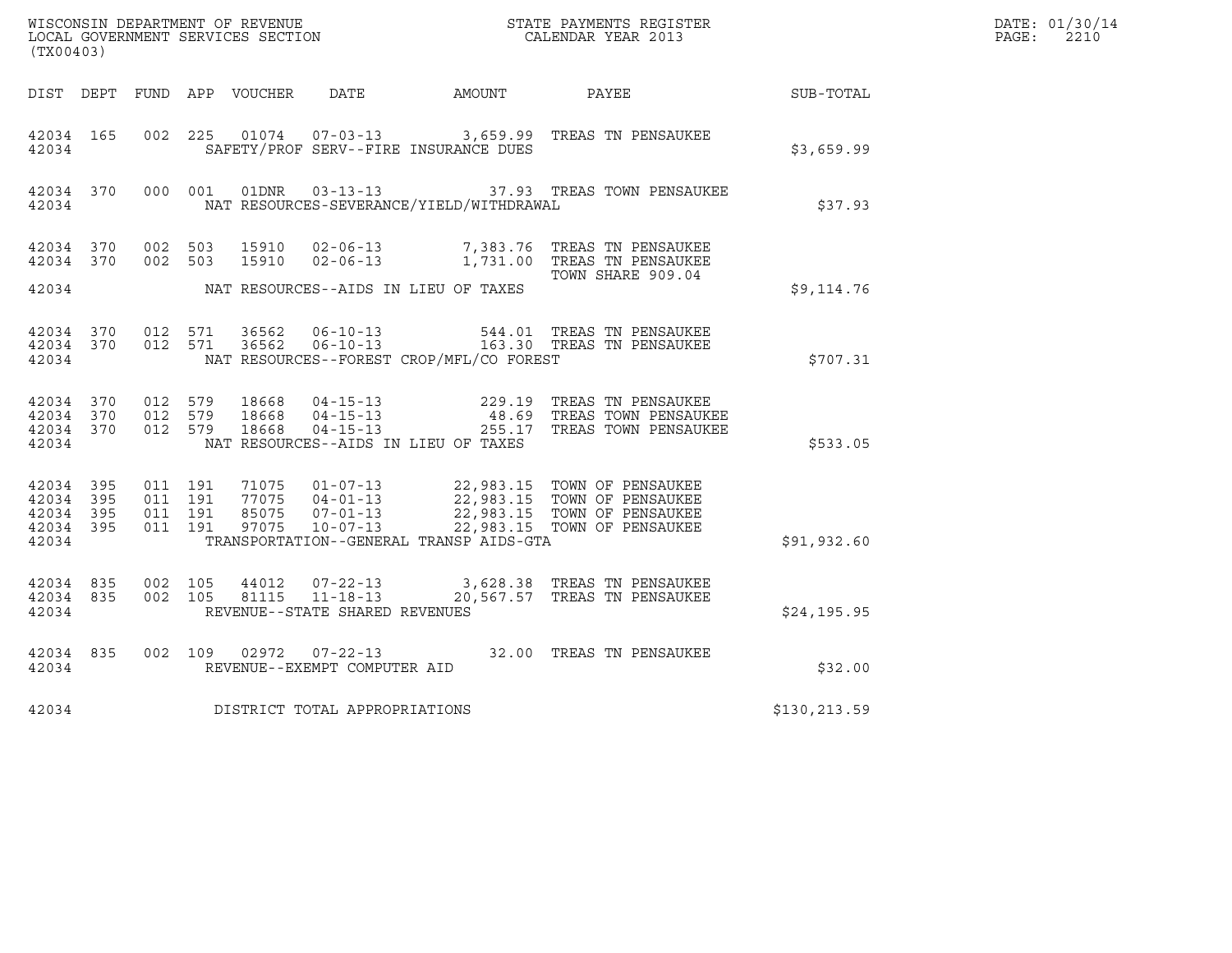|       | DATE: 01/30/14 |
|-------|----------------|
| PAGF: | 2211           |

| (TX00403)                       |                                            |                               |                                          |                                |                                                                                                     |                                                                                                                                                                                                  |               | DATE: 01/30/14<br>PAGE: 2211 |
|---------------------------------|--------------------------------------------|-------------------------------|------------------------------------------|--------------------------------|-----------------------------------------------------------------------------------------------------|--------------------------------------------------------------------------------------------------------------------------------------------------------------------------------------------------|---------------|------------------------------|
|                                 |                                            |                               |                                          |                                |                                                                                                     | DIST DEPT FUND APP VOUCHER DATE AMOUNT PAYEE THE SUB-TOTAL                                                                                                                                       |               |                              |
| 42036 165<br>42036              |                                            |                               |                                          |                                | SAFETY/PROF SERV--FIRE INSURANCE DUES                                                               | 002 225 01075 07-03-13 6,532.57 TREAS TN RIVERVIEW                                                                                                                                               | \$6,532.57    |                              |
|                                 |                                            |                               |                                          |                                |                                                                                                     | 42036 370 002 503 15911 02-06-13 1,727.79 TREAS TN RIVERVIEW<br>TOWN SHARE 169.37                                                                                                                |               |                              |
|                                 |                                            | 42036 and the state of $\sim$ |                                          |                                | NAT RESOURCES--AIDS IN LIEU OF TAXES                                                                |                                                                                                                                                                                                  | \$1,727.79    |                              |
| 42036                           |                                            |                               |                                          |                                | NAT RESOURCES--FOREST CROP/MFL/CO FOREST                                                            | 42036 370 012 571 36563 06-10-13 651.67 TREAS TN RIVERVIEW                                                                                                                                       | \$651.67      |                              |
| 42036                           | 42036 370                                  |                               |                                          |                                | NAT RESOURCES--PMT IN LIEU OF TAXES                                                                 | 012 584 00090 09-03-13 18,806.68 TREAS TN RIVERVIEW                                                                                                                                              | \$18,806.68   |                              |
| 42036 395<br>42036 395<br>42036 | 42036 395<br>42036 395                     |                               | 011 191<br>011 191<br>011 191<br>011 191 |                                | TRANSPORTATION--GENERAL TRANSP AIDS-GTA                                                             | 71076  01-07-13  52,326.94  TOWN OF RIVERVIEW<br>77076  04-01-13  52,326.94  TOWN OF RIVERVIEW<br>85076  07-01-13  52,326.94  TOWN OF RIVERVIEW<br>97076  10-07-13  52,326.97  TOWN OF RIVERVIEW | \$209, 307.79 |                              |
| 42036                           | 42036 395                                  |                               |                                          |                                | TRANSPORTATION--LRIP/TRIP/MSIP GRANTS                                                               | 011  278  92570  10-29-13  17,989.00 TREAS TN RIVERVIEW                                                                                                                                          | \$17,989.00   |                              |
| 42036                           |                                            |                               |                                          |                                | 42036 435 005 162 01HSD 09-03-13 4,632.90 TOWN RIVERVIEW<br>HS--AMBULANCE FUNDING ASSISTANCE GRANTS |                                                                                                                                                                                                  | \$4,632.90    |                              |
| 42036                           |                                            |                               |                                          |                                | HS--PREPAID MEDICAL TRANSPORT REIMBURSE                                                             | 42036 435 005 163 01LGS 11-18-13 2,000.00 MOUNTAIN AMBULANCE SERVICE                                                                                                                             | \$2,000.00    |                              |
| 42036                           | 42036 835<br>42036 835                     |                               |                                          | REVENUE--STATE SHARED REVENUES |                                                                                                     | 002 105 44013 07-22-13 2,304.75 TREAS TN RIVERVIEW<br>002 105 81116 11-18-13 12,074.44 TREAS TN RIVERVIEW                                                                                        | \$14,379.19   |                              |
|                                 | 42036 835<br>42036 and the state of $\sim$ |                               |                                          | REVENUE--EXEMPT COMPUTER AID   |                                                                                                     | 002 109 02973 07-22-13 62.00 TREAS TN RIVERVIEW                                                                                                                                                  | \$62.00       |                              |
| 42036                           |                                            |                               |                                          | DISTRICT TOTAL APPROPRIATIONS  |                                                                                                     |                                                                                                                                                                                                  | \$276,089.59  |                              |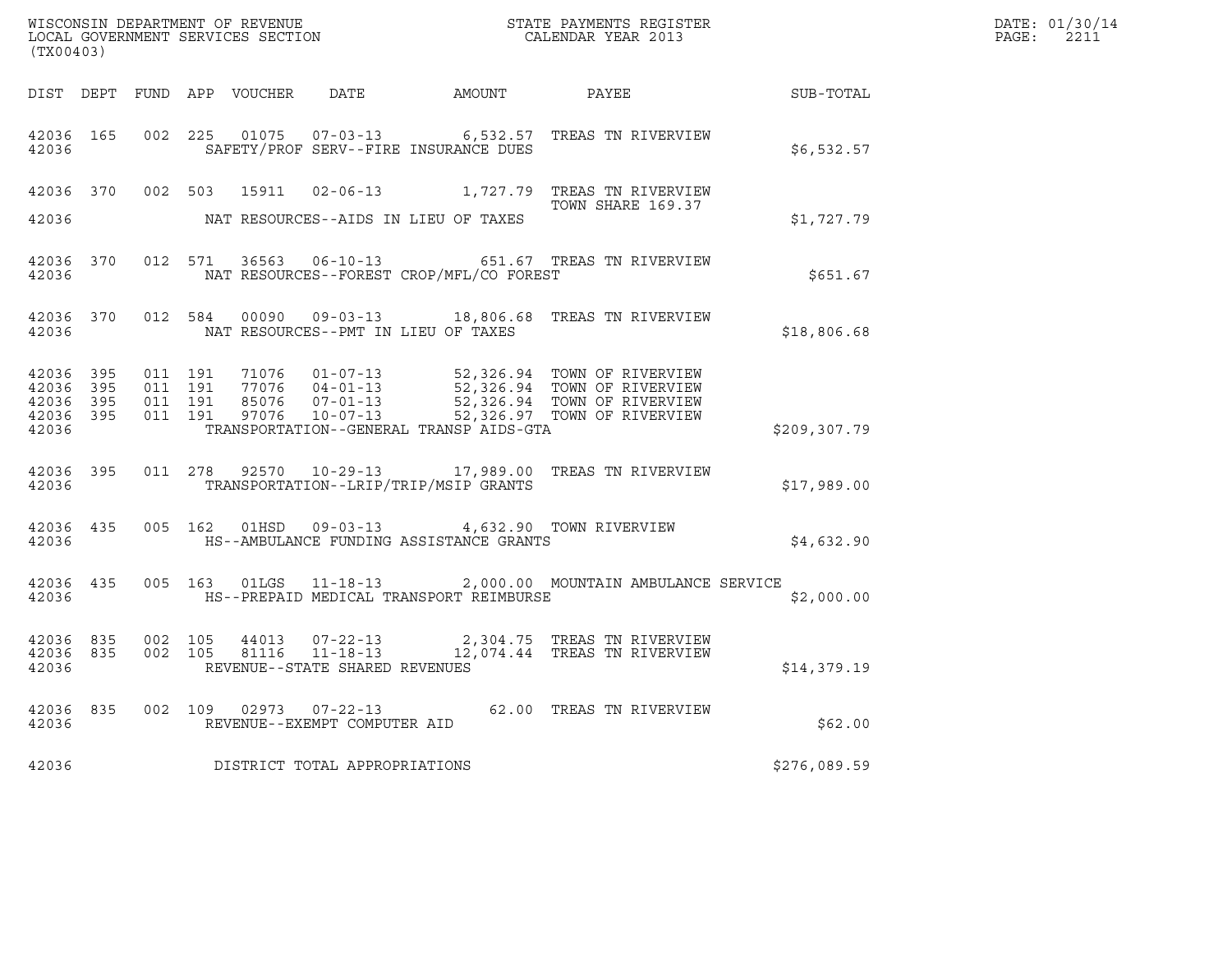| (TX00403)                                         |                        |                    |                                 |                                                   |                                          |                                                                                                                                                                                      |              | DATE: 01/30/14<br>PAGE: 2212 |
|---------------------------------------------------|------------------------|--------------------|---------------------------------|---------------------------------------------------|------------------------------------------|--------------------------------------------------------------------------------------------------------------------------------------------------------------------------------------|--------------|------------------------------|
|                                                   |                        |                    | DIST DEPT FUND APP VOUCHER DATE |                                                   |                                          | AMOUNT PAYEE                                                                                                                                                                         | SUB-TOTAL    |                              |
| 42038                                             |                        |                    |                                 | SAFETY/PROF SERV--FIRE INSURANCE DUES             |                                          | 42038 165 002 225 01076 07-03-13 2,823.54 TREAS TN SPRUCE                                                                                                                            | \$2,823.54   |                              |
| 42038                                             | 42038 370              |                    | 000 001 02DNR 07-03-13          |                                                   | NAT RESOURCES-SEVERANCE/YIELD/WITHDRAWAL | 327.88 TOWN OF SPRUCE                                                                                                                                                                | \$327.88     |                              |
| 42038                                             |                        |                    |                                 |                                                   | NAT RESOURCES--FOREST CROP/MFL/CO FOREST | 42038 370 012 571 36564 06-10-13 368.81 TREAS TN SPRUCE                                                                                                                              | \$368.81     |                              |
| 42038 395<br>42038<br>42038<br>42038 395<br>42038 | 395<br>395             | 011 191            | 011 191<br>011 191<br>011 191   |                                                   | TRANSPORTATION--GENERAL TRANSP AIDS-GTA  | 71077  01-07-13  22,773.62  TOWN OF SPRUCE<br>77077  04-01-13  22,773.62  TOWN OF SPRUCE<br>85077  07-01-13  22,773.62  TOWN OF SPRUCE<br>97077  10-07-13  22,773.65  TOWN OF SPRUCE | \$91,094.51  |                              |
| 42038                                             |                        |                    |                                 | TRANSPORTATION--LRIP/TRIP/MSIP GRANTS             |                                          | 42038 395 011 278 90686 10-11-13 12,152.00 TREAS TN SPRUCE                                                                                                                           | \$12,152.00  |                              |
| 42038                                             | 42038 835<br>42038 835 | 002 105<br>002 105 |                                 | 81117  11-18-13<br>REVENUE--STATE SHARED REVENUES |                                          | 8,571.91 TREAS TN SPRUCE                                                                                                                                                             | \$10,084.60  |                              |
| 42038                                             | 42038 835              |                    |                                 | REVENUE--EXEMPT COMPUTER AID                      |                                          | 002 109 02974 07-22-13 4.00 TREAS TN SPRUCE                                                                                                                                          | \$4.00       |                              |
| 42038                                             |                        |                    | DISTRICT TOTAL APPROPRIATIONS   |                                                   |                                          |                                                                                                                                                                                      | \$116,855.34 |                              |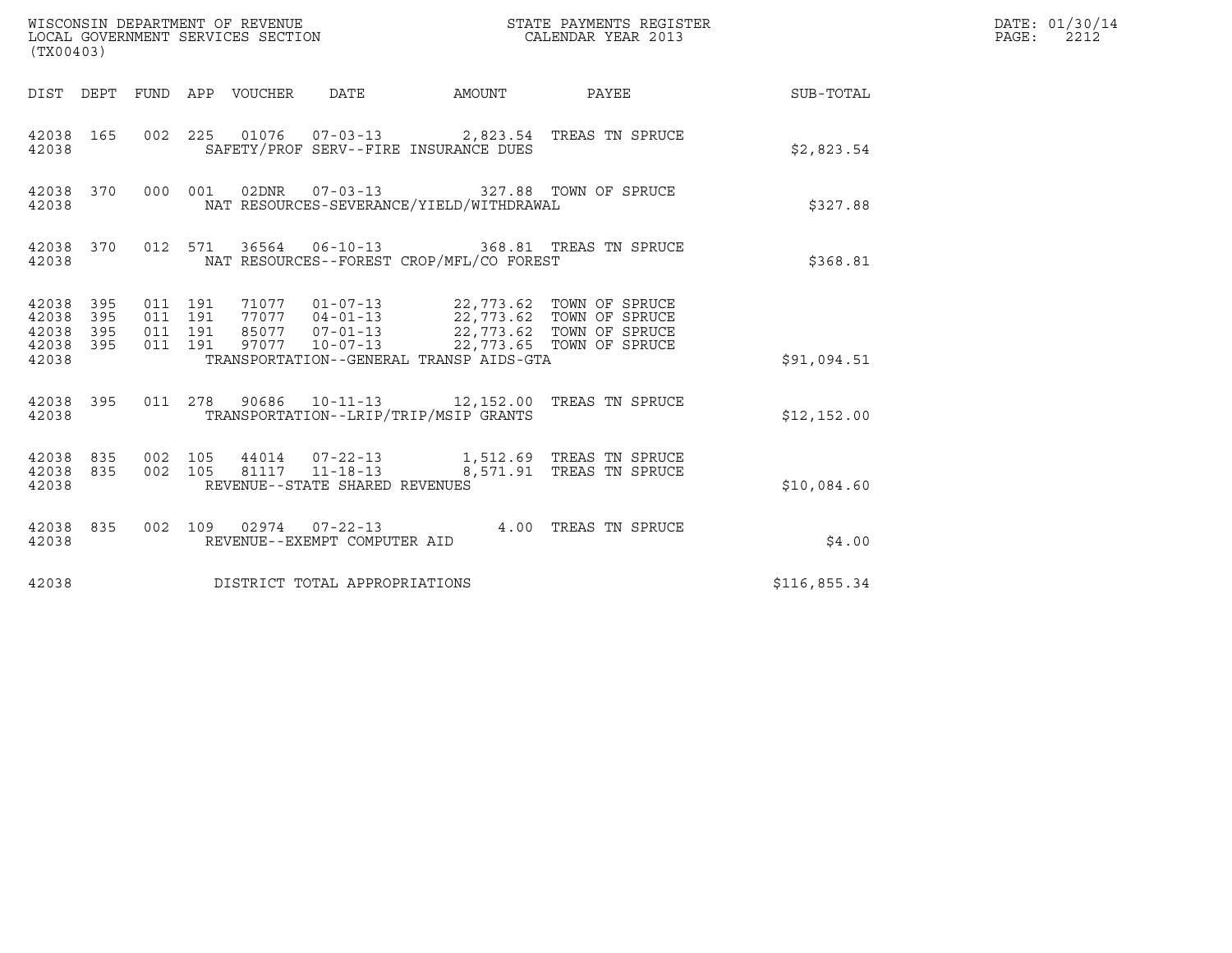| WISCONSIN DEPARTMENT OF REVENUE<br>LOCAL GOVERNMENT SERVICES SECTION | STATE PAYMENTS REGISTER<br>CALENDAR YEAR 2013 | DATE: 01/30/14<br>2213<br>PAGE: |
|----------------------------------------------------------------------|-----------------------------------------------|---------------------------------|

| (TX00403)                                    |                        |  |                                     |                                            | WISCONSIN DEPARTMENT OF REVENUE<br>LOCAL GOVERNMENT SERVICES SECTION<br>CALENDAR YEAR 2013                                                                                                                 |                                                        | DATE: 01/30/14<br>PAGE: 2213 |
|----------------------------------------------|------------------------|--|-------------------------------------|--------------------------------------------|------------------------------------------------------------------------------------------------------------------------------------------------------------------------------------------------------------|--------------------------------------------------------|------------------------------|
|                                              |                        |  |                                     |                                            |                                                                                                                                                                                                            | DIST DEPT FUND APP VOUCHER DATE AMOUNT PAYEE SUB-TOTAL |                              |
| 42040                                        | 42040 165              |  |                                     | SAFETY/PROF SERV--FIRE INSURANCE DUES      | 002 225 01077 07-03-13 4,179.14 TREAS TN STILES                                                                                                                                                            | \$4,179.14                                             |                              |
| 42040                                        | 42040 370<br>42040 370 |  |                                     | NAT RESOURCES-SEVERANCE/YIELD/WITHDRAWAL   | 000 001 01DNR 03-13-13 8,560.58 TREAS TOWN STILES<br>000 001 02DNR 07-03-13 110.00 TOWN OF STILES                                                                                                          | \$8,670.58                                             |                              |
|                                              |                        |  |                                     | 42040 NAT RESOURCES--AIDS IN LIEU OF TAXES | 42040 370 002 503 15912 02-06-13 1,117.95 TREAS TN STILES<br>TOWN SHARE 102.04                                                                                                                             | \$1,117.95                                             |                              |
| 42040                                        |                        |  |                                     | NAT RESOURCES--FOREST CROP/MFL/CO FOREST   | $\begin{array}{cccccccc} 42040 & 370 & 012 & 571 & 36565 & 06-10-13 & & & 280.36 & \text{TREAS TN STILES} \\ 42040 & 370 & 012 & 571 & 36565 & 06-10-13 & & & 515.86 & \text{TREAS TN STILES} \end{array}$ | \$796.22                                               |                              |
| 42040 395<br>42040 395<br>42040 395<br>42040 | 42040 395              |  |                                     | TRANSPORTATION--GENERAL TRANSP AIDS-GTA    | 011 191 71078 01-07-13 26,340.77 TOWN OF STILES<br>011 191 77078 04-01-13 26,340.77 TOWN OF STILES<br>011 191 85078 07-01-13 26,340.77 TOWN OF STILES<br>011 191 97078 10-07-13 26,340.78 TOWN OF STILES   | \$105,363.09                                           |                              |
| 42040 835<br>42040                           | 42040 835              |  | REVENUE--STATE SHARED REVENUES      |                                            | 002 105 44015 07-22-13 9,725.80 TREAS TN STILES<br>002 105 81118 11-18-13 55,780.26 TREAS TN STILES                                                                                                        | \$65,506.06                                            |                              |
| 42040                                        | 42040 835              |  | REVENUE--EXEMPT COMPUTER AID        |                                            | 002 109 02975 07-22-13 81.00 TREAS TN STILES                                                                                                                                                               | \$81.00                                                |                              |
| 42040                                        | 42040 835              |  |                                     |                                            |                                                                                                                                                                                                            | \$1,872.34                                             |                              |
|                                              |                        |  | 42040 DISTRICT TOTAL APPROPRIATIONS |                                            |                                                                                                                                                                                                            | \$187,586.38                                           |                              |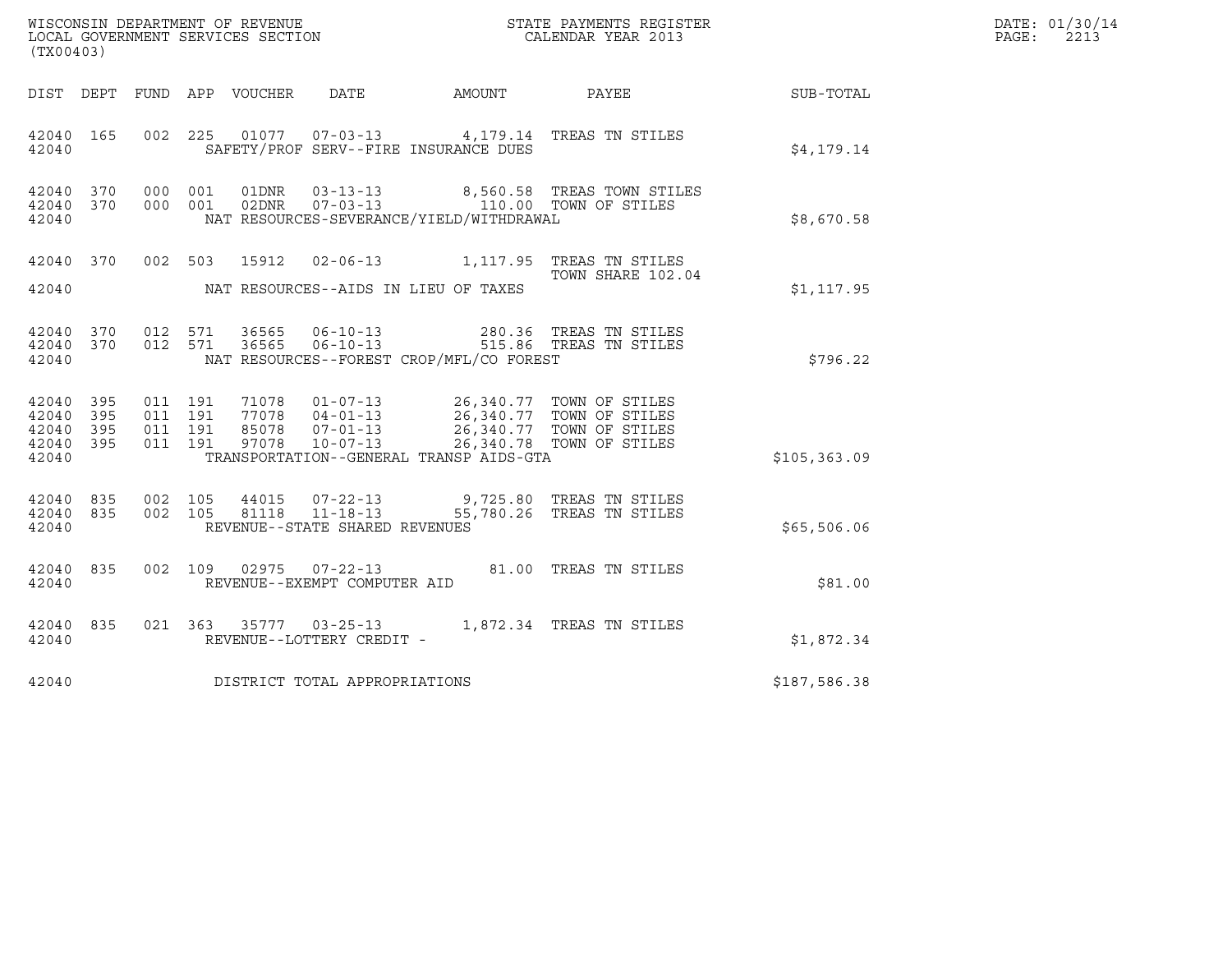| (TX00403)                                                 |                                          |         |                                |                                              | ${\tt WISCONSIM\ DEPARTMENT\ OF\ REVENUE}\qquad \qquad {\tt STATE\ PAYMENTS\ REGISTER} \\ {\tt LOCAL\ GOVERNMENT\ SERVICES\ SECTION}\qquad \qquad {\tt CALENDAR\ YEAR\ 2013}$                |                  | DATE: 01/30/14<br>$\mathtt{PAGE:}$<br>2214 |
|-----------------------------------------------------------|------------------------------------------|---------|--------------------------------|----------------------------------------------|----------------------------------------------------------------------------------------------------------------------------------------------------------------------------------------------|------------------|--------------------------------------------|
|                                                           |                                          |         |                                | DIST DEPT FUND APP VOUCHER DATE AMOUNT PAYEE |                                                                                                                                                                                              | <b>SUB-TOTAL</b> |                                            |
| 42042 165<br>42042                                        |                                          |         |                                | SAFETY/PROF SERV--FIRE INSURANCE DUES        | 002 225 01078 07-03-13 7,082.42 TREAS TN TOWNSEND                                                                                                                                            | \$7,082.42       |                                            |
| 42042 370<br>42042                                        |                                          |         |                                | NAT RESOURCES-SEVERANCE/YIELD/WITHDRAWAL     | 000 001 02DNR 07-03-13 1,272.58 TREAS TOWN TOWNSEND                                                                                                                                          | \$1,272.58       |                                            |
| 42042                                                     |                                          |         |                                | NAT RESOURCES--AIDS IN LIEU OF TAXES         | 42042 370 002 503 16335 07-23-13 2,160.29 TREAS TN TOWNSEND<br>TOWN SHARE 239.77                                                                                                             | \$2,160.29       |                                            |
| 42042                                                     |                                          |         |                                | NAT RESOURCES--FOREST CROP/MFL/CO FOREST     | 42042 370 012 571 36566 06-10-13 295.99 TREAS TN TOWNSEND                                                                                                                                    | \$295.99         |                                            |
| 42042 370<br>42042                                        |                                          | 012 584 |                                | NAT RESOURCES--PMT IN LIEU OF TAXES          | 00091  09-03-13  10,803.03  TREAS TN TOWNSEND                                                                                                                                                | \$10,803.03      |                                            |
| 42042 395<br>42042 395<br>42042 395<br>42042 395<br>42042 | 011 191<br>011 191<br>011 191<br>011 191 |         |                                | TRANSPORTATION--GENERAL TRANSP AIDS-GTA      | 71079  01-07-13  51,538.36  TOWN OF TOWNSEND<br>77079  04-01-13  51,538.36  TOWN OF TOWNSEND<br>85079  07-01-13  51,538.36  TOWN OF TOWNSEND<br>97079  10-07-13  51,538.38  TOWN OF TOWNSEND | \$206, 153.46    |                                            |
| 42042 835<br>42042                                        | 42042 835 002 105                        | 002 105 | REVENUE--STATE SHARED REVENUES |                                              | 44016  07-22-13   1,574.53   TREAS TN TOWNSEND<br>81119   11-18-13   8,922.33   TREAS TN TOWNSEND                                                                                            | \$10,496.86      |                                            |
| 42042 835<br>42042                                        |                                          |         | REVENUE--EXEMPT COMPUTER AID   |                                              | 002 109 02976 07-22-13 32.00 TREAS TN TOWNSEND                                                                                                                                               | \$32.00          |                                            |
| 42042 835<br>42042                                        |                                          |         | REVENUE--LOTTERY CREDIT -      |                                              | 021 363 CR132 03-26-13 246.34 TREAS TN TOWNSEND                                                                                                                                              | \$246.34         |                                            |
| 42042                                                     |                                          |         | DISTRICT TOTAL APPROPRIATIONS  |                                              |                                                                                                                                                                                              | \$238,542.97     |                                            |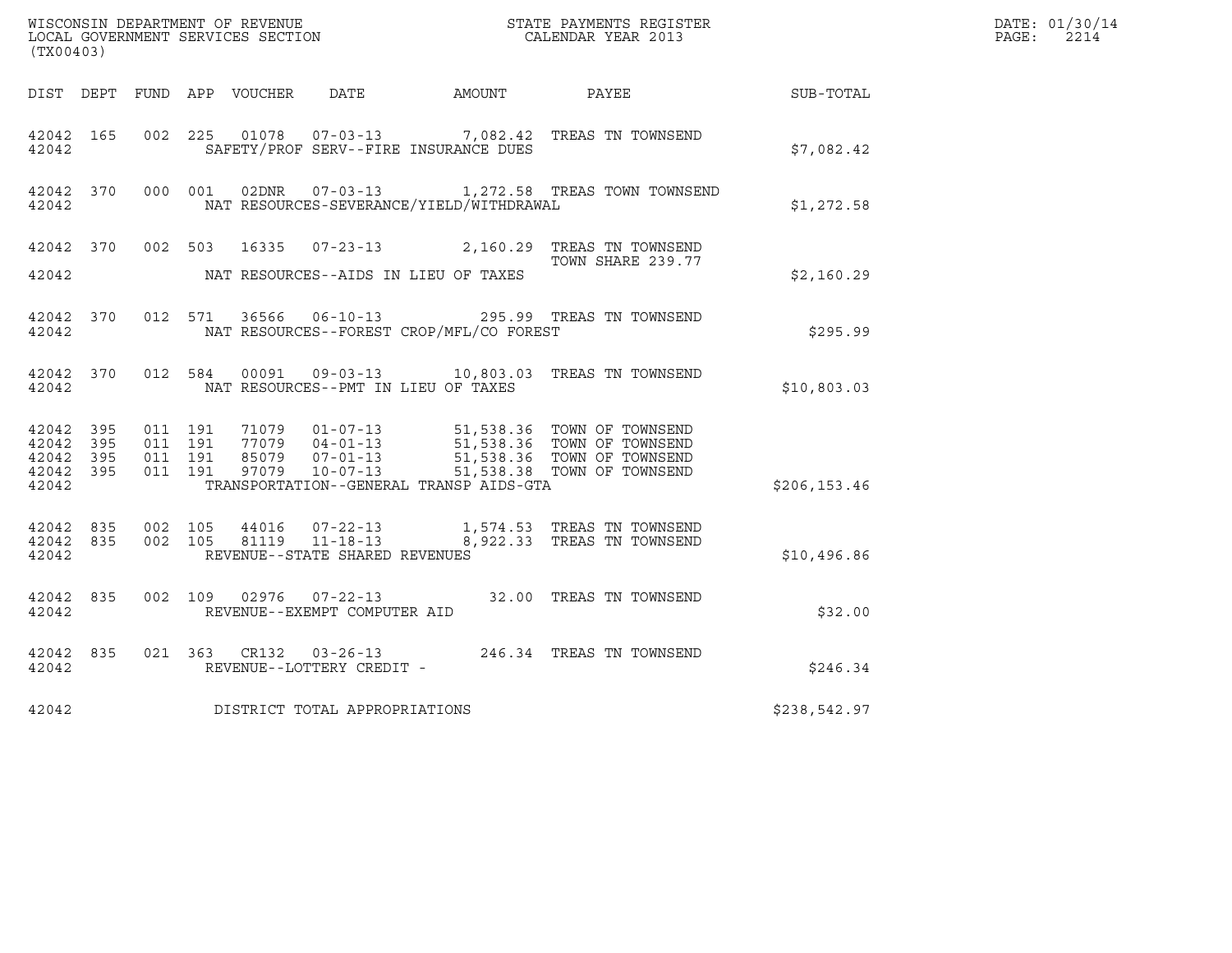| (TX00403)                                         |            |                                          |         | WISCONSIN DEPARTMENT OF REVENUE<br>LOCAL GOVERNMENT SERVICES SECTION |                                                  |                                                                                         | STATE PAYMENTS REGISTER<br>CALENDAR YEAR 2013                                                                                                                                                    |              | DATE: 01/30/14<br>$\mathtt{PAGE:}$<br>2215 |
|---------------------------------------------------|------------|------------------------------------------|---------|----------------------------------------------------------------------|--------------------------------------------------|-----------------------------------------------------------------------------------------|--------------------------------------------------------------------------------------------------------------------------------------------------------------------------------------------------|--------------|--------------------------------------------|
|                                                   |            |                                          |         | DIST DEPT FUND APP VOUCHER                                           | DATE                                             | AMOUNT                                                                                  | PAYEE                                                                                                                                                                                            | SUB-TOTAL    |                                            |
| 42044 165<br>42044                                |            |                                          |         |                                                                      |                                                  | SAFETY/PROF SERV--FIRE INSURANCE DUES                                                   | 002 225 01079 07-03-13 2,187.06 TREAS TN UNDERHILL                                                                                                                                               | \$2,187.06   |                                            |
| 42044 370<br>42044                                |            |                                          | 000 001 |                                                                      |                                                  | 04DNR  10-23-13   1,439.72   TOWN UNDERHILL<br>NAT RESOURCES-SEVERANCE/YIELD/WITHDRAWAL |                                                                                                                                                                                                  | \$1,439.72   |                                            |
|                                                   |            |                                          |         |                                                                      |                                                  |                                                                                         | 42044 370 002 503 15913 02-06-13 732.06 TREAS TN UNDERHILL<br>TOWN SHARE 97.08                                                                                                                   |              |                                            |
| 42044                                             |            |                                          |         |                                                                      |                                                  | NAT RESOURCES--AIDS IN LIEU OF TAXES                                                    |                                                                                                                                                                                                  | \$732.06     |                                            |
| 42044 370<br>42044 370<br>42044                   |            | 012 571<br>012 571                       |         | 36567                                                                |                                                  | NAT RESOURCES--FOREST CROP/MFL/CO FOREST                                                | 06-10-13 803.04 TREAS TN UNDERHILL                                                                                                                                                               | \$813.66     |                                            |
| 42044 395<br>42044<br>42044<br>42044 395<br>42044 | 395<br>395 | 011 191<br>011 191<br>011 191<br>011 191 |         |                                                                      |                                                  | TRANSPORTATION--GENERAL TRANSP AIDS-GTA                                                 | 71080  01-07-13  20,032.11  TOWN OF UNDERHILL<br>77080  04-01-13  20,032.11  TOWN OF UNDERHILL<br>85080  07-01-13  20,032.11  TOWN OF UNDERHILL<br>97080  10-07-13  20,032.12  TOWN OF UNDERHILL | \$80,128.45  |                                            |
| 42044 835<br>42044 835<br>42044                   |            | 002 105<br>002 105                       |         |                                                                      | 81120 11-18-13<br>REVENUE--STATE SHARED REVENUES |                                                                                         | 44017 07-22-13 2,121.96 TREAS TN UNDERHILL<br>12,073.66 TREAS TN UNDERHILL                                                                                                                       | \$14, 195.62 |                                            |
| 42044                                             |            |                                          |         |                                                                      | DISTRICT TOTAL APPROPRIATIONS                    |                                                                                         |                                                                                                                                                                                                  | \$99,496.57  |                                            |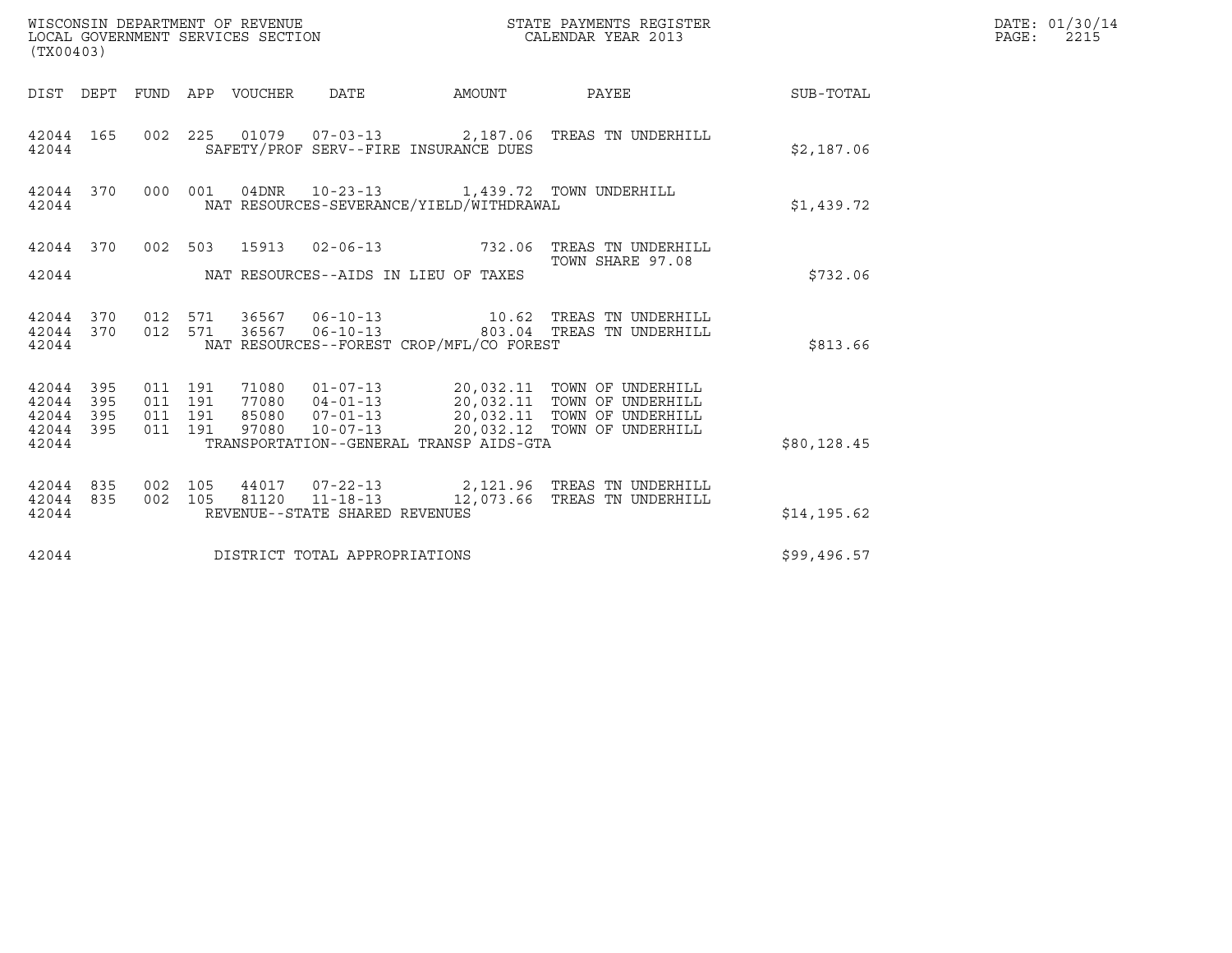| WISCONSIN DEPARTMENT OF REVENUE   | STATE PAYMENTS REGISTER | DATE: 01/30/14 |
|-----------------------------------|-------------------------|----------------|
| LOCAL GOVERNMENT SERVICES SECTION | CALENDAR YEAR 2013      | 2216<br>PAGE:  |

| WISCONSIN DEPARTMENT OF REVENUE<br>$\tt WISCONSIM DEPARTMENT OF REVENUE$ $\tt TOCAL ENDAR YEAR$ $2013$ $\tt COICAL GOVERNMENT$ $SERVICES$ $SECTION$<br>(TX00403) |                   |  |                               |  |                                                          |                                                                                         |                                                                                                                                                                                           |               | DATE: 01/30/14<br>$\mathtt{PAGE:}$<br>2216 |
|------------------------------------------------------------------------------------------------------------------------------------------------------------------|-------------------|--|-------------------------------|--|----------------------------------------------------------|-----------------------------------------------------------------------------------------|-------------------------------------------------------------------------------------------------------------------------------------------------------------------------------------------|---------------|--------------------------------------------|
| DIST DEPT                                                                                                                                                        |                   |  |                               |  |                                                          | FUND APP VOUCHER DATE AMOUNT                                                            | <b>PAYEE</b> PAYEE                                                                                                                                                                        | SUB-TOTAL     |                                            |
| 42146 165<br>42146                                                                                                                                               |                   |  |                               |  |                                                          | 002 225 01080 07-03-13 1,202.59 TREAS VIL LENA<br>SAFETY/PROF SERV--FIRE INSURANCE DUES |                                                                                                                                                                                           | \$1,202.59    |                                            |
| 42146<br>42146<br>42146<br>42146 395<br>42146                                                                                                                    | 395<br>395<br>395 |  | 011 191<br>011 191<br>011 191 |  |                                                          | TRANSPORTATION--GENERAL TRANSP AIDS-GTA                                                 | 71081  01-07-13  8,243.37  VILLAGE OF LENA<br>77081  04-01-13  8,243.37  VILLAGE OF LENA<br>85081  07-01-13  8,243.37  VILLAGE OF LENA<br>011 191 97081 10-07-13 8,243.37 VILLAGE OF LENA | \$32,973.48   |                                            |
| 42146 455<br>42146                                                                                                                                               |                   |  |                               |  | JUSTICE--LAW ENFORCEMENT TRAINING                        | 002 231 00370 02-11-13 320.00 TREAS VIL LENA                                            |                                                                                                                                                                                           | \$320.00      |                                            |
| 42146<br>42146<br>42146                                                                                                                                          | 835<br>835        |  |                               |  | 002 105 81121 11-18-13<br>REVENUE--STATE SHARED REVENUES | 002 105 44018 07-22-13 27,464.93 TREAS VIL LENA<br>140,911.37 TREAS VIL LENA            |                                                                                                                                                                                           | \$168, 376.30 |                                            |
| 42146 835<br>42146                                                                                                                                               |                   |  |                               |  | REVENUE--EXEMPT COMPUTER AID                             | 002 109 02977 07-22-13 346.00 TREAS VIL LENA                                            |                                                                                                                                                                                           | \$346.00      |                                            |
| 42146                                                                                                                                                            |                   |  |                               |  | DISTRICT TOTAL APPROPRIATIONS                            |                                                                                         |                                                                                                                                                                                           | \$203,218.37  |                                            |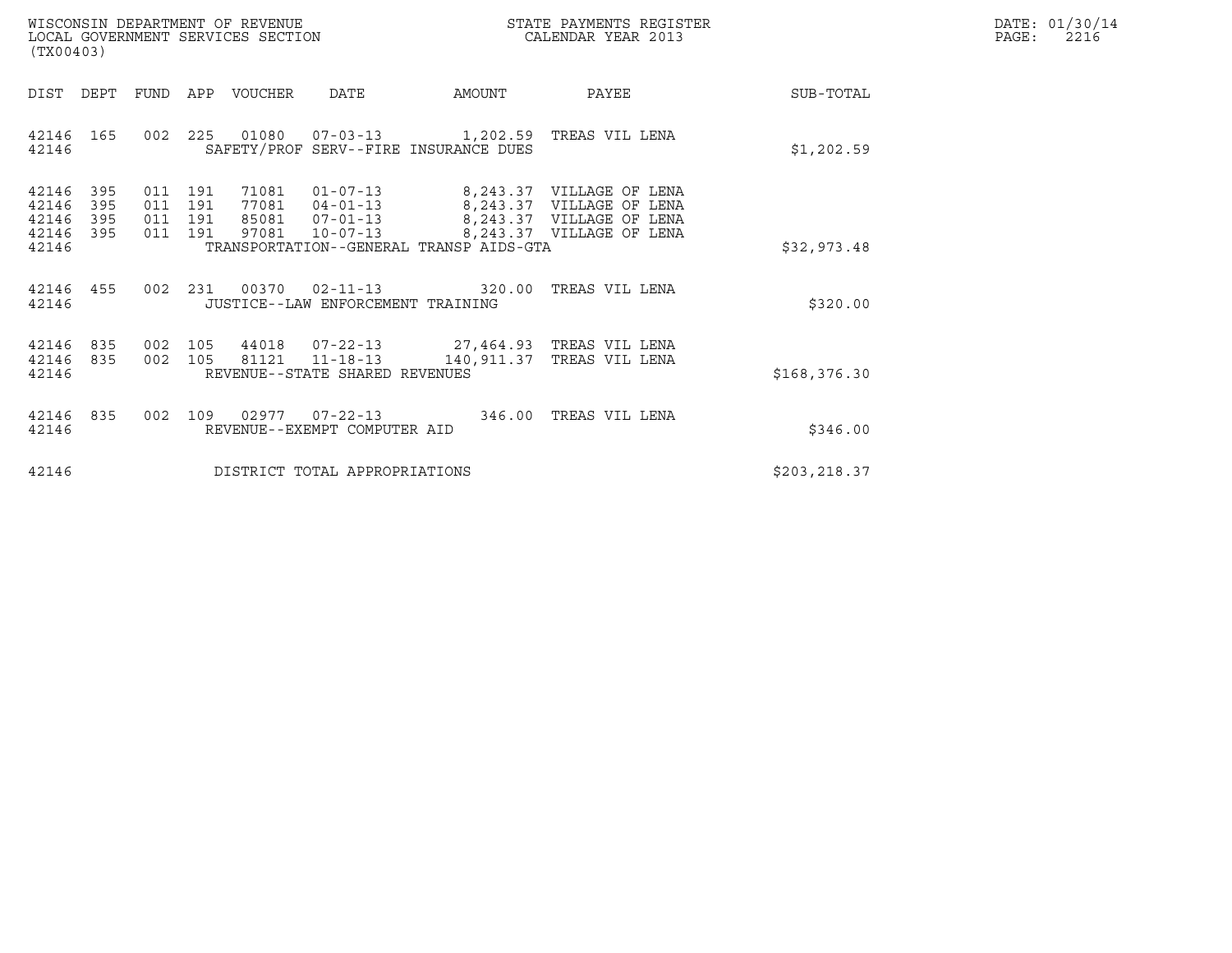| WISCONSIN DEPARTMENT OF REVENUE<br>LOCAL GOVERNMENT SERVICES SECTION<br>$(mv \wedge \wedge \wedge \wedge)$ | STATE PAYMENTS REGISTER<br>CALENDAR YEAR 2013 | DATE: 01/30/14<br>PAGE:<br>2217 |
|------------------------------------------------------------------------------------------------------------|-----------------------------------------------|---------------------------------|

| (TX00403)                                                 |                                                                                                                                                                                                                                                         |                  |              |
|-----------------------------------------------------------|---------------------------------------------------------------------------------------------------------------------------------------------------------------------------------------------------------------------------------------------------------|------------------|--------------|
| <b>DIST</b><br>DEPT<br>FUND                               | APP VOUCHER DATE AMOUNT PAYEE                                                                                                                                                                                                                           |                  | SUB-TOTAL    |
| 002<br>42181 165<br>42181                                 | 225  01081  07-03-13  1,079.31  TREAS VIL SURING<br>SAFETY/PROF SERV--FIRE INSURANCE DUES                                                                                                                                                               |                  | \$1,079.31   |
| 42181                                                     | 42181 370 002 503 15915 02-06-13 134.98 TREAS VIL SURING<br>NAT RESOURCES--AIDS IN LIEU OF TAXES                                                                                                                                                        | TOWN SHARE 55.51 | \$134.98     |
| 42181 395<br>42181 395<br>42181 395<br>42181 395<br>42181 | 011 191 71082 01-07-13 9,105.24 TREAS VIL SURING<br>011 191 77082 04-01-13 9,105.24 TREAS VIL SURING<br>011 191 85082 07-01-13 9,105.24 TREAS VIL SURING<br>011 191 97082 10-07-13 9,105.25 TREAS VIL SURING<br>TRANSPORTATION--GENERAL TRANSP AIDS-GTA |                  | \$36,420.97  |
| 455<br>002<br>42181<br>42181                              | 231  00576  02-15-13  160.00  TREAS VIL SURING<br>JUSTICE--LAW ENFORCEMENT TRAINING                                                                                                                                                                     |                  | \$160.00     |
| 42181 835<br>42181 835 002<br>42181                       | 002 105 44019 07-22-13 33,162.51 TREAS VIL SURING<br>002 105 81122 11-18-13 141,741.85 TREAS VIL SURING<br>REVENUE--STATE SHARED REVENUES                                                                                                               |                  | \$174,904.36 |
| 42181 835<br>002<br>42181 835<br>002<br>42181             | 109 02978 07-22-13 1,201.00 TREAS VIL SURING<br>109 05224 07-22-13 316.00 TREAS VIL SURING<br>REVENUE--EXEMPT COMPUTER AID                                                                                                                              |                  | \$1,517.00   |
| 42181 835<br>42181                                        | 021 363 35778 03-25-13 387.76 TREAS VIL SURING<br>REVENUE--LOTTERY CREDIT -                                                                                                                                                                             |                  | \$387.76     |
| 42181                                                     | DISTRICT TOTAL APPROPRIATIONS                                                                                                                                                                                                                           |                  | \$214,604.38 |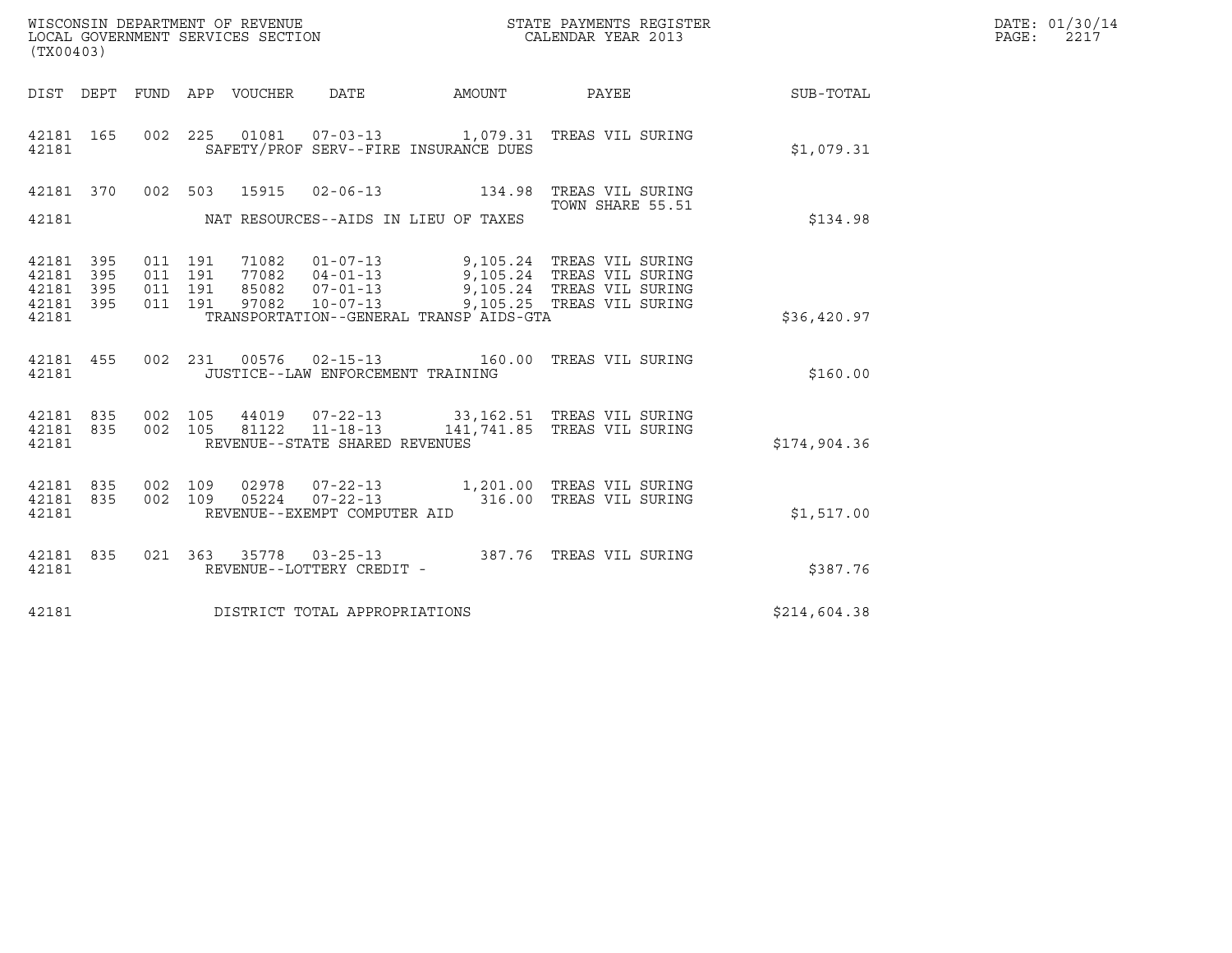| (TX00403)                                             |           |                                          |         |       | WISCONSIN DEPARTMENT OF REVENUE<br>LOCAL GOVERNMENT SERVICES SECTION |                                          | STATE PAYMENTS REGISTER<br>CALENDAR YEAR 2013                                  |              | DATE: 01/30/14<br>$\mathtt{PAGE:}$<br>2218 |
|-------------------------------------------------------|-----------|------------------------------------------|---------|-------|----------------------------------------------------------------------|------------------------------------------|--------------------------------------------------------------------------------|--------------|--------------------------------------------|
|                                                       |           |                                          |         |       |                                                                      |                                          | DIST DEPT FUND APP VOUCHER DATE AMOUNT PAYEE TO SUB-TOTAL                      |              |                                            |
| 42231 165<br>42231                                    |           |                                          |         |       |                                                                      | SAFETY/PROF SERV--FIRE INSURANCE DUES    | 002 225 01082 07-03-13 2,338.91 TREAS CITY GILLETT                             | \$2,338.91   |                                            |
| 42231                                                 | 42231 370 |                                          |         |       |                                                                      | NAT RESOURCES--FOREST CROP/MFL/CO FOREST | 012 571 36568 06-10-13 8.47 TREAS CITY GILLETT                                 | \$8.47       |                                            |
| 42231 395<br>42231<br>42231 395<br>42231 395<br>42231 | 395       | 011 191<br>011 191<br>011 191<br>011 191 |         | 71083 |                                                                      | TRANSPORTATION--GENERAL TRANSP AIDS-GTA  | 01-07-13 23,455.25 CITY OF GILLETT                                             | \$93,821.03  |                                            |
| 42231                                                 | 42231 455 |                                          |         |       | JUSTICE--LAW ENFORCEMENT TRAINING                                    |                                          | 002 231 00292 02-08-13 960.00 TREAS CITY GILLETT                               | \$960.00     |                                            |
| 42231 835<br>42231                                    | 42231 835 | 002 105                                  | 002 105 |       | 81123 11-18-13<br>REVENUE--STATE SHARED REVENUES                     |                                          | 44020  07-22-13  82,161.50 TREAS CITY GILLETT<br>402,915.65 TREAS CITY GILLETT | \$485,077.15 |                                            |
| 42231 835<br>42231 835<br>42231                       |           | 002 109<br>002 109                       |         | 05225 | $07 - 22 - 13$<br>REVENUE--EXEMPT COMPUTER AID                       |                                          | 02979  07-22-13  504.00  TREAS CITY GILLETT<br>788.00 TREAS CITY GILLETT       | \$1,292.00   |                                            |
| 42231 835<br>42231                                    |           |                                          |         |       | REVENUE--LOTTERY CREDIT -                                            |                                          | 021  363  35779  03-25-13  1,611.96  TREAS CITY GILLETT                        | \$1,611.96   |                                            |
| 42231                                                 |           |                                          |         |       | DISTRICT TOTAL APPROPRIATIONS                                        |                                          |                                                                                | \$585,109.52 |                                            |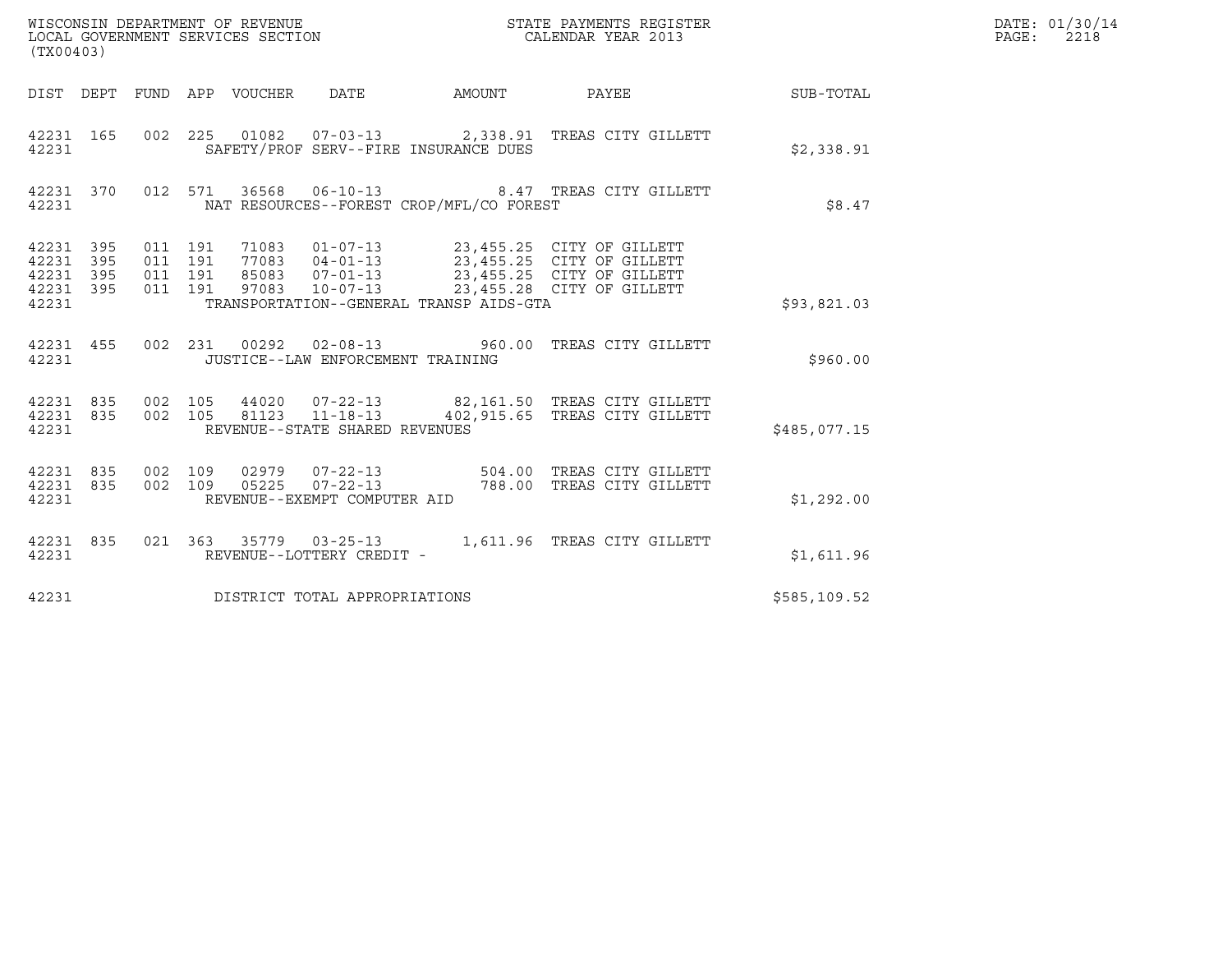|       | DATE: 01/30/14 |
|-------|----------------|
| PAGE: | 2219           |

| (TX00403)                                                  |                   |                                                     |                            |                                                 |                                                                                                                                                                                   |                                                                                                                                                                                   |                | DATE: 01/30/14<br>PAGE:<br>2219 |
|------------------------------------------------------------|-------------------|-----------------------------------------------------|----------------------------|-------------------------------------------------|-----------------------------------------------------------------------------------------------------------------------------------------------------------------------------------|-----------------------------------------------------------------------------------------------------------------------------------------------------------------------------------|----------------|---------------------------------|
|                                                            |                   |                                                     | DIST DEPT FUND APP VOUCHER | DATE                                            | AMOUNT                                                                                                                                                                            | PAYEE                                                                                                                                                                             | SUB-TOTAL      |                                 |
| 42265 165<br>42265                                         |                   |                                                     |                            |                                                 | SAFETY/PROF SERV--FIRE INSURANCE DUES                                                                                                                                             | 002 225 01083 07-03-13 7,343.65 TREAS CITY OCONTO                                                                                                                                 | \$7,343.65     |                                 |
| 42265 370<br>42265<br>42265<br>42265<br>42265 370<br>42265 | 370<br>370<br>370 | 012 579<br>012 579<br>012 579<br>012 579<br>012 579 |                            |                                                 | NAT RESOURCES--AIDS IN LIEU OF TAXES                                                                                                                                              | 18669  04-15-13  22.26  TREAS CITY OCONTO<br>18669  04-15-13  224.87  TREAS CITY OCONTO<br>18669  04-15-13  11.74  TREAS CITY OCONTO<br>18669  04-15-13  21.54  TREAS CITY OCONTO | \$291.23       |                                 |
| 42265 395<br>42265<br>42265 395<br>42265 395<br>42265      | 395               | 011 191<br>011 191<br>011 191<br>011 191            |                            |                                                 | 71084  01-07-13  70,543.60  CITY OF OCONTO<br>77084  04-01-13  70,543.60  CITY OF OCONTO<br>85084  07-01-13  70,543.60  CITY OF OCONTO<br>TRANSPORTATION--GENERAL TRANSP AIDS-GTA | 70,543.63 CITY OF OCONTO                                                                                                                                                          | \$282, 174.43  |                                 |
| 42265 395<br>42265                                         |                   |                                                     | 011 278 98348 12-30-13     |                                                 | TRANSPORTATION--LRIP/TRIP/MSIP GRANTS                                                                                                                                             | 504,847.50 TREAS CITY OCONTO                                                                                                                                                      | \$504,847.50   |                                 |
| 42265 395<br>42265 395<br>42265                            |                   | 011 905                                             | 011 905 93322              |                                                 | TRANSPORTATION-HARBOR BOND CLEARING ACCT                                                                                                                                          | 89812  10-08-13  57,798.00 TREAS CITY OCONTO<br>93322  11-06-13  64,050.20 TREAS CITY OCONTO                                                                                      | \$121,848.20   |                                 |
| 42265 435<br>42265                                         |                   |                                                     | 005 162                    |                                                 | 01HSD  09-03-13  5,009.24  CITY OCONTO<br>HS--AMBULANCE FUNDING ASSISTANCE GRANTS                                                                                                 |                                                                                                                                                                                   | \$5,009.24     |                                 |
| 42265 435<br>42265                                         |                   |                                                     |                            |                                                 | HS--PREPAID MEDICAL TRANSPORT REIMBURSE                                                                                                                                           | 005 163 01LGS 11-18-13 10,500.00 CITY OF OCONTO AMBULANCE                                                                                                                         | \$10,500.00    |                                 |
| 42265 455<br>42265 455<br>42265                            |                   | 002 231<br>002 231                                  | 00083<br>00464             | JUSTICE--LAW ENFORCEMENT TRAINING               |                                                                                                                                                                                   | 11-01-13 160.00 TREAS CITY OCONTO<br>02-12-13 800.00 TREAS CITY OCONTO                                                                                                            | \$960.00       |                                 |
| 42265 835<br>42265 835<br>42265                            |                   | 002 105<br>002 105                                  |                            | REVENUE--STATE SHARED REVENUES                  |                                                                                                                                                                                   | 44021  07-22-13  319,515.59 TREAS CITY OCONTO<br>81124  11-18-13  1,492,536.03 TREAS CITY OCONTO                                                                                  | \$1,812,051.62 |                                 |
| 42265 835<br>42265 835<br>42265                            |                   | 002 109<br>002 109                                  |                            | 05226  07-22-13<br>REVENUE--EXEMPT COMPUTER AID |                                                                                                                                                                                   | 02980  07-22-13   1,367.00 TREAS CITY OCONTO<br>5,075.00 TREAS CITY OCONTO                                                                                                        | \$6,442.00     |                                 |
| 42265 835<br>42265                                         |                   |                                                     | 002 501                    |                                                 | DOA-PAYMENT FOR MUNICIPAL SERVICES AID                                                                                                                                            | 00002  02-01-13  417.80 TREAS CITY OCONTO                                                                                                                                         | \$417.80       |                                 |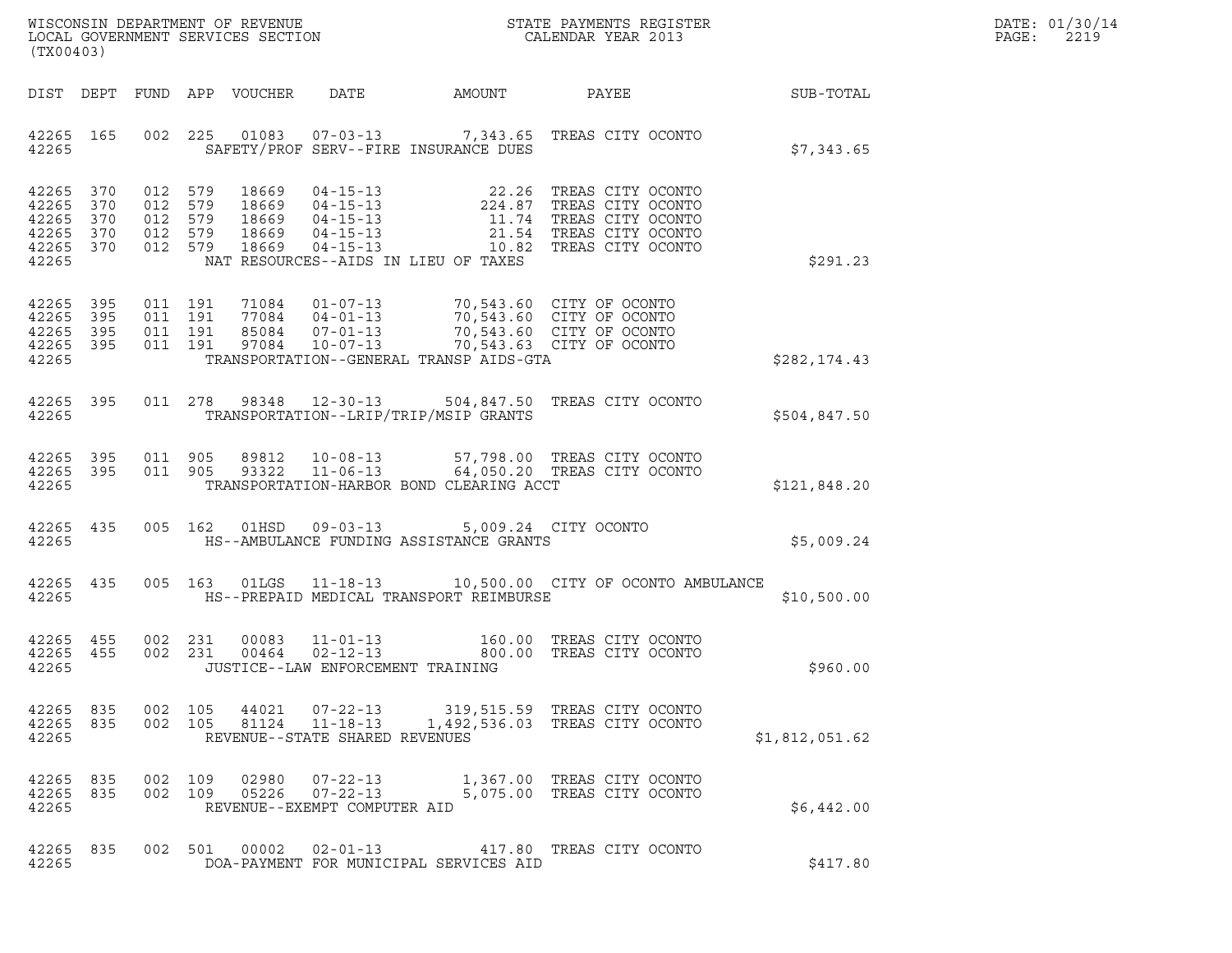| WISCONSIN DEPARTMENT OF REVENUE<br>LOCAL GOVERNMENT SERVICES SECTION<br>(TX00403) |      |     |                |                                             |                | STATE PAYMENTS REGISTER<br>CALENDAR YEAR 2013 |            | DATE: 01/30/14<br>2220<br>PAGE: |
|-----------------------------------------------------------------------------------|------|-----|----------------|---------------------------------------------|----------------|-----------------------------------------------|------------|---------------------------------|
| DIST<br>DEPT                                                                      | FUND | APP | <b>VOUCHER</b> | DATE                                        | AMOUNT         | PAYEE                                         | SUB-TOTAL  |                                 |
| 835<br>42265<br>42265                                                             | 021  | 363 | 35780          | $03 - 25 - 13$<br>REVENUE--LOTTERY CREDIT - | 4,039.09       | TREAS CITY OCONTO                             | \$4,039.09 |                                 |
| 42265                                                                             |      |     |                | DISTRICT TOTAL APPROPRIATIONS               | \$2,755,924.76 |                                               |            |                                 |